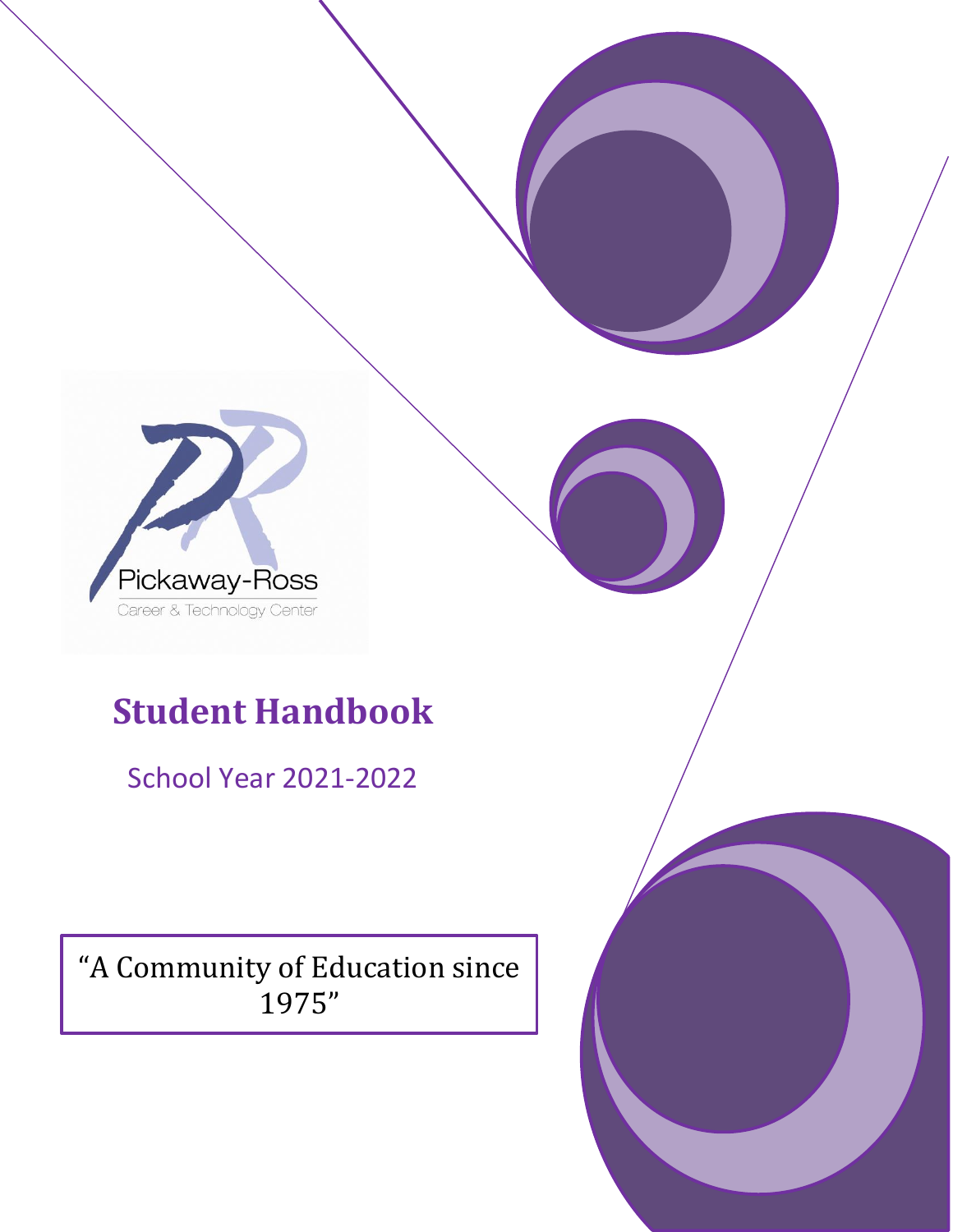Intentional Blank Page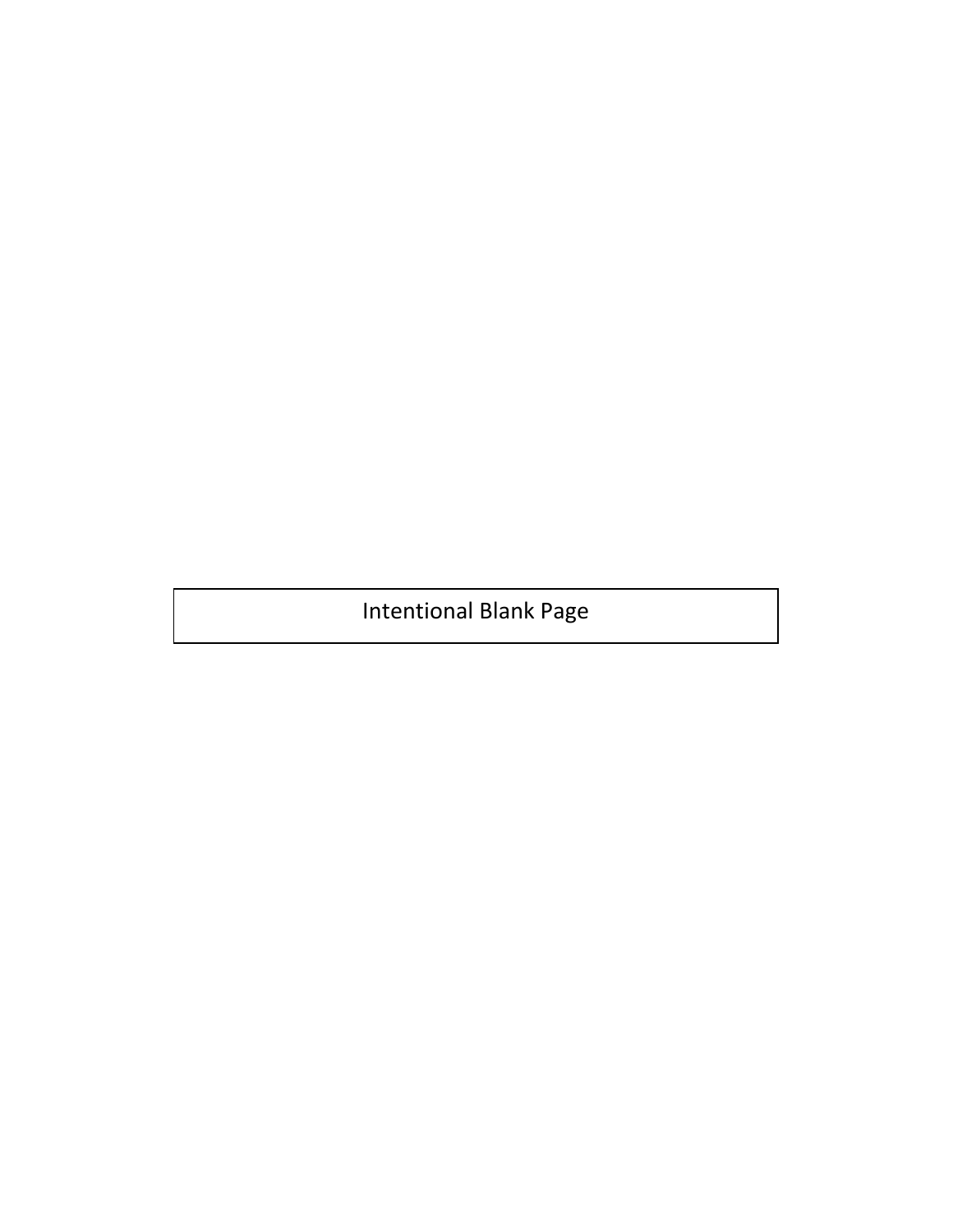# **Changes/Updates**

| Page           |                                                         |                 |
|----------------|---------------------------------------------------------|-----------------|
| <b>Number</b>  | <b>Heading</b>                                          | <b>Comments</b> |
| $\mathbf{1}$   | Pickaway-Ross JVSD Board of Education Members           | Updated         |
| $\mathbf{1}$   | Pickaway-Ross Administrative Staff                      | Updated         |
| $\overline{2}$ | Pickaway-Ross Secondary Instructional and Support Staff | Updated         |
| 8              | PRCTC School Calendar for 2021-2022                     | Updated         |
| 11             | <b>Student Enrollment/Transfers</b>                     | Updated         |
| 12             | <b>Student Vehicles on School Properties</b>            | Updated         |
| 13             | <b>School Supplies/Student Dues</b>                     | Updated         |
| 14             | <b>Counseling Office</b>                                | Updated         |
| 19             | <b>College Credit Plus</b>                              | Updated         |
| 19             | Diplomas, Career Passports, and Senior Ceremony         | Updated         |
| 19             | Consequences for a Morning Tardy                        | Updated         |
| 20             | Absences                                                | Updated         |
| 20             | Excused Absences - Personal Illness/Injury              | Updated         |
| 22             | Early Dismissals - Main Campus                          | Updated         |
| 23             | Make Up Work                                            | Updated         |
| 30             | Tobacco/eCigarette/Vapor Pen Use by Students            | Updated         |
| 31             | Anti-Harassment - Board Policy 5517                     | Updated         |
| 53             | <b>Uniform Policy</b>                                   | Updated         |
| 54             | Family Educational Rights and Privacy Act (FERPA)       | Added           |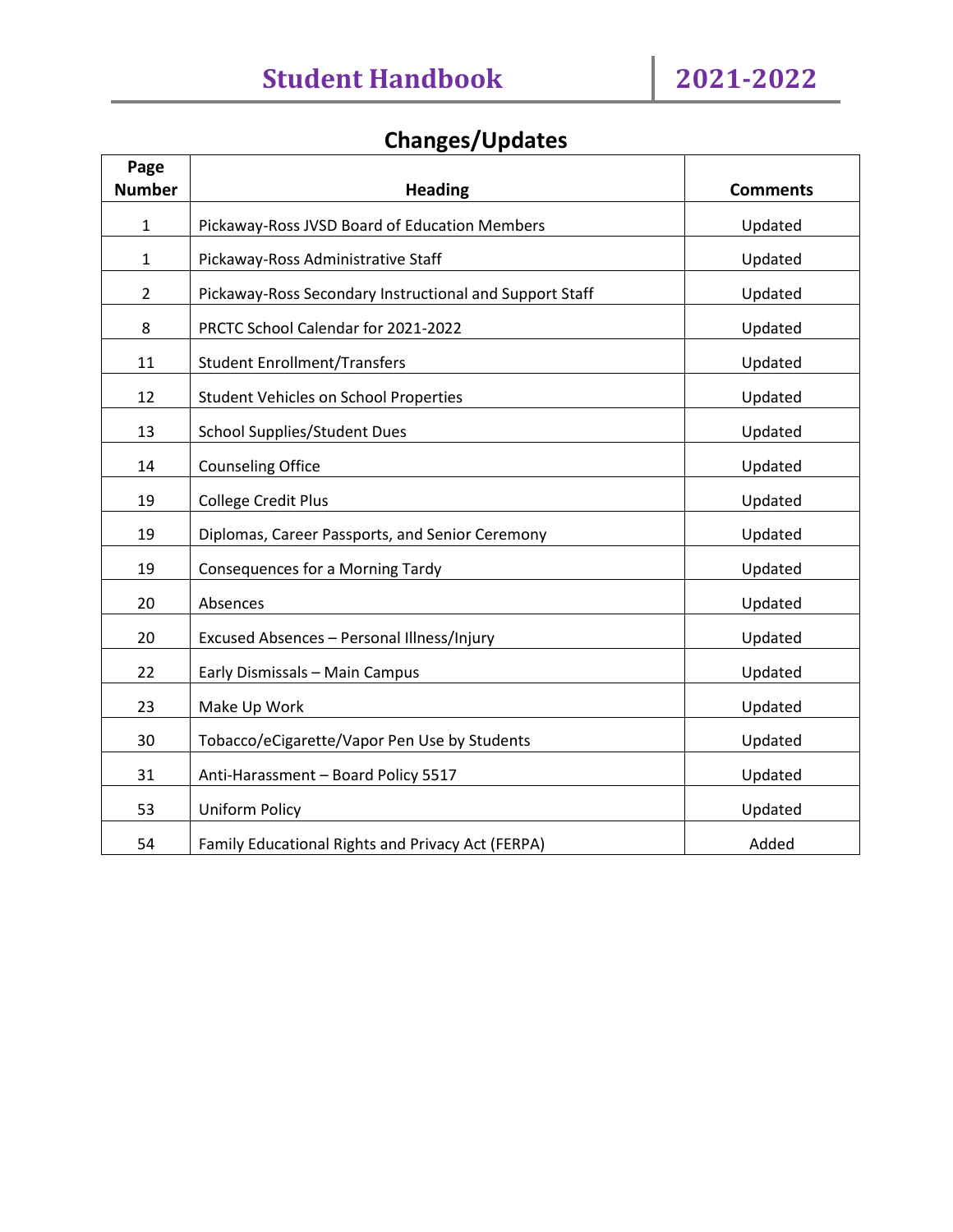# **Table of Contents**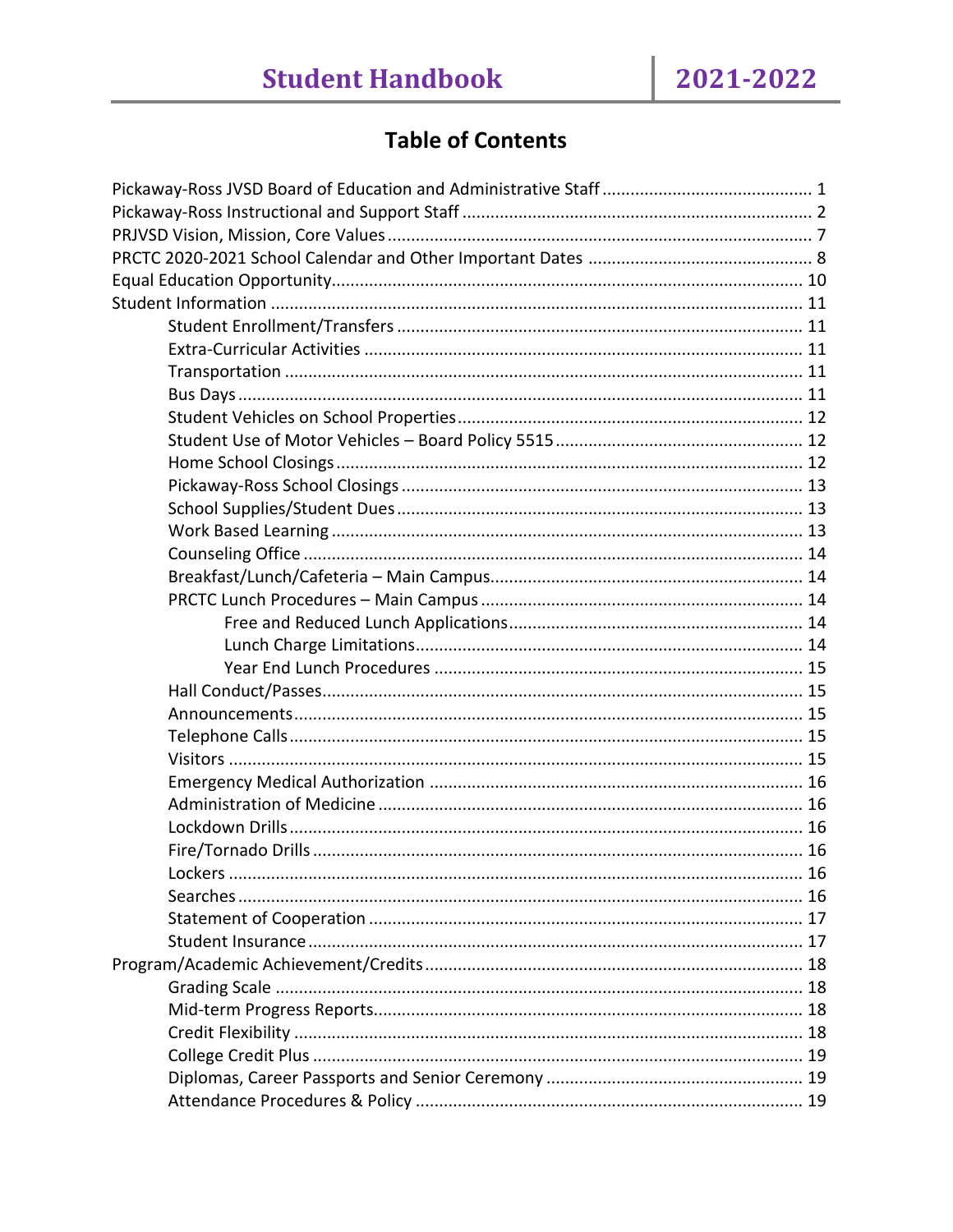# **Student Handbook**

| For students determined to be excessively absent 22 |  |
|-----------------------------------------------------|--|
|                                                     |  |
|                                                     |  |
|                                                     |  |
|                                                     |  |
|                                                     |  |
|                                                     |  |
|                                                     |  |
|                                                     |  |
|                                                     |  |
|                                                     |  |
|                                                     |  |
|                                                     |  |
|                                                     |  |
|                                                     |  |
|                                                     |  |
|                                                     |  |
|                                                     |  |
|                                                     |  |
|                                                     |  |
|                                                     |  |
|                                                     |  |
|                                                     |  |
|                                                     |  |
|                                                     |  |
|                                                     |  |
|                                                     |  |
|                                                     |  |
|                                                     |  |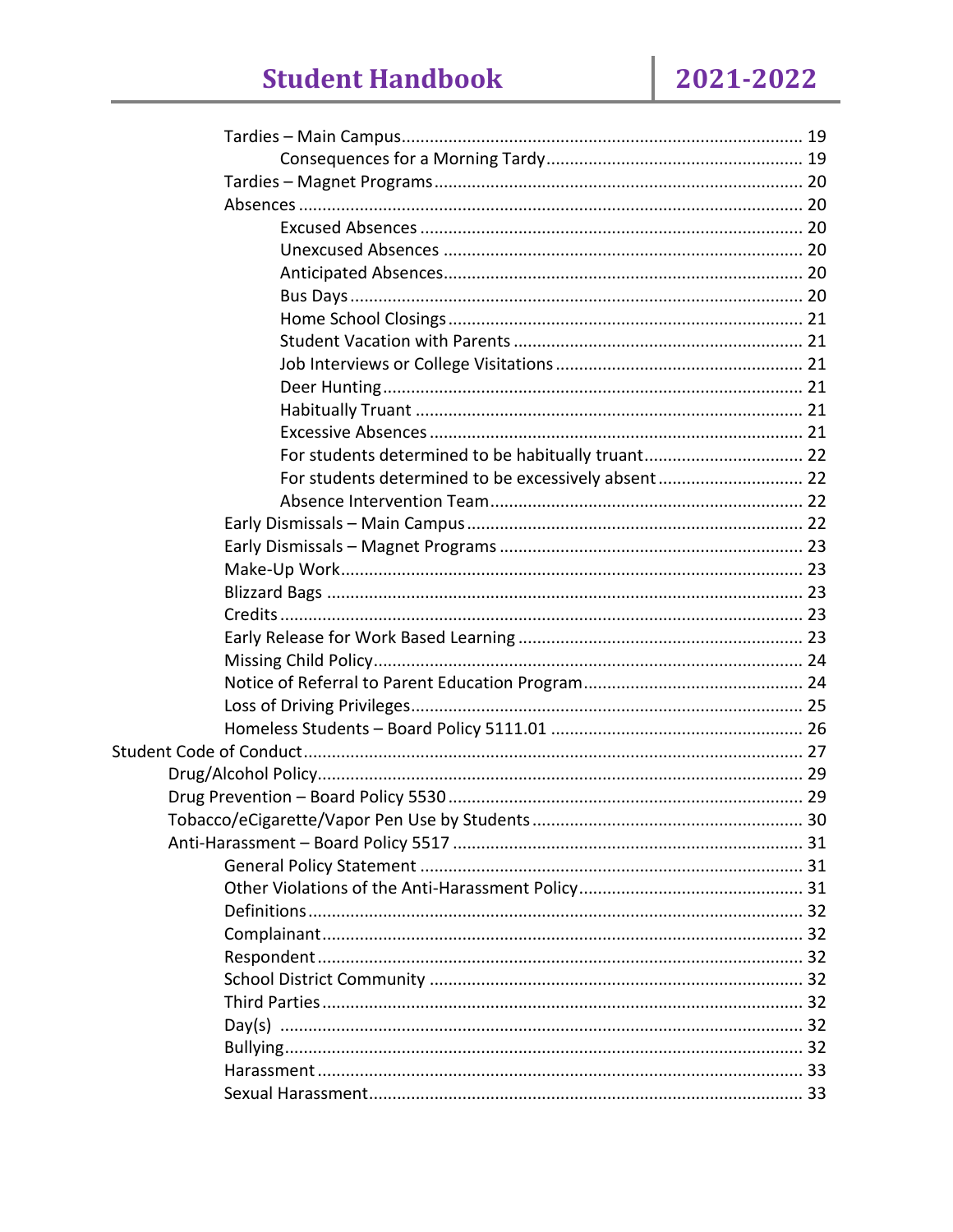| Allegations Constituting Criminal Conduct: Child Abuse/Sexual Misconduct 44 |  |
|-----------------------------------------------------------------------------|--|
| Allegations Involving Conduct Unbecoming the                                |  |
|                                                                             |  |
|                                                                             |  |
|                                                                             |  |
| Bullying & Other Forms of Aggressive Behavior - Board Policy 5517.01 47     |  |
|                                                                             |  |
|                                                                             |  |
|                                                                             |  |
|                                                                             |  |
|                                                                             |  |
|                                                                             |  |
|                                                                             |  |
|                                                                             |  |
|                                                                             |  |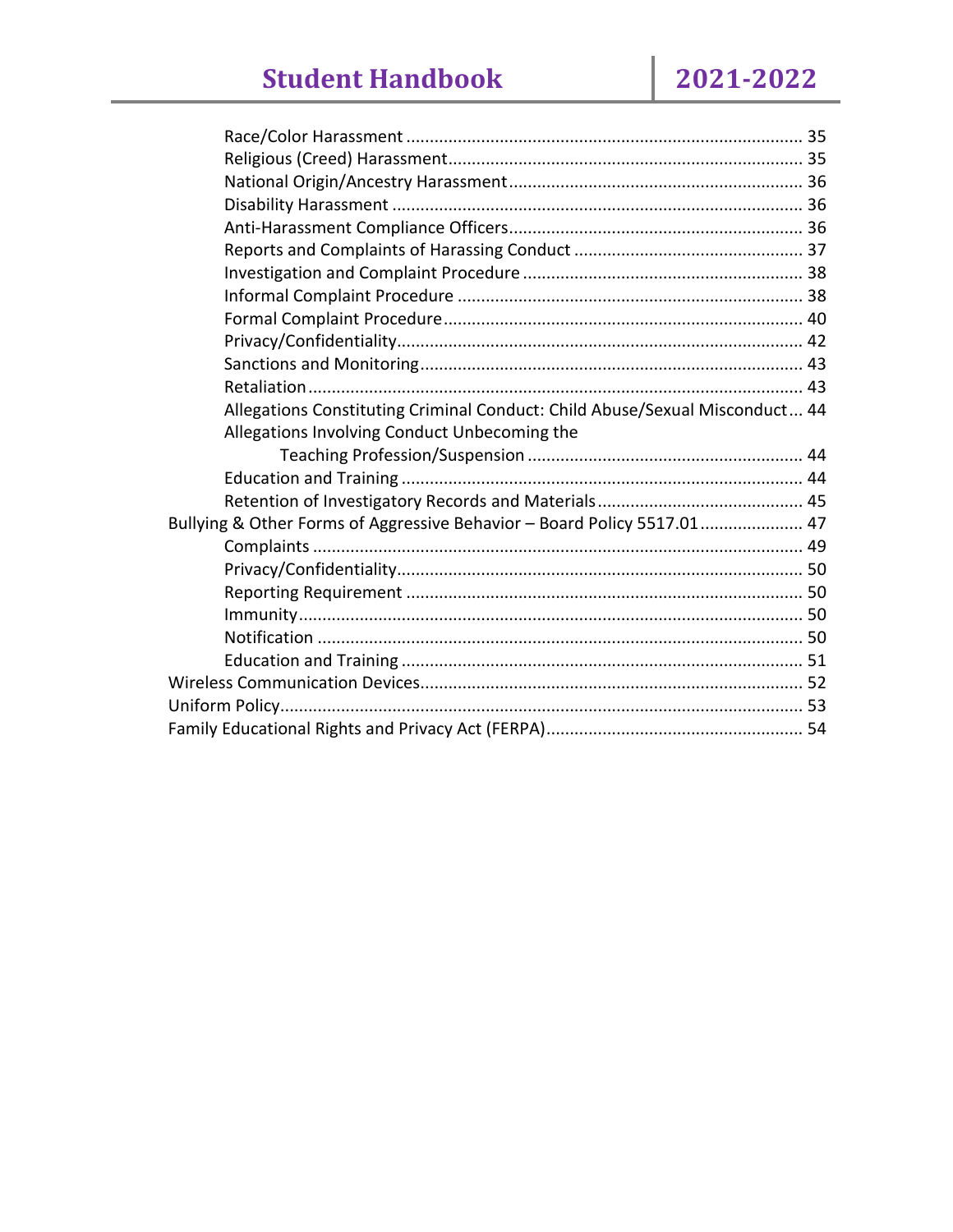Pickaway-Ross Career & Technology Center 895 Crouse Chapel Road Chillicothe, OH 45601

Chillicothe: 740-642-1200 Circleville: 740-474-3331 Fax: 740-642-1399

# [www.pickawayross.com](http://www.pickawayross.com/)

# **Pickaway-Ross Joint Vocational School District Board of Education Members**

Ms. Michelle Bowdle Mr. Jon Saxton Mr. Jeff S. Hartmus, Vice-President Mr. Todd N. Stevens Mrs. Sue Hopkins Mr. Michael Throne Mr. Matthew Kim Mr. Greg Tipping Mr. Byron M. Lloyd, President Mr. Andrew T. Vitatoe Mr. Tony Reeser **Mr. Todd M. Stahr, Treasurer** 

#### **Pickaway-Ross Administrative Staff**

Mr. Jonathan Davis, Superintendent Mrs. Carrie Fife, Director Adult Education Mr. Jason Vesey, Director Secondary Education Mrs. Dana Anderson, Supervisor Career & Technical and Student Support Services Mr. Allen Kiger, Supervisor Career & Technical Programs and Expansion Mr. Joshua Younge, Principal Mrs. Lisa Corcoran-Detty, Assistant Principal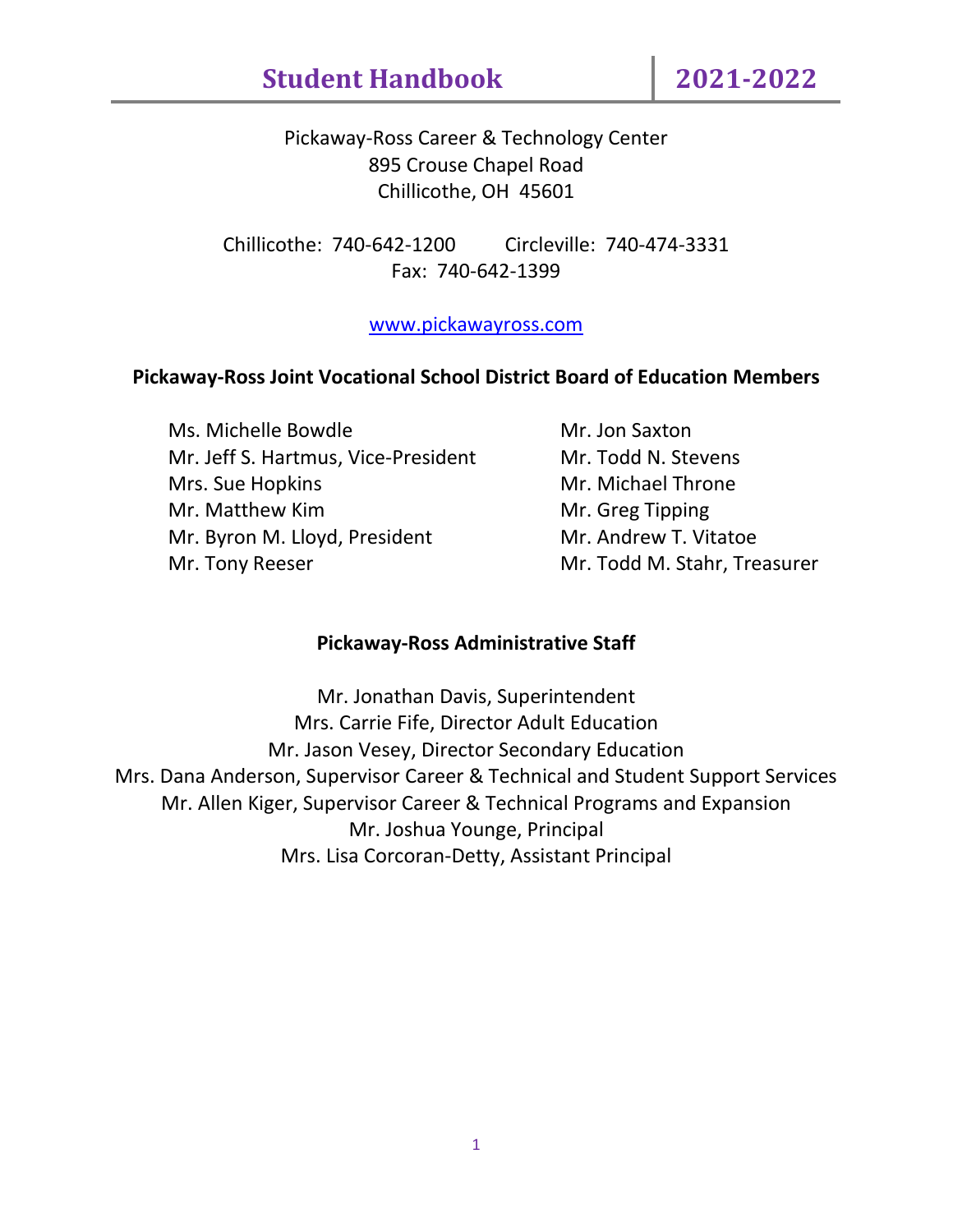# **Secondary Instructional and Support Staff**

# **Administrative Support Staff**

| Britany Freeman/Erika Konowalow                                         |
|-------------------------------------------------------------------------|
| Executive Assistant to Superintendent/ Office Manager<br>Laura VanCuren |
| <b>Tyleah Alley</b>                                                     |
| <b>Beth Tackett</b>                                                     |
| <b>Tracey Eyre</b>                                                      |
| Polly Compher                                                           |
| Susan Buchanan                                                          |
|                                                                         |

#### **Agriculture & Environmental Academy**

Agriculture and Environmental Systems-Adena Joshua Bluck Agriculture and Environmental Systems-Huntington Manuel Controller Gill Agriculture and Environmental Systems- Logan Elm Tieana Stonerock Agriculture and Environmental Systems-Southeastern Scott Patrick Agriculture and Environmental Systems-Westfall Megan Moorman Agriculture and Environmental Systems-Westfall **Fig. 2018** \*Rachel Scior Agriculture and Environmental Systems-Zane Trace Callen Ett Agriculture and Environmental Systems-Zane Trace Statem and Environmental Systems-Zane Trace Agriculture and Natural Resource Management-Unioto Marchista Veterinary Assisting- PRCTC Circleville Campus Manuel Association Rebecca Hopkins \*Lead Teacher

#### **Apprenticeship/Job Placement/McKinney Vento**

CBI Apprenticeship Coordinator **Kim Graves** Kim Graves CBI Apprenticeship Coordinator **Allen Koker** Allen Koker McKinney Vento Liaison **Kathy Marriottatt Marriott** 

#### **Attendance/Accountability/Discipline/Health/Security**

Attendance and Accounting Technician Technician Tammy Sutherland Attendance and Reception Desk Michele Tisdale In-school Restriction **Dave Costilow** Dave Costilow Resource Officer **National According Contract Contract Contract Contract Contract Contract Contract Contract Contract Contract Contract Contract Contract Contract Contract Contract Contract Contract Contract Contract Contr** School Nurse Mindy Freikowski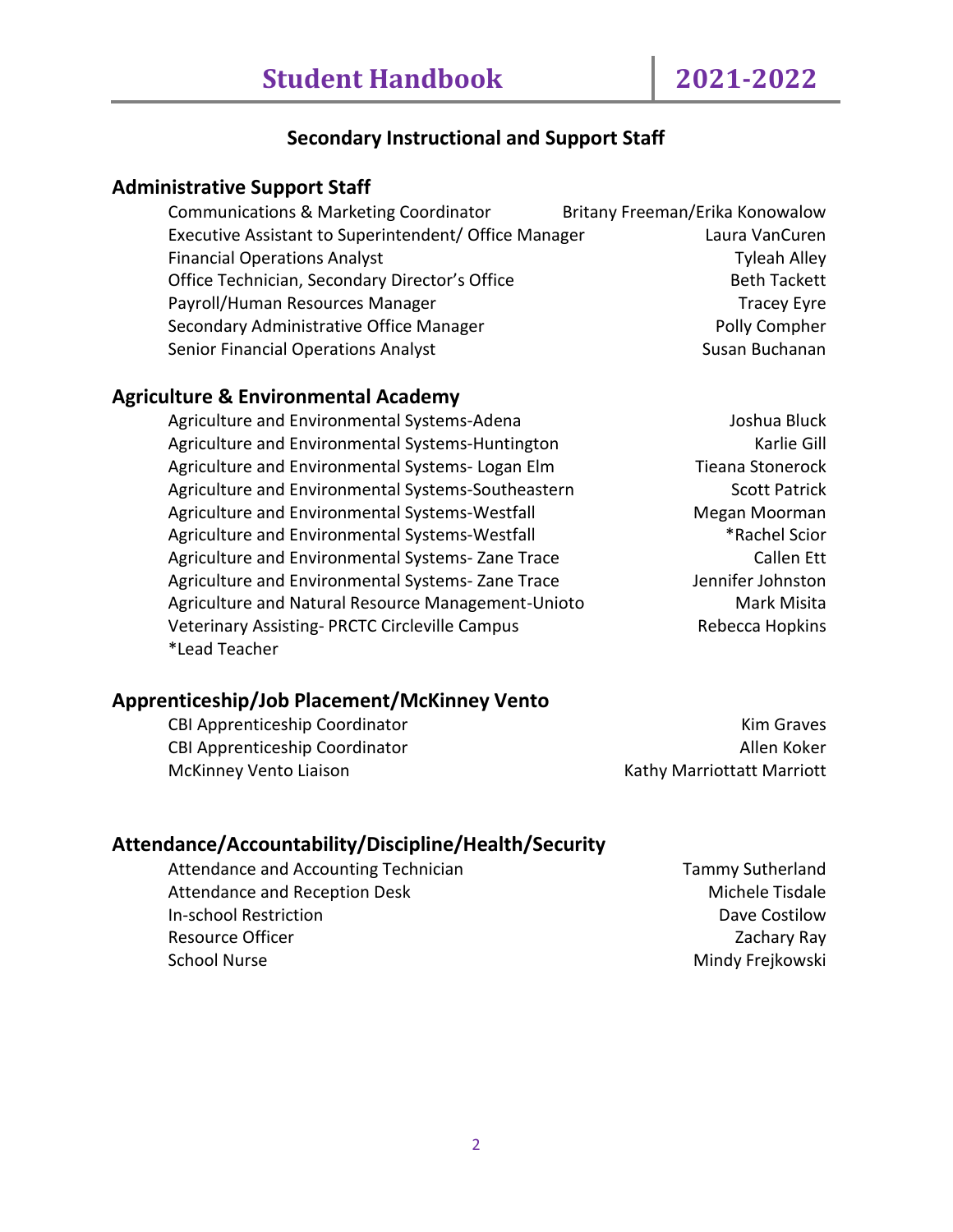#### **Business & Information Technologies Academy**

Business/Marketing Education – Chillicothe Business and Bridget Black Cyber Security & Networking 1 & 2 C. J. Davis General Merchandising & Warehousing 1 & 2 Nick Anderson Information Technologies-Adena **Exercía Exercía Exercía Cormany** Information Technologies-Chillicothe **Brian Lewis** Brian Lewis Information Technologies-Unioto Stacia Skaggs and Stacia Skaggs and Stacia Skaggs and Stacia Skaggs and Stacia Skaggs and Stacia Skaggs and Stacia Skaggs and Stacia Skaggs and Stacia Skaggs and Stacia Skaggs and Stacia Ska Information Technologies-Zane Trace Sarah Thornton Interactive Media Design-Westfall **Chris Norris** Chris Norris Marketing Education- Circleville Monical Lombardo Nonica Lombardo Video Broadcasting and Production-Chillicothe Vanessa George Visual Communication & Design 1 & 2 \*Tony Eallonardo Visual Communication & Design 1 & 2 Holly Smith \*Lead Teacher

#### **Cafeteria Staff**

Cafeteria Manager **Angela Bell** School and The Cafeteria Bell Angela Bell and The Cafeteria Bell and The Cafeteria Bell and The Cafeteria Bell and The Cafeteria Bell and The Cafeteria Bell and The Cafeteria Bell and The Ca Cook Assistant A Pam McNichols

#### **Career Readiness Academy**

Career Based Intervention/English Amy Erving Amy Erving Amy Erving Amy Erving Amy Erving Amy Erving Amy Erving Career Based Intervention-Chillicothe **Patrick Laughlin** Career Based Intervention-Circleville Middle School Eddie Sims Career Based Intervention-Logan Elm **Doug Stiverson** Career Based Intervention-Logan Elm Middle School Jeff Holbert Career Based Intervention-Unioto \*Jeff Metzler Career Based Intervention-Westfall **Amy Noltemeyer** Amy Noltemeyer Career Based Intervention-Chillicothe MS Cory Black Educational Aide – Special Services Deb Leasure Options for Transition and Transition and Transition and Transition and Transition and Michelle Bochard **Options for Transition Community Community Community Community Community Community Community Community Community** Project Search Andrea Pettit-Bee \*Lead Teacher

#### **Construction Academy**

Carpentry 1 & 2 Aaron McManes Construction Technologies – Pickaway County ESC Seth Kellenberger Electrical Technologies 1 & 2 Kirk Hewitt \*Lead Teacher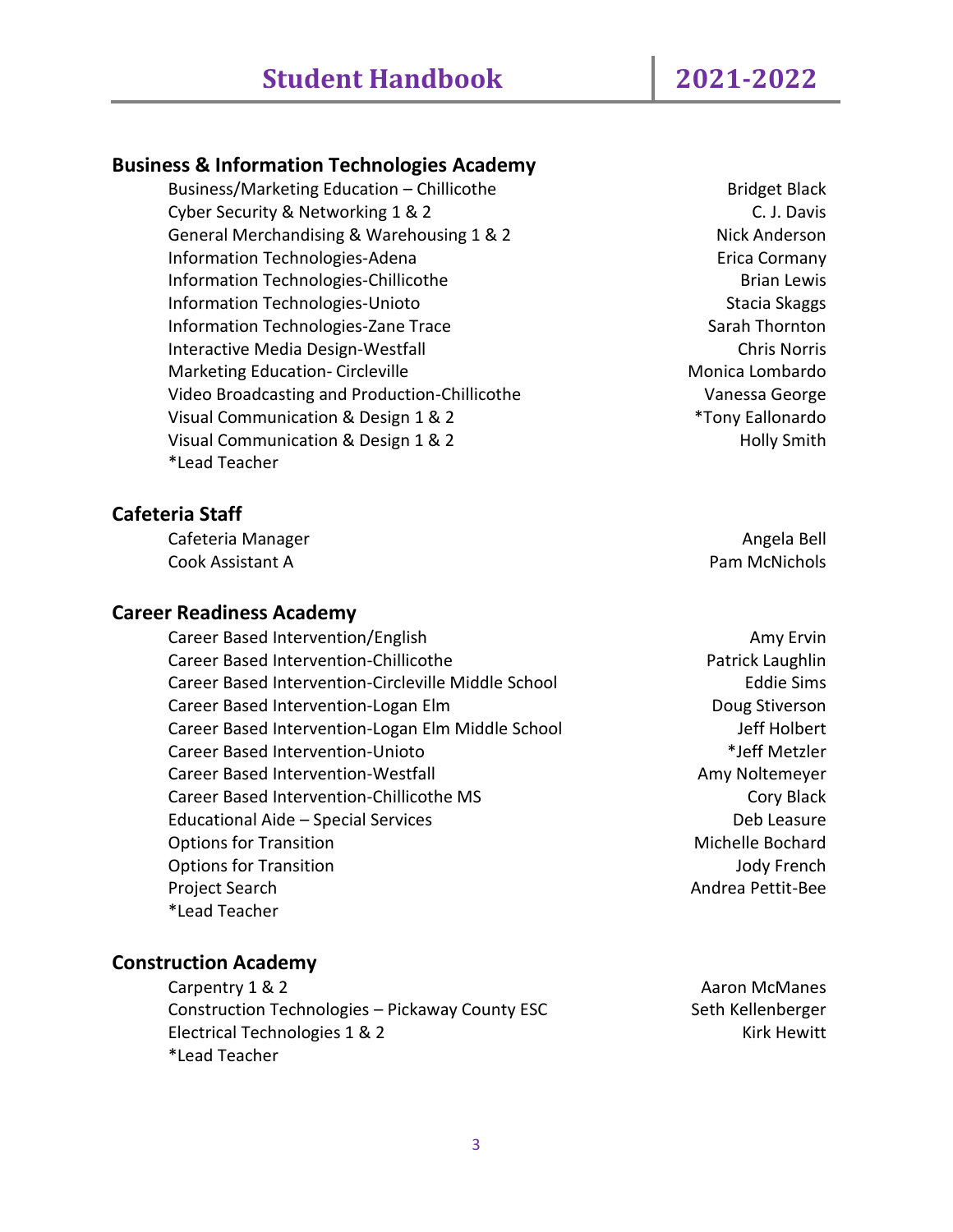# **Counseling/Recruitment/College Readiness**

| <b>Academic Specialist</b>    | Susan Schwalbauch        |
|-------------------------------|--------------------------|
| Counselor                     | Ashlee Cockrell          |
| Counselor                     | Seth Moore               |
| Counselor                     | <b>Toby Walls-Waller</b> |
| Project Coordinator/Registrar | <b>Judy Semancik</b>     |
|                               |                          |

#### **Custodial and Maintenance Staff**

Clerk Typist, Maintenance/Facilities & IT Lorie Bethel Custodial Supervisor David Riehle Custodian – Main Campus Bryan Bowdle Custodian Jeff Delong Custodian T. J. Leasure Custodian Gary McCloud Custodian (part-time) – Chillicothe Campus Wesley Leasure Wesley Leasure Custodian (part-time) – Chillicothe Campus Dawn Robison Custodian (part-time) – Circleville Campus Bob Bellar Facilities Manager **Calculus** Craig Jones **Craig Jones** Maintenance Worker Matt Clifton Matt Clifton Maintenance Worker **Josh Hines** Josh Hines Maintenance Worker/Bus Driver Maintenance Worker/Bus Driver

Commercial Food Careers 1 & 2 Kevin Krebs Early Childhood Education 1 and 1 Melissa Brown Early Childhood Education 2 Constance Page Family and Consumer Sciences – Chillicothe \*Amy Groff Family and Consumer Sciences – Circleville Kathryn Ream Kathryn Ream Family and Consumer Sciences – Huntington Kelly Barnett

#### **Engineering & Manufacturing Academy**

Engineering Technologies 1 & 2 Mark Johnston Industrial Tech Foundations-Logan Elm Gary Mitchel Machining & Manufacturing Technologies 1 & 2 Brent Ebert Ebert Pre-Engineering -Logan Elm Middle School https://www.mateural.com/heather Holzschuh Precision Welding Technologies 1 & 2 Tommy Collier RAMTEC- PRCTC Chillicothe Campus de anno 1992 anno 1992 ann an Ioshua Kinnison \*Lead Teacher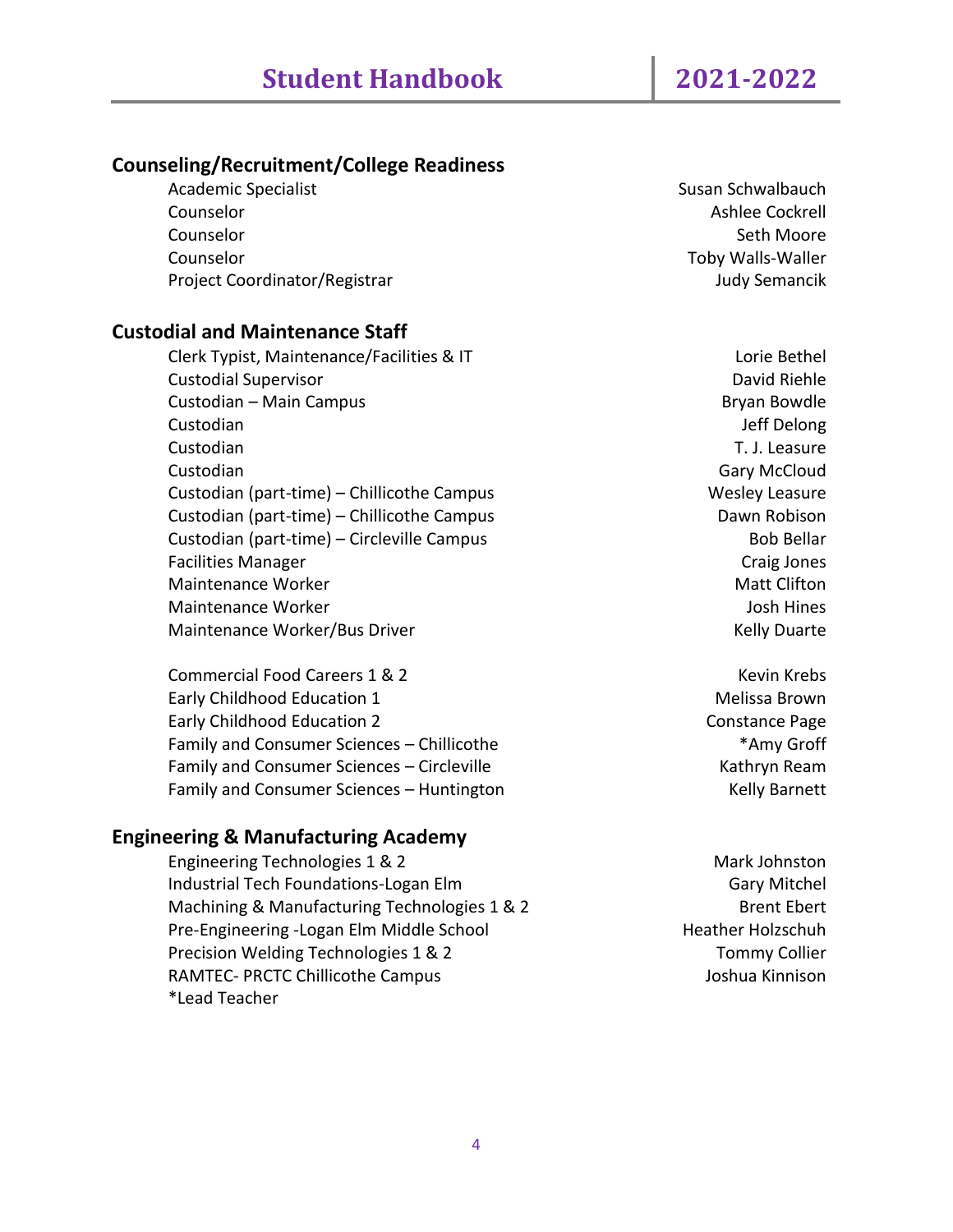# **English Academy**

English Katrina Hewitt English/College Credit Plus **Bobby Lombardo** Bobby Lombardo English Teawanna McCaulla English \* Angela Saxton English Steve Semancik English \*Lead Teacher

# **Health Science Academy**

| Allied Health-PRCTC Chillicothe Campus                               | Libby McVicker        |
|----------------------------------------------------------------------|-----------------------|
| Allied Health- PRCTC Circleville Campus/Logan Elm HS                 | <b>Tammy Tipton</b>   |
| Health Administration 1 & 2                                          | Darcie Scott          |
| Health Science Technologies 1 & 2                                    | <b>Adrienne Davis</b> |
| Health Science Technologies 1 & 2                                    | Jennifer Payne        |
| Health Science Technologies 1                                        | Kristi Tway           |
| Sports Medicine Technologies-Chillicothe Athletic Complex HS         | *Matt Wilson          |
| Sports Medicine Technologies-PRCTC Circleville Campus/Circleville HS | Jan Altier            |
| *Lead Teacher                                                        |                       |

# **Human Services Academy**

Cosmetology 1 & 2 Donna Patrick Law and Public Safety 1 & 2 Rex Cockrell \*Lead Teacher – Matthew Wilson

# **Math Academy**

Mathematics **Bruce Hurst** Mathematics Jessica Liddle Mathematics Frances Matthews Mathematics **Mathematics** Jeff Metzler Mathematics Cara Peecher Mathematics/College Credit Plus **Access 19 and Access 19 and Access** \*Verdie Williams \*Lead Teacher

# **Science Academy**

Science Callen Ett Callen Ett Callen Ett Callen Ett Callen Ett Callen Ett Callen Ett Callen Ett Callen Ett Ca Science **Katie Hamel** Science/College Credit Plus **Ryan Holbrook** Ryan Holbrook Science \*David Pentecost Science Jennifer Widdig \*Lead Teacher

- 
- 
-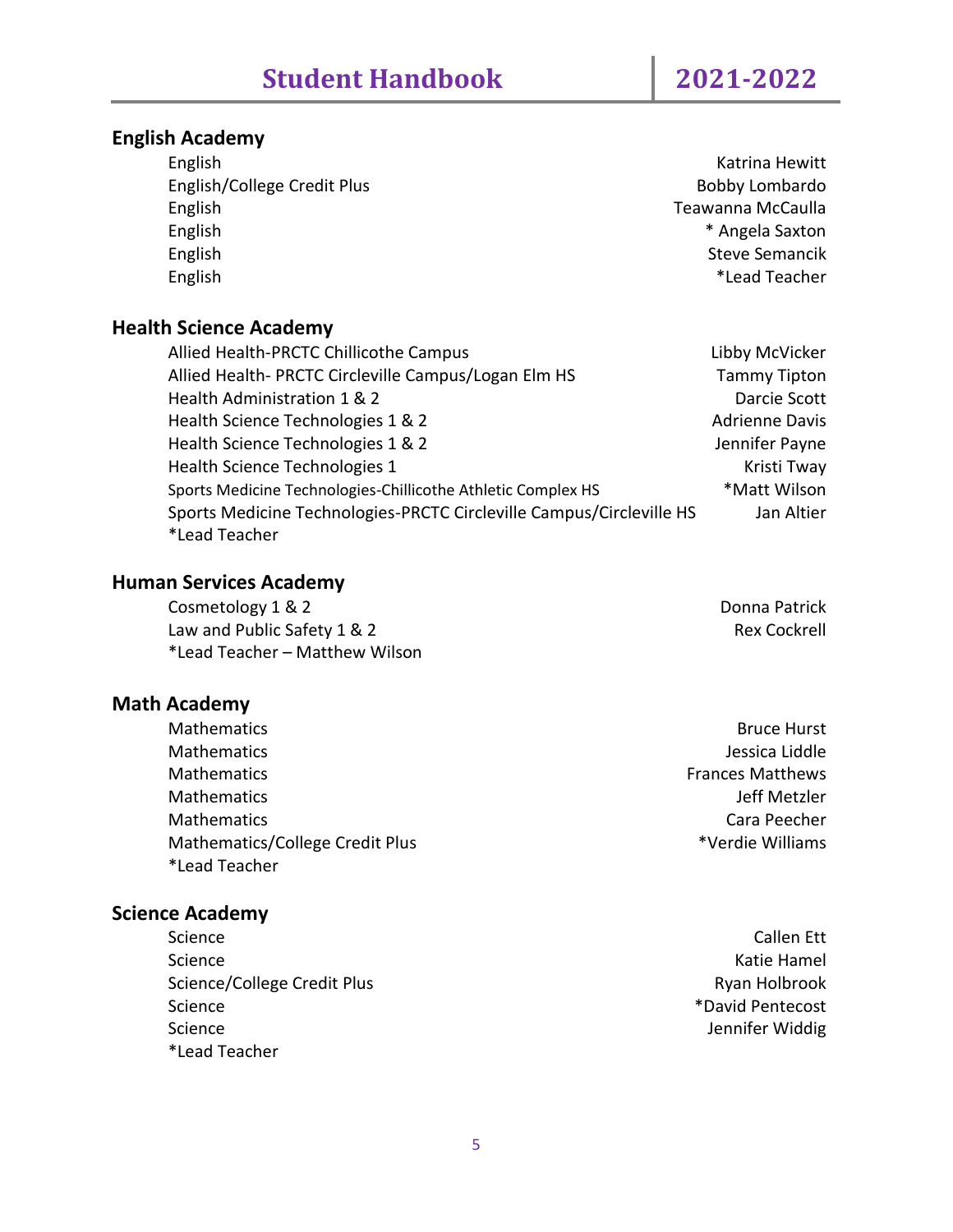# **Social Studies Academy**

American History & Government William Anderson American History & Government Alexandra Deaton American History & Government **Elizabeth Kolb** American History & Government **Darren Plessinger** Darren Plessinger American History & Government **American History & Government** \*Lead Teacher

# **Student Support Services Academy**

Clerk Typist, Special Services Linda Atwood Educational Aide **Beth Hunt** Educational Aide **Kaylor Stemen** Educational Aide Renee Trout Educational Aide/Library & Media Center Aide Annette Clemons Intervention Specialist **Todd Jean** Library/Media Center Technician **Roberta Morrison** Roberta Morrison VOSE/Special Education/Tutoring Services and American Cooper Brian Cooper VOSE/Special Education/Tutoring Services \*Scott Snyder VOSE/Intervention Specialist/Special Education/Tutoring Services Kimberly Taylor \*Lead Teacher

# **Transportation Academy**

Auto Collision Repair Technologies 1 & 2 Brian Morrison Automotive Technologies 1 & 2  $*$ Roger Page Diesel & Heavy Truck Mechanics 1 & 2 Michael Shepherd Outdoor Power Technologies 1 & 2 Danny Morris \*Lead Teacher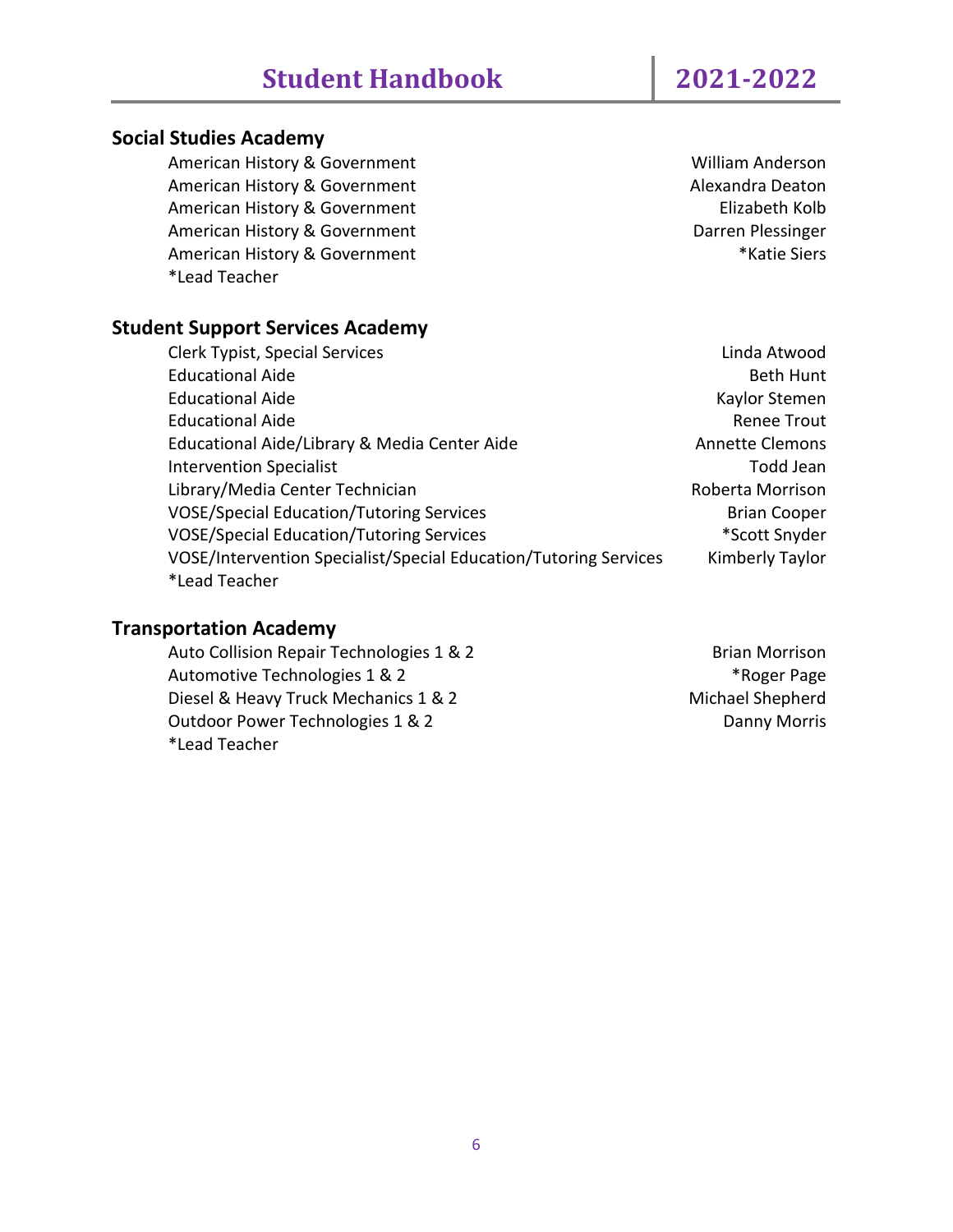# **PICKAWAY-ROSS COUNTY JOINT VOCATIONAL SCHOOL DISTRICT**

# **Vision**

Pickaway-Ross Career and Technology Center is an innovative professional educational community delivering quality services.

# **Mission**

The Pickaway-Ross Career and Technology Center delivers unique and progressive academic and career educational opportunities that empower individuals to achieve their goals.

# **Core Values**

We realize our vision and accomplish our mission by:

- Providing career-oriented services responsive to community needs;
- Maintaining a highly qualified staff engaged in student needs and success;
- Offering flexible and hands-on training opportunities;
- Accepting individual differences through personalized attention;
- Creating safe, positive and nurturing learning environments.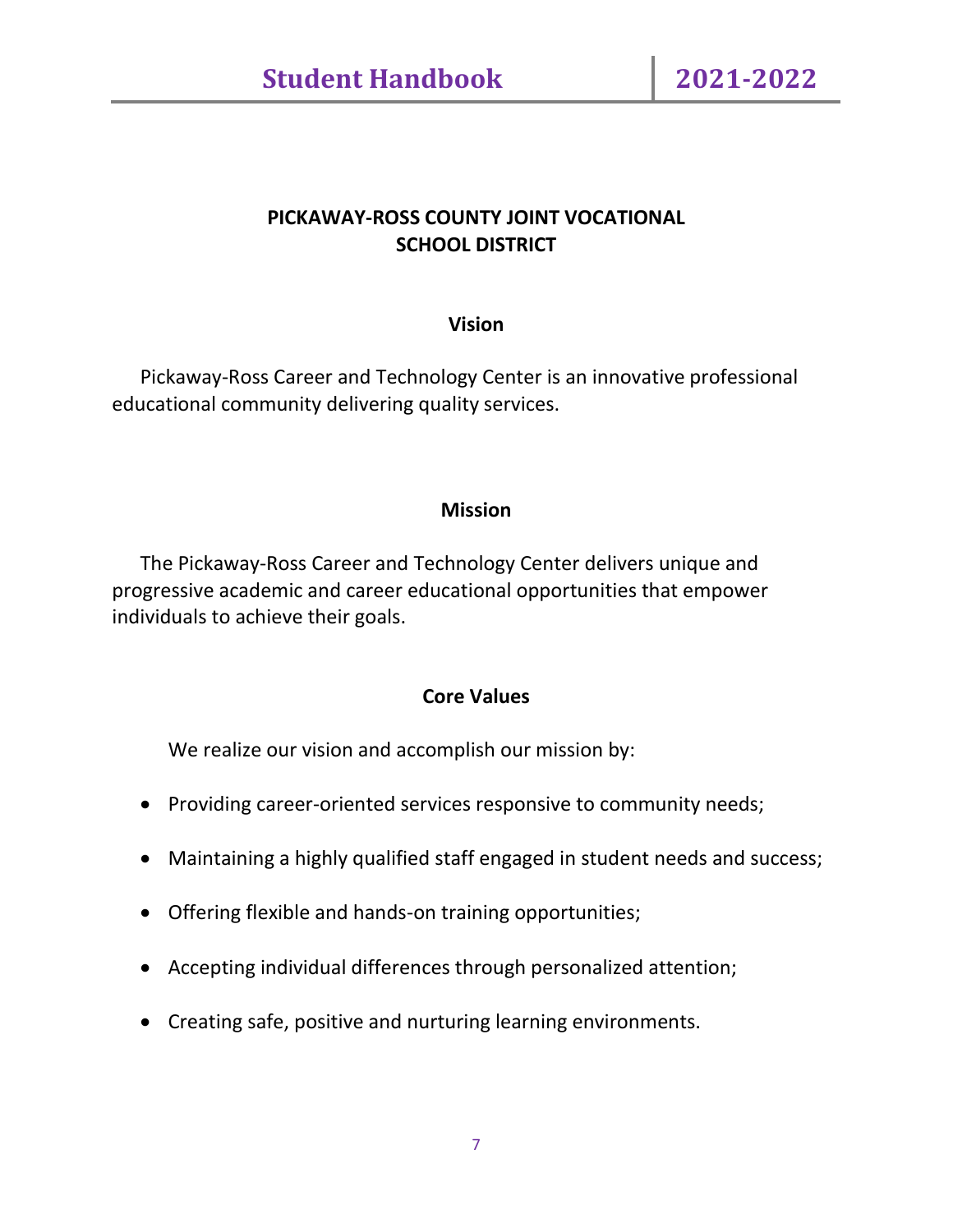#### **PRCTC 2021-2022 School Calendar and Other Important Dates**

#### **August 2021**

- 6 New Staff In-service
- 16 Staff In-service Day
- 16 Career Tech Kick Off/New Student Orientation
- 17 First Day for juniors
- 18 First Day for seniors
- 26 School Picture Day
- 31 Program Lock-in Date

#### **September 2021**

- 6 Labor Day Holiday No School
- 17 First Nine-Week Progress Reports given to students upon request

#### **October 2021**

- 15 School Picture Make-up Day
- 15 End of First Nine Weeks
- 20 Evening Parent/Teacher Conferences 5:00-8:00 p.m.
- 21 Morning Parent/Teacher Conferences 8:00 a.m.-12:00 p.m. No School for Students
- 22 No School for Teachers & Students

#### **November 2021**

- 8, 9 & 10 Sophomore Tours No School for PRCTC Main Campus Students (Students will have assignments to be completed outside of school.)
- 10 Open House 5:00-7:00 p.m.
- 11 Veterans' Day Holiday No School
- 12 Second Nine-Week Progress Reports given to students upon request
- 24-26 Thanksgiving Holiday Break No School
- 29 & 30 State Testing Begins

#### **December 2021**

- 1-10 State Testing
- 13-15 First Semester Exams
- 22 End of Second Nine-weeks/First Semester
- 23-31 Christmas Holiday Break No School for Teachers & Students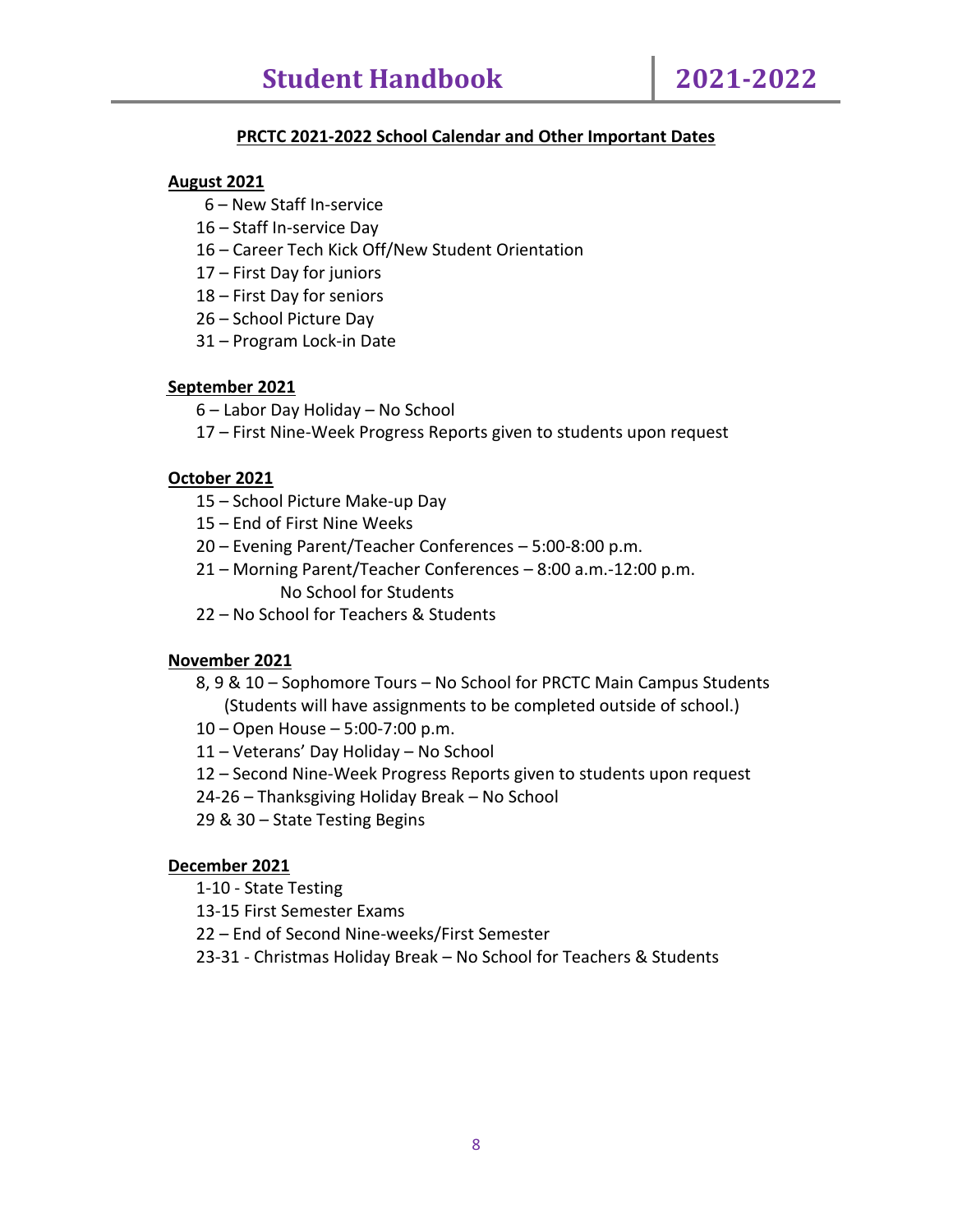#### **January 2022**

- 3-5 Christmas Holiday Break Continues No School
- 6 Teacher Workday No School for Students
- 7 Staff In-service No School for Students
- 10 School Resumes
- 17 Martin Luther King Day Holiday No School

#### **February 2022**

- 11 Third Nine-Week Progress Reports given to students upon request
- 21 Presidents' Day Holiday No School

#### **March 2022**

- 17 Evening Parent/Teacher Conferences 5:00-8:00 p.m.
- 18 Morning Parent/Teacher Conferences 8 a.m.-12 p.m. No School for Students
- 18 End of Third Nine-Weeks
- 28 & 29- New Student Welcome No School for PRCTC Main Campus Students (Students will have assignments to be completed outside of school.)

#### **April 2022**

13 – Fourth Nine-Week Progress Reports – given to students upon request

- 14-18 Easter Holiday Break No School
- 25-29 State Testing

#### **May 2022**

- 2-6 State Testing
- 9-12 Senior Exams
- 16-19 Junior Exams
- 19 Senior Ceremony 7:30 p.m.
- 26 Last Day for Students
- 27 Last Day for Teachers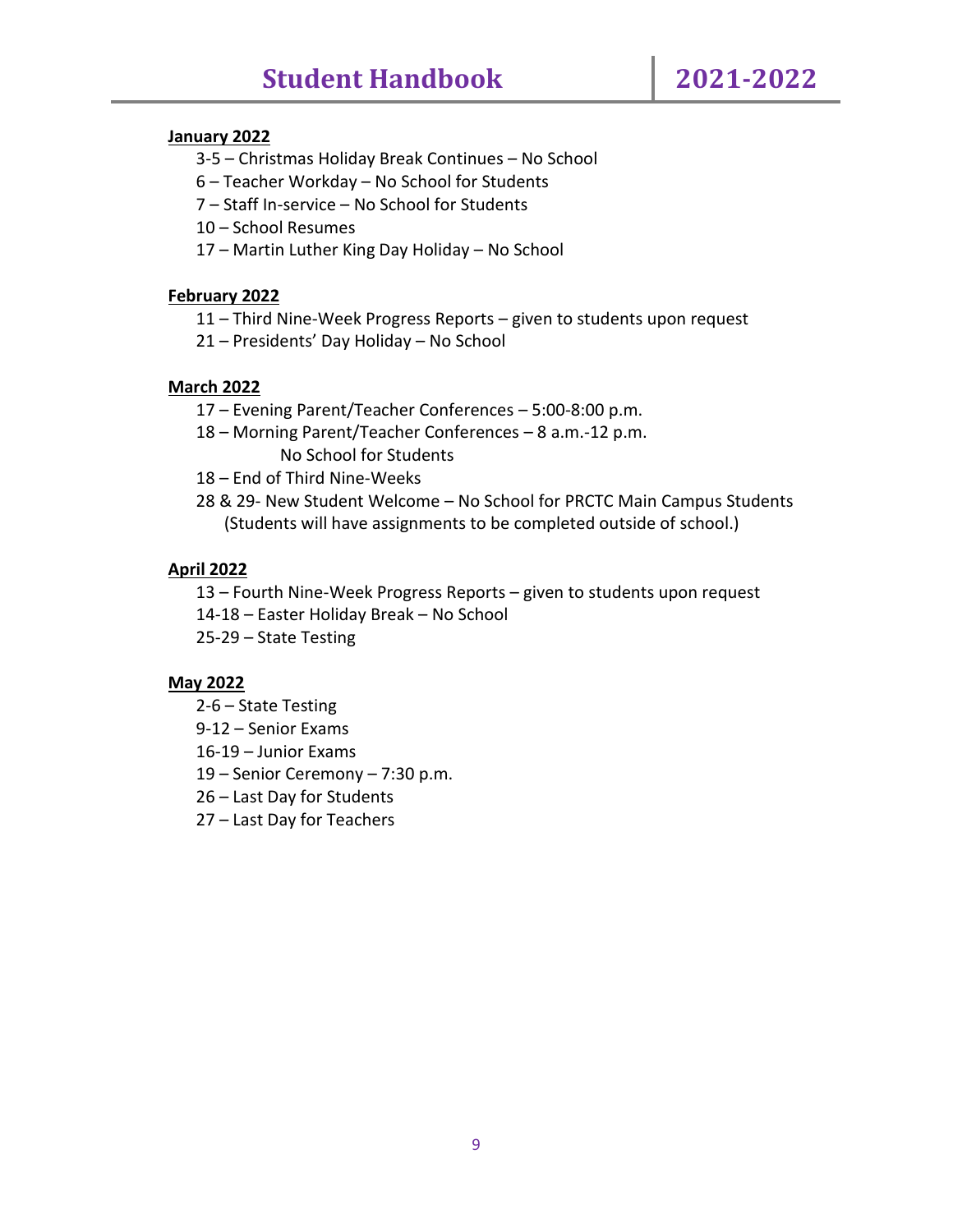# **EQUAL EDUCATION OPPORTUNITY**

Any form of discrimination or harassment can be devastating to an individual's academic progress, social relationship and/or personal sense of self-worth. As such, the Board of Education does not discriminate on the basis of race, color, national origin, sex (including sexual orientation or transgender), disability, age (except as authorized by law), religion, military status, ancestry, or genetic information (collectively, "Protected Classes") in its educational programs or activities.

The Board also does not discriminate on the basis of Protected Classes in its employment policies and practices as they relate to students and does not tolerate harassment of any kind.

Equal educational opportunities shall be available to all students without regard to the Protected Classes, age (unless age is a factor necessary to the normal operation or the achievement of any legitimate objective of the program/activity), place of residence within the boundaries of the District, or social or economic background, to learn through the curriculum offered in this District. Educational program shall be designed to meet the varying needs of all students.

Any person who believes that they have been discriminated against on the basis of race, color, disability, religion, gender or national origin while at school or a school activity should immediately contact the school district's compliance officer:

Director of Secondary Education 895 Crouse Chapel Road Chillicothe, Ohio 45601 740-642-1200

Complaints will be investigated in accordance with the procedures described in this handbook. Any student making a complaint or participating in a school investigation will be protected from retaliation. The compliance officer can provide additional information concerning equal access to educational opportunity.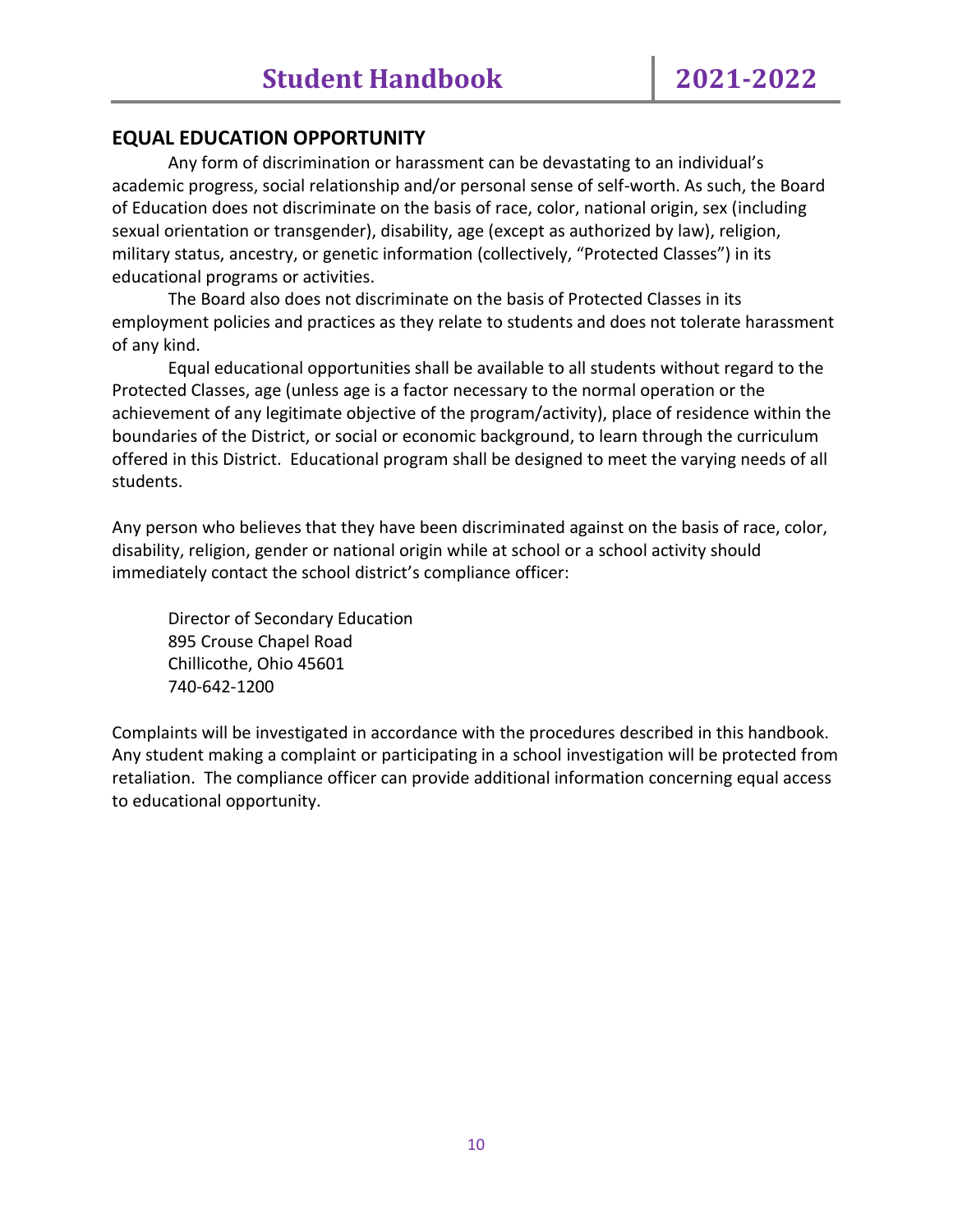# **STUDENT INFORMATION**

#### **STUDENT ENROLLMENT/TRANSFERS**

Once a student is enrolled at Pickaway-Ross, the student commits to attend during a ten (10) day trial/probationary period. Transfers between programs will take place during the second week of school, though August 31, 2021

Students will be permitted to return to their home high schools during the second week of school. Students wishing to return to their home schools must have a personal conference with one of the Career & Technology Center counselors and/or administrator.

 Main Campus students must also meet with the Director of Secondary Education prior to returning to their home school.

# **EXTRA**-**CURRICULAR ACTIVITIES**

Individual students are encouraged to participate in extra-curricular activities whenever their schedule permits. At the request of the home school principal, students may be released as a group to attend events at the home school. Please see the Early Dismissals section of this handbook for the appropriate procedures.

#### **TRANSPORTATION**

Each home school provides bus transportation for students attending PRCTC Main Campus. Students who have parental permission and register their vehicle may drive to school.

Magnet Program students will provide own transportation to their program site unless other transportation has been arranged through the home school.

#### **BUS DAYS**

Considering overall fairness and the safety of our students, there will be no bus student recorded as absent when transportation is not provided by respective home schools. In all cases, students will have the opportunity to make up missed work and should contact their teachers for assignments immediately upon returning to school. **Students who have a parking pass, job placement students, or other students who normally drive will not be excused when transportation is not provided by respective home schools.**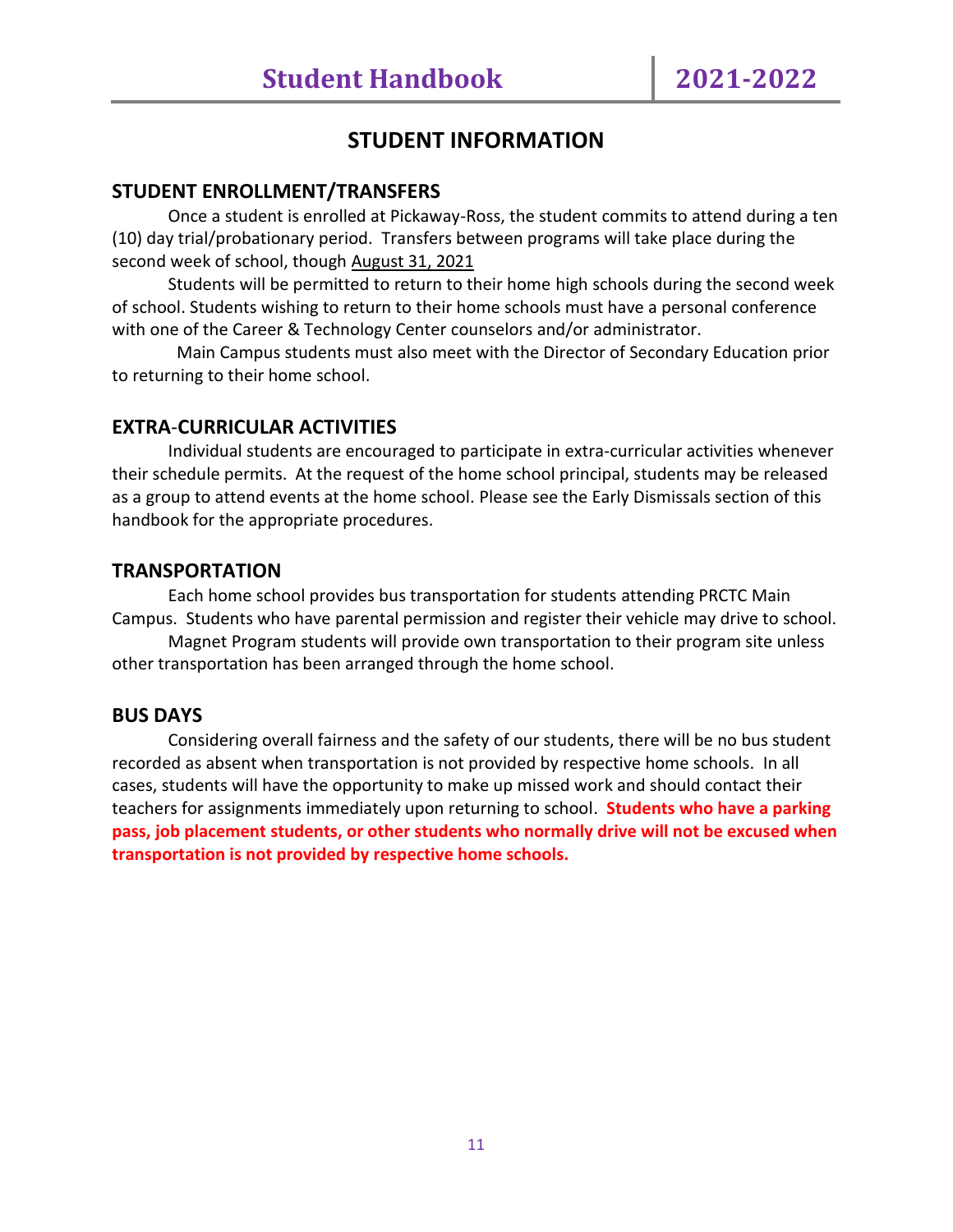# **STUDENT VEHICLES ON SCHOOL PROPERTIES**

Parents/guardians who grant permission to students to drive to school and students who drive to school must be aware that violation of rules and regulations governing parking and driving on school property will result in revocation of the right to park on school property.

Students are required to register their vehicle and display the parking permit on the rear-view mirror of their vehicle. To obtain and keep a student-parking permit, students must provide a copy of their valid Ohio driver's license and show proof of car insurance at random and meet all other legal requirements as established by the State of Ohio. Students and parents must also complete the on-line form and students will sign the driving form acknowledgement.

Students are to enter the student parking lot upon arrival to school and must park in their assigned parking space and enter the building immediately. The student parking lot is a restricted area and students are not to enter it during the school day.

At the end of the day, students are required to exit the parking lot safely and through the direction of the guard. Driving on school property is a privilege and can be revoked at the discretion of Administration for violating any rules or policies in the Student Code of Conduct. Students must obey all traffic laws on school property by following the posted **5 MPH** speed limit, carefully crossing the speed bumps and remembering that pedestrians always have the right of way. No loitering, students must leave immediately.

Vehicles parked on school property are subject to search by school administration, canine units of local and/or state law enforcement agencies.

# **STUDENT USE OF MOTOR VEHICLES – Board Policy 5515**

The Board of Education regards the use of motor vehicles for travel to and from school by students as an assumption of responsibility on the part of those students -- a responsibility in the care of property, in the observation of safety rules, and in the display of courtesy and consideration toward others – and an assumption of liability on the part of those students and their parent(s).

The Superintendent shall develop administrative guidelines for the operation and parking of motor vehicles by students which shall include the requirement that students are licensed drivers.

The Board shall not be responsible for motor vehicles which are lost, stolen, or damaged while on school property.

# **HOME SCHOOL CLOSINGS**

When the home school closes because of weather conditions, the students from that district including co-op and other students who drive to Pickaway-Ross, will not be required to attend Pickaway-Ross. Students should be in school all other days when we are open. *Home school closings, except for bad weather, do not excuse the student from school attendance at PRCTC if the student drives.* **Pickaway-Ross students MUST follow their PRJVSD calendar for attendance.**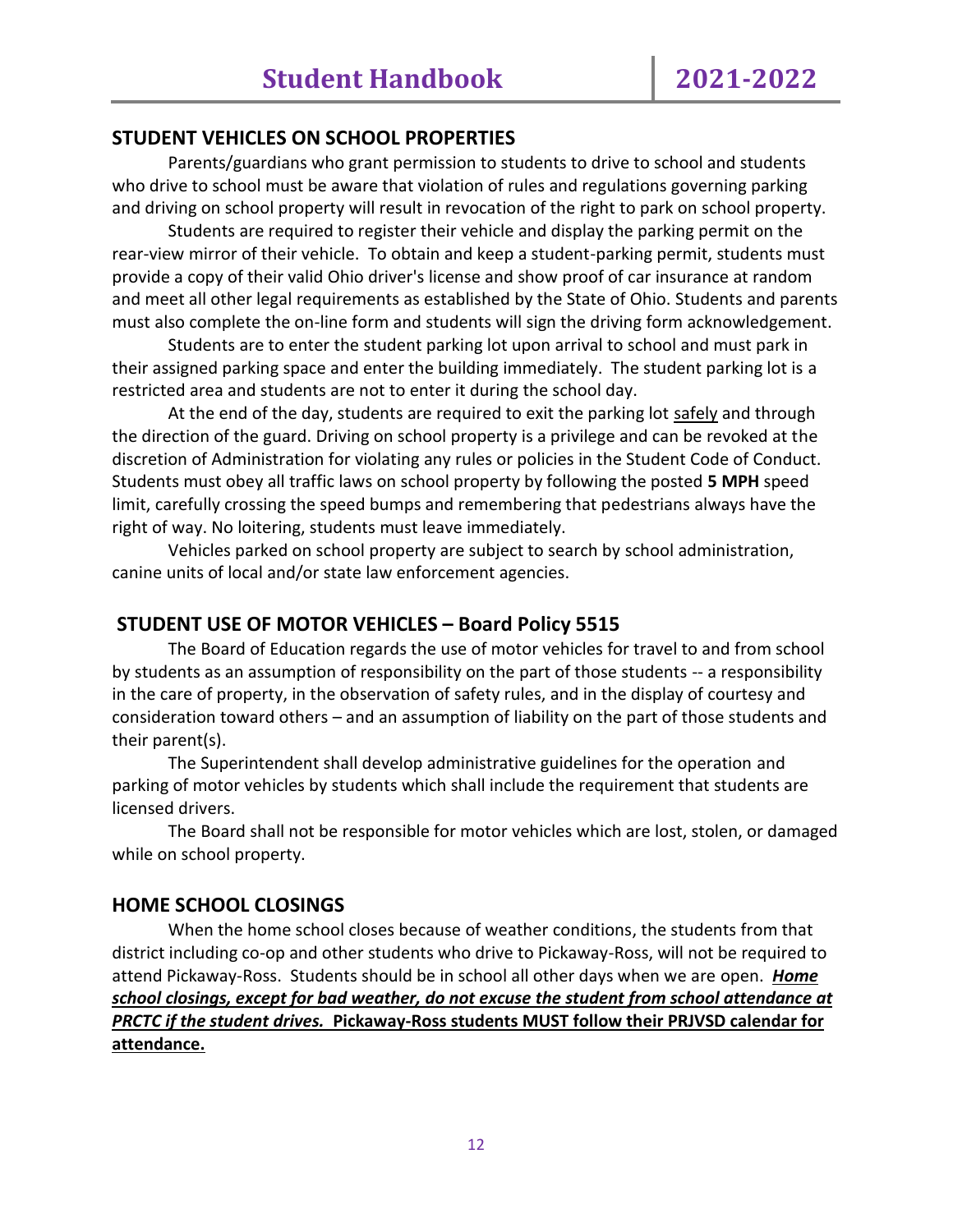# **PICKAWAY-ROSS SCHOOL CLOSINGS**

The Career & Technology Center will close when, in the judgement of the Superintendent, weather conditions in the area are such that they pose a clear danger to the welfare and safety of both staff and students of Pickaway-Ross. Announcements of the Career & Technology Center closing will be made on local radio stations and social media sites.

All PRCTC magnet programs will close according to the program closing matrix distributed to students at the beginning of the year.

All PRCTC magnet programs will close when the main campus closes with the exception of the Allied Health Program located at Chillicothe High School which will follow the Chillicothe High School calamity day procedure.

In the event Pickaway-Ross closes for a full calamity day, students will be instructed to access "Blizzard Bag" assignments to cover the missed day. Up to three "Blizzard Bag" assignments are allowed per school year. "Blizzard Bag" assignments are online lessons that take the place of missed school days. Students will be given further information to access their assignments for each class at that time.

# **SCHOOL SUPPLIES/STUDENT DUES**

Tools will be furnished for all students to use at no cost to the student. Upon completion of a student's career and technical program, the student will have the option to purchase the tool kit as long as all outstanding balances are paid-in-full. Students will receive an invoice for the cost to be paid to the Pickaway-Ross Treasurer before taking possession of the tool kit. If a student is eligible, student assistance may be available to purchase the tools. The student must apply for this assistance.

Student organization membership dues must be paid by all students. These dues are \$50. Payments may be made by cash or money order directly to our Cashier. Payments made by credit/debit cards may be made through the links on the high school website. Grades/credits and passports will be withheld until all outstanding balances are paid**. Students who have not paid their student dues may not be permitted to participate in CTSO activities.** You may make payments to your student's balance in the manner that is convenient for you by contacting our Treasurer's Office at 740-642-11266 . Parents may make payments in person with the Treasurer's Office staff between the hours of 7:30 a.m. and 4:00 p.m. Student payments made during the school day will be accepted between the hours of 8:00 a.m. at the Cashier's Desk in the Director's Complex. We encourage the use of the on-line payment system. This can be accessed through the district website.

#### **WORK BASED LEARNING**

The Job Placement Office will assist instructors, students, and administrators to help students make a smooth transition from school to work. Job training and job interview early dismissals must be initiated in the Job Placement Office. **Students on full-day job placement will surrender their student vehicle parking pass.**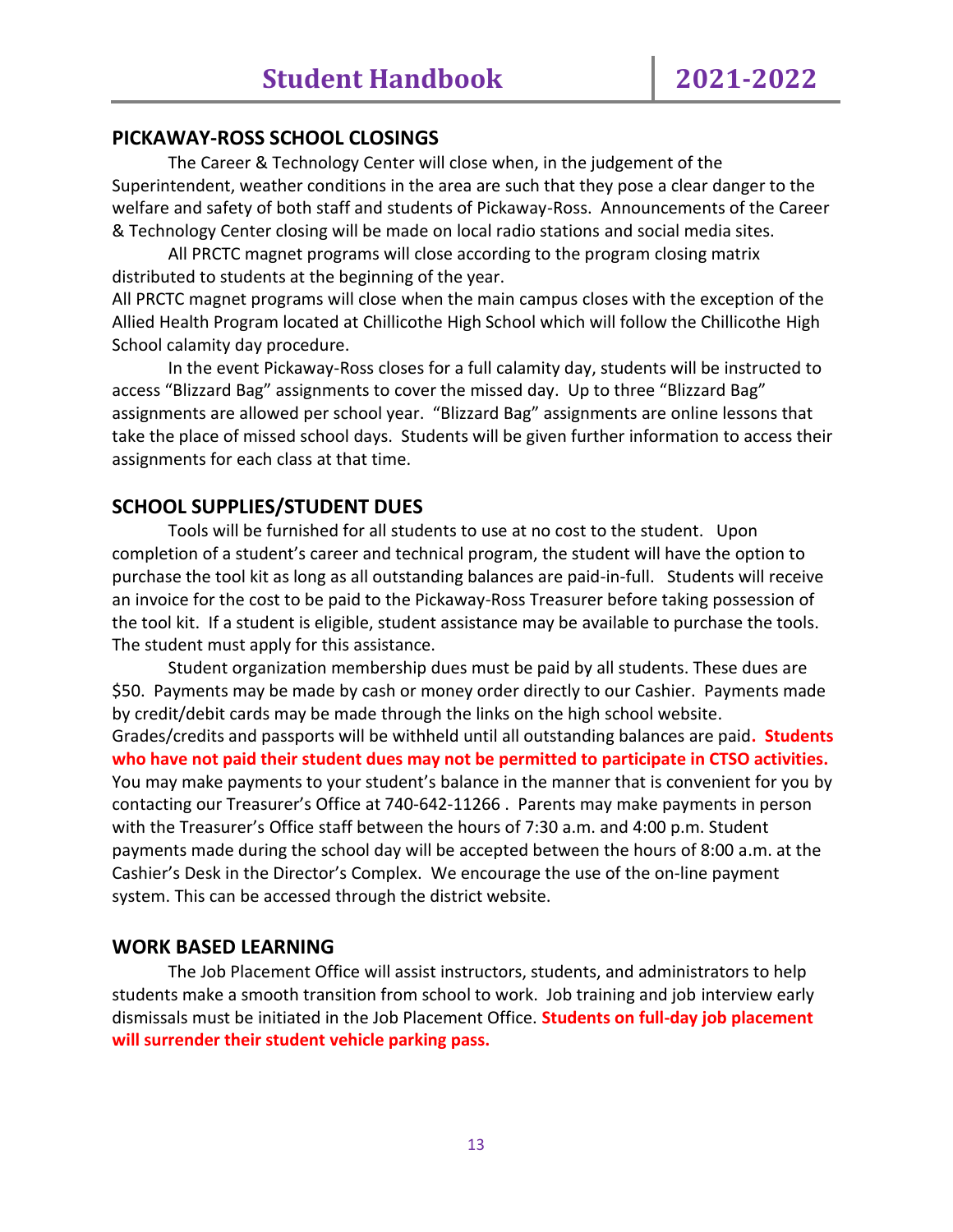# **COUNSELING OFFICE**

The Guidance Office offers a variety of student services including maintaining student records, assisting in meeting academic requirements, testing, counseling services, and arranging military testing, and physical exams. Student credit checks are handled in the fall and again at the end of the year and are scheduled by the counselor. Any student wishing to make an appointment with their PRCTC counselor must complete a Guidance Services request form available on-line. Emergencies will be handled as quickly as possible.

# **BREAKFAST/LUNCH/CAFETERIA – MAIN CAMPUS**

The Career & Technology Center operates a cafeteria that provides balanced, nutritious meals. Lunch periods are closed, and students enrolled in full-day programs cannot leave the campus. Students may purchase lunch or bring it, but all food and drink may be consumed in the cafeteria. Students/parents may prepay for lunch using cash or money order by making a payment directly to the Cafeteria Manager at the Career & Technology Center's cafeteria. Debit/credit card payments may through the links on the high school website. Free or reduced-price lunches are available to students who qualify. Breakfast is provided each day free to all students.

# **PRCTC LUNCH PROCEDURES - MAIN CAMPUS**

**Free and Reduced Lunch Applications:** students returning to Pickaway-Ross Career & Technology Center who were approved for free or reduced lunch at the end of the previous school year will be temporarily qualified for the same status for the first thirty (30) days of the new school year. Returning students must submit a new free or reduced lunch application within the first thirty (30) days of school to avoid changing to paid status.

New students must immediately complete a free or reduced lunch application for PRCTC as their previous year's status at their home school WILL NOT qualify them at PRCTC. Applications are to be turned in to the PRCTC cafeteria. New students, regardless of previous year's status at their home school, will be permitted to charge up to the maximum limit (\$30) until an application is processed. **Approval of free or reduced status MAY NOT forgive any charges incurred before or during the approval process.**

**Lunch Charge Limitations**: Students qualifying for free lunch will not be permitted to charge additional items unless permission is given from a parent/guardian or if the student is 18 **and** an independent student. Reduced and paid status students' charge limit will be set at \$30 maximum. Once the maximum is reached, the student will receive a standard "Type A" lunch, which contents will be determined by the dining services team, theme meals will not be made available. Students assigned to In-school Restriction (ISR) may choose from the daily cafeteria menu.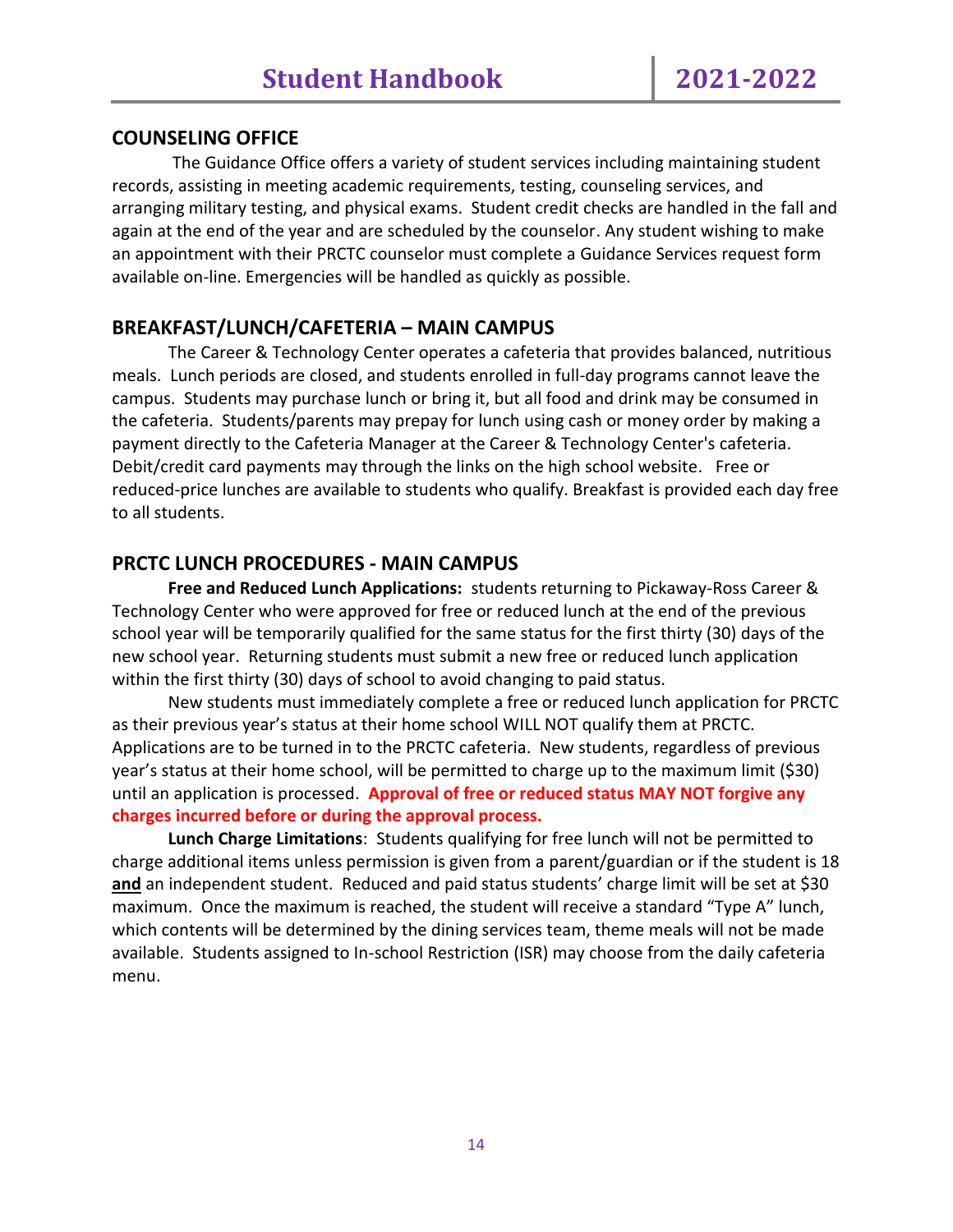**Year End Lunch Procedures**: Students who qualify may charge lunch items up until the last two weeks before their last day of school. These dates will differ for juniors and seniors since the last day of school is not the same. Students are required to have all lunch charges paid before the last day of school or grade cards will be held. Seniors are required to have all fees, including lunch charges, paid before the completion ceremony to receive their career passport.

# **HALL CONDUCT/PASSES**

Students outside of their assigned areas **must** have a hall pass and have been signed out of class. Students are expected to complete their business and return to class in a timely fashion. *No passes will be issued during lunch times.* Students will not be issued passes to the parking lot; report to the Attendance Office for an escort to your car. **No passes will be issued after 2:00 p.m.**

#### **ANNOUNCEMENTS**

A bulletin board is provided for each participating school. Home school announcements will be posted when received only after having been cleared through the Director's Office. Any Career & Technology Center announcements that are to be made over the public address system must be given to the Director's secretary before 8:15 a.m. Announcements will only be made in the morning and for schools that have and early dismissal.

# **TELEPHONE CALLS**

Students will not be permitted to use office telephones except in emergencies and with permission of office staff.

In-coming calls to students will be forwarded only in emergency situations. Parents are requested to co-operate in the control of telephone calls directly to students during school hours.

Students are permitted to make outside calls from laboratory office phones only when authorized by the instructor. *All main campus telephone calls pertaining to student illness and other related matters must be placed from the School Nurse and Attendance Office.*

#### **VISITORS**

All visitors must check-in with the Receptionist before seeing any one in the building. Due to safety concerns, **young children and babies are not permitted** in some areas of the school building without special permission of the appropriate supervisor or school administrator.

INDIVIDUAL STUDENT VISITORS FROM OTHER SCHOOLS WILL NOT BE PERMITTED unless prior permission has been granted by both the home school administration and the Director of the Career & Technology Center or his/her designee. All student visitors must go through the Guidance Office to arrange program visits on an individual basis.

**ALL** visitors must wear a visible visitor's pass attained at the Receptionist Desk. All visitors must sign in with the receptionist.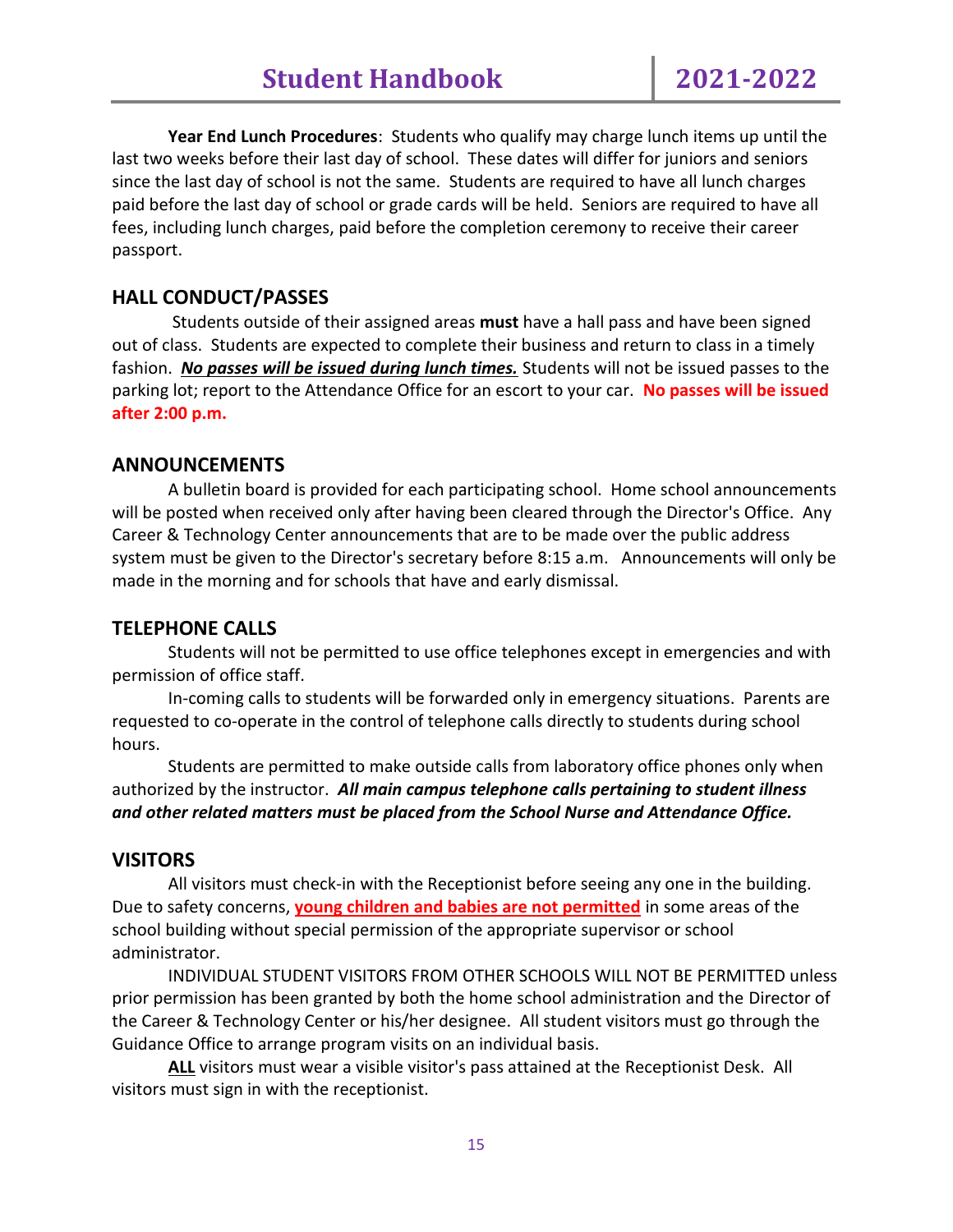# **EMERGENCY MEDICAL AUTHORIZATION**

An Emergency Medical Authorization Form is required for every Pickaway-Ross student. An on-line form will be provided to each student during n his or her first week of attendance that is to be completed and returned for filing during the second week of attendance. Students not fulfilling this responsibility will not be permitted to participate in shop or lab activities.

# **ADMINISTRATION OF MEDICINE**

A student under a doctor's care and required to take prescribed medication during school must notify the Director or his/her designee and provide written documentation from the parent/guardian. Over the counter oral and topical medications may be administered if authorized by the parent/guardian on the Emergency Medical form. Students not following this procedure may be considered in violation of the drug/alcohol policy. Medicine must be submitted and will be stored in a secure location to be administered by a person designated by the Director of Secondary Education.

# **LOCKDOWN DRILLS**

When notification is made, gather students and go to the nearest room supervised by a staff member. Procedures for practice are established as part of the school safety plan.

# **FIRE/TORNADO DRILLS**

Fire and tornado drills will be held at irregular intervals throughout the school year. Students should follow the directions of their instructor or other school employee during a drill or an actual emergency. Procedures are posted in every classroom and laboratory.

# **LOCKERS**

Student lockers may be provided for student convenience. Pickaway-Ross is not responsible for any lost or stolen articles. Protect your combination and do not leave valuables in the lockers. Lockers are the property of Pickaway-Ross and may be inspected or searched at the discretion of the Career & Technology Center Administration.

# **SEARCHES**

Pickaway-Ross has the right and duty to conduct searches of person and/or personal property, lockers, or vehicles when the administration receives information or evidence that a student may be in possession or control of any of the following:

- 1. any substance dangerous to persons or property
- 2. a weapon
- 3. an item believed to be stolen
- 4. drugs, drug paraphernalia or drug related items
- 5. other contraband, controlled or prohibited item

In all cases the search will be witnessed by another staff member and will be conducted within the guidelines of the Ohio Revised Code and court rulings. Searches of vehicles and/or lockers may also be conducted by the Sheriff's Department canine units unannounced.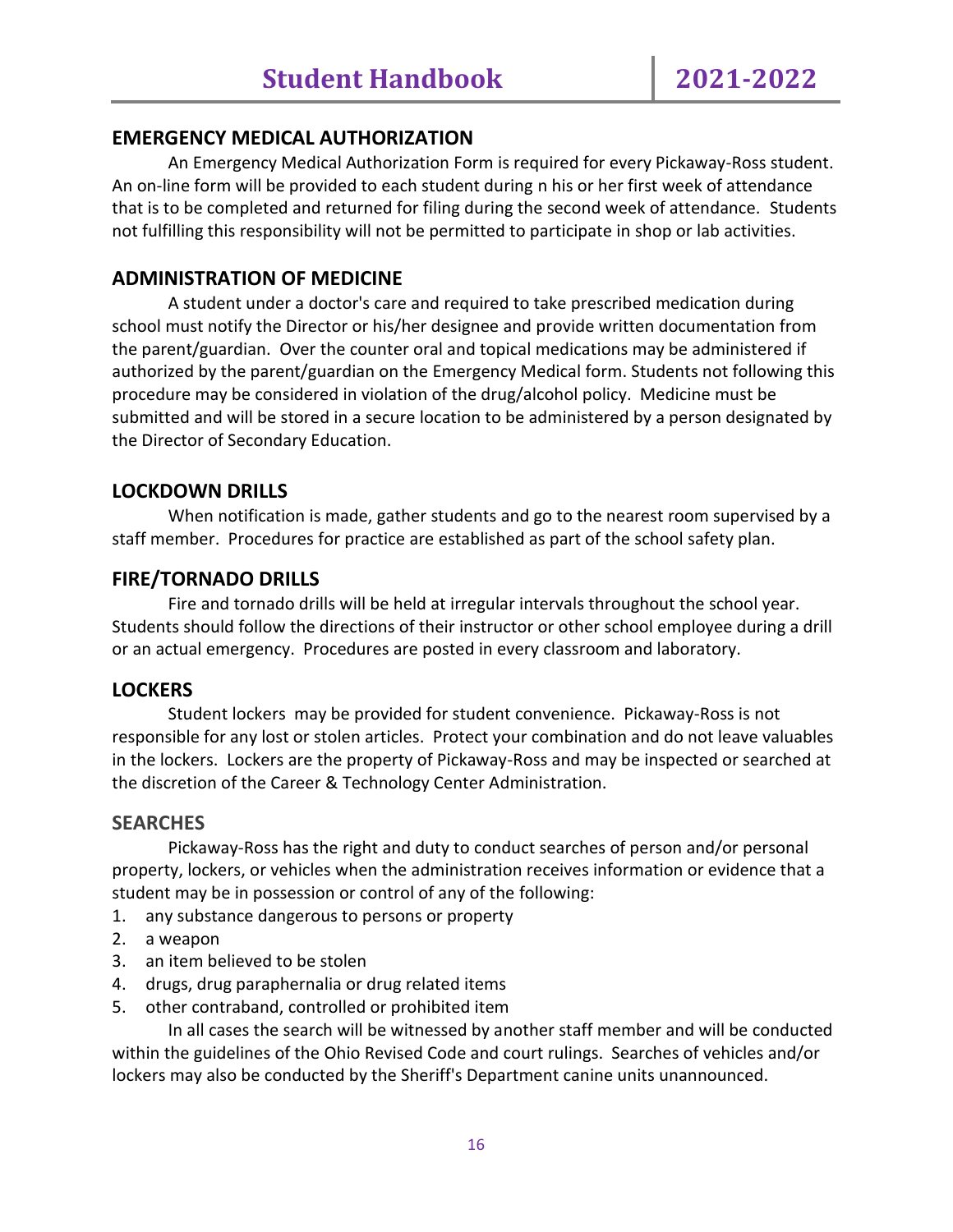# **STATEMENT OF COOPERATION**

All students and their parent(s) are required to sign the handbook acknowledgement stating they have read/reviewed the student handbook and understand the school rules.

# **STUDENT/INSURANCE**

It is mandatory that each student furnish evidence of enrollment in accident insurance through the Career & Technology Center's insurance program or evidence by parental signature that the student's parents already have accident coverage and will be responsible for all costs for any accident or injury incurred at the Center.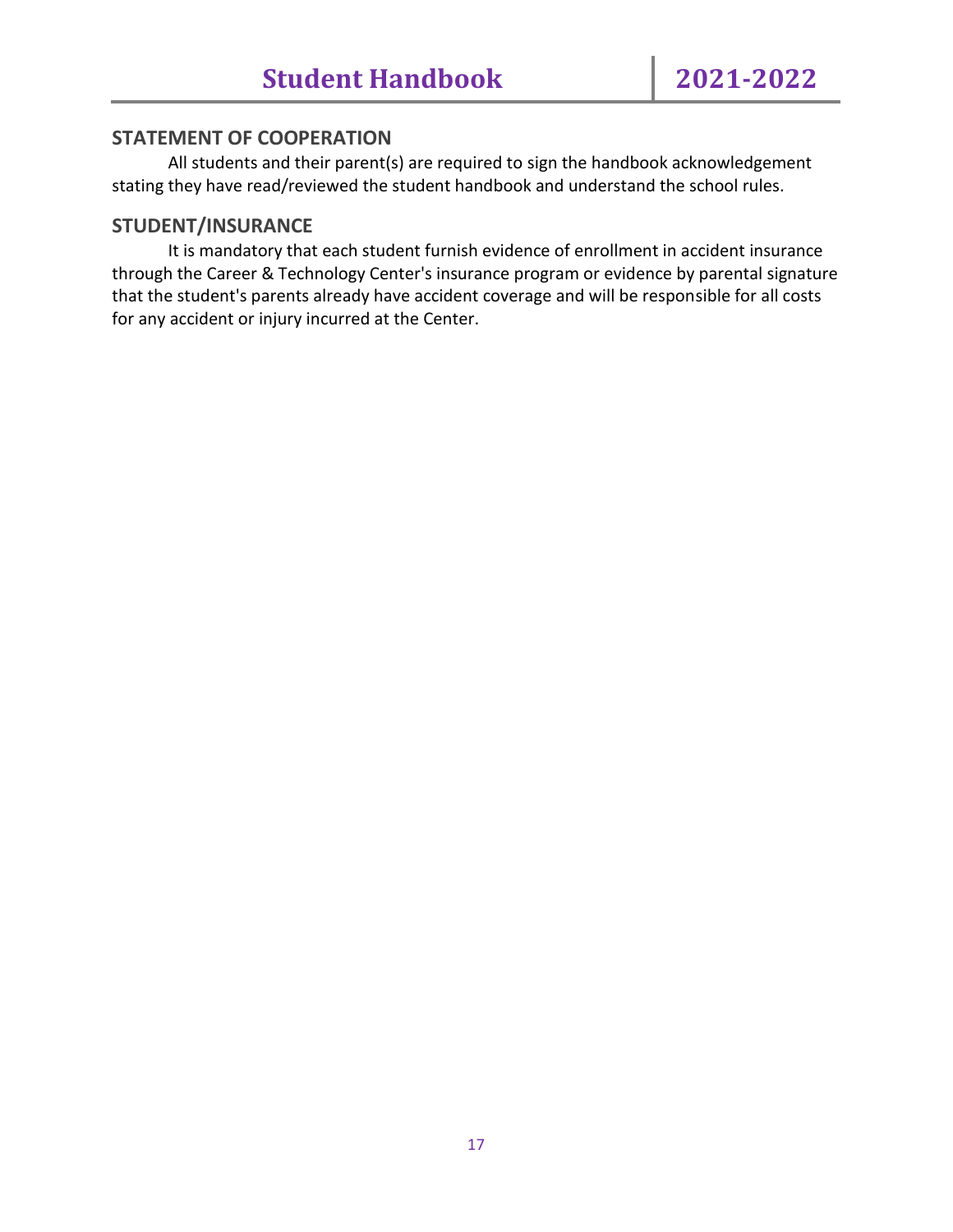# **PROGRAM/ACADEMIC ACHIEVEMENT/CREDITS**

As determined by the student's specific program, up to seven credits may be earned by students who successfully completing the course of study. **A student who drastically fails the second semester shall fail the subject for the year**. In the case of academics (block scheduling/semester credits), a last nine-week failure may be considered a drastic failure. First year students who fail laboratory requirements shall not continue instruction in the same program the second year and may re-apply in another program.

# **GRADING SCALE**

93% to 100% - A – Outstanding work 85% to 92% - B – Above average work 77% to 84% - C – Average work 70% to 76% - D – Below average work 60% to 69 % - F – Failing work I – Incomplete

(Attendance will be a factor in calculating grades.)

# **MID-TERM PROGRESS REPORTS**

Parents may view their student's grades via Progress Book through the Pickaway-Ross website at any time. Parents are requested to contact the instructor and discuss the student's progress. Printed mid-term progress reports will be given to the student to take home upon request. Individuals on Student Success Plans will be reviewed according to their plan agreement.

# **CREDIT FLEXIBILITY**

The credit flexibility initiative is part of a state-wide effort to increase learning and engagement and help students graduate ready for success in college and careers. In addition to earning credit by successfully completing traditional courses, the credit flexibility program provides new options for students including:

- Earning credit by demonstrating mastery of the essential content of a traditional course by "testing out", presenting a portfolio documenting mastery, or a combination of these.
- Successfully completing a mentorship, internship, educational travel, or service-learning program aligned to the academic curriculum.
- Successfully completing an online course or academic summer or after-school program aligned to the school curriculum.
- Successfully combining any of the options above as well as units of traditional courses.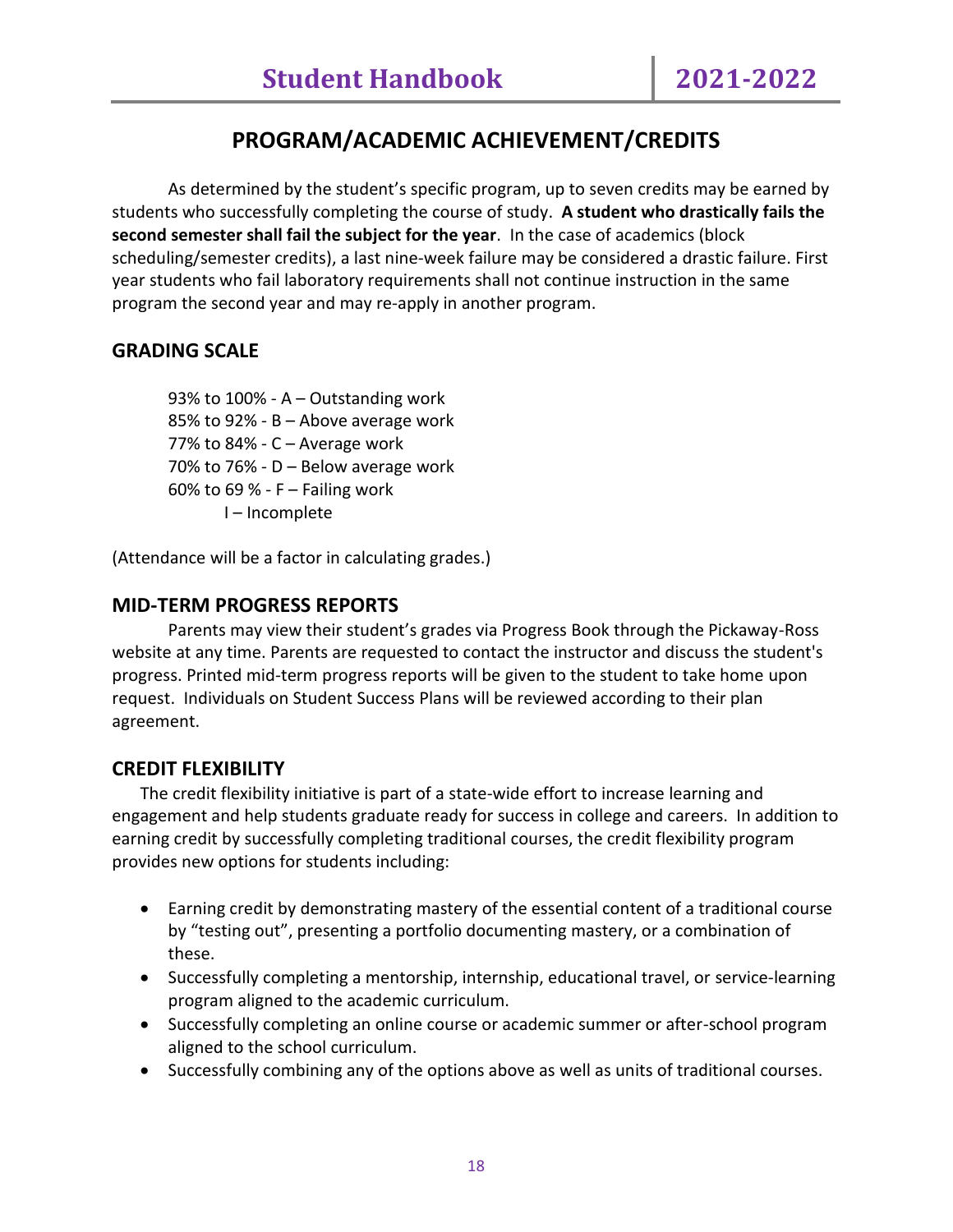Students must obtain prior approval of student-proposed educational options plans to be eligible for credit. Students considering this option should obtain a Credit by Educational Options Proposal packet from the high school Guidance Office. Students' families may be asked to contribute to the cost of educational options plans.

Credit flexibility is another example of how our district is working to prepare students for the 21<sup>st</sup> century by striving to address their unique needs and talents.

# **COLLEGE CREDIT PLUS**

 Students participating in College Credit Plus will need to work with the PRCTC Counseling Office.

# **DIPLOMAS, CAREER PASSPORTS AND SENIOR CEREMONY**

Diplomas are awarded by the home school to Pickaway-Ross students who have completed the home school's requirements.

**Career Passports** will be awarded to students who have completed their **program** of study with at least a 70% grade point average. A Career Passport contains information that will assist potential employers in assessing a student's skills. A ceremony honoring senior students receiving passports will be held at the end of each school year.

# **ATTENDANCE PROCEDURES & POLICY**

# **Tardies – Main Campus**

Students reporting to school late will report directly to the Attendance Office/front desk building receptionist to sign-in and secure a pass admitting them to class. Written validation of an excusable reason from a parent/guardian is required for a tardy to be excused.

# **Consequences for a Morning Tardy**

Students arriving to the Career & Technology Center after 8:25 a.m. must enter through the front entrance.

- Consequences for tardies will be as follows:
	- $\circ$  1<sup>st</sup> 3<sup>rd</sup> tardy automated phone call
	- $\circ$  4<sup>th</sup> tardy phone call from attendance personnel
	- $\circ$  5<sup>th</sup> tardy meeting with administrative personnel
	- $\circ$  6<sup>th</sup> tardy and beyond subject to discipline
	- \*\*tardies count toward attendance and may result in truancy\*\*
- Excused Tardiness: will require a note from the parent or guardian and may be given for the following reasons:
	- o Doctor or dental appointment
	- $\circ$  Legal appointment court, etc.
	- o Hazardous road conditions as determined by home school closings.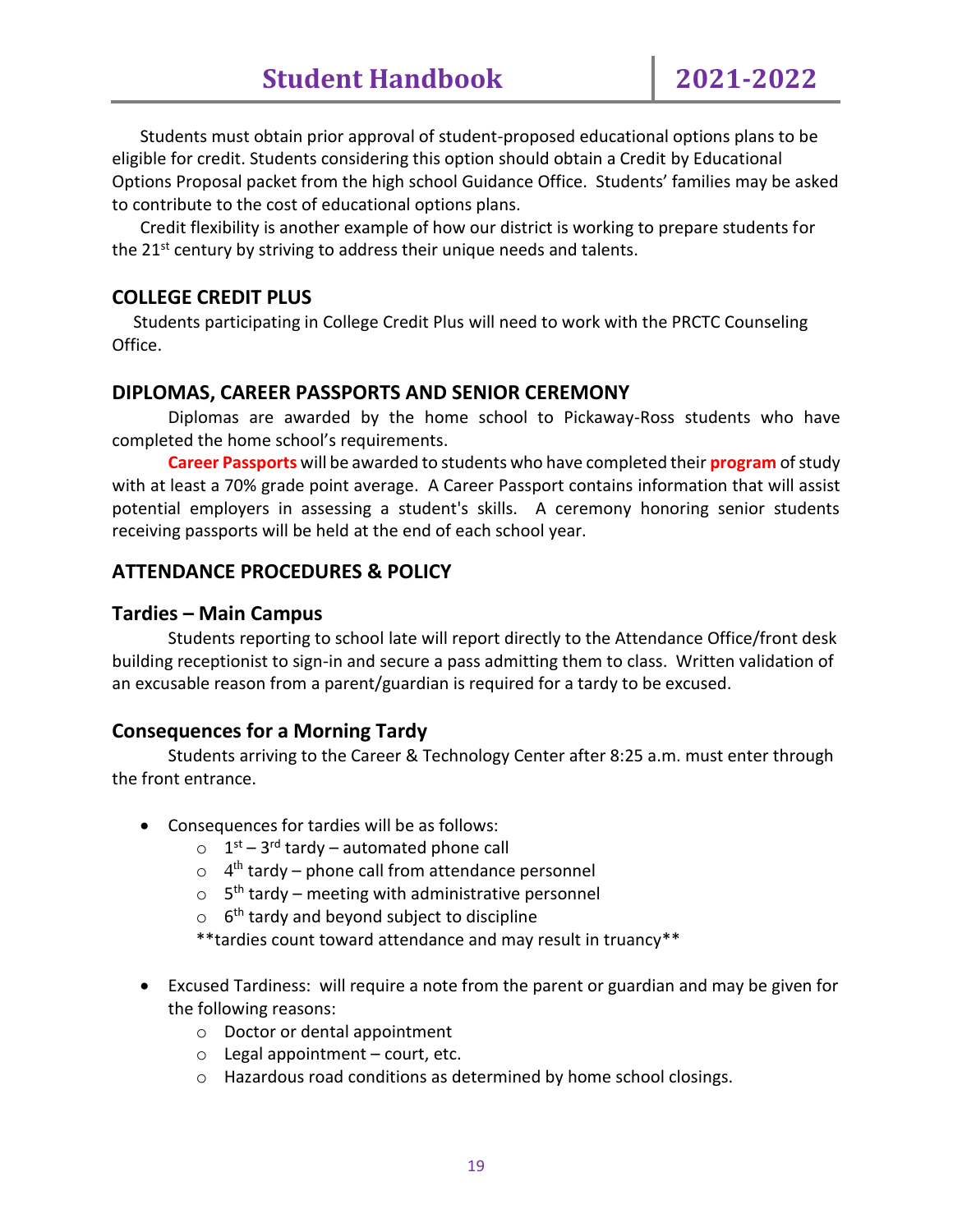# **Tardies** – **MAGNET PROGRAMS**

Students should report directly to their instructor. Students who have habitual tardies may be considered for removal from the program. Written validation of an excusable reason from a parent/guardian is required for a tardy to be excused.

# **Absences**

Positive attendance is critical to school success. Thus, attending school every day is strongly emphasized. Written validation must be provided for absences. When a student is absent because of parental or self-discretion, the absence will be determined by the Principal or his Designee as "excused" or "unexcused" in compliance with attendance policies. Ordinarily, students will have one school day after the absence to fulfill the requirements for receiving an excused absence; however, under appropriate circumstances, the Principal may extend this time limitation. Proper documentation can be submitted to the front desk or emailed to michele.tisdale@pickawayross.com

**Excused Absences\***: To be classified as an excused absence, the student must present a written excuse signed by the parent/guardian when returning to school following an absence. **(\*An excused absence means work may be made up.)** Excuses must be received within one school week of the day that the student was absent.

- Personal Illness/Injury. Ten (10) or more consecutive days of absence may require written medical verification.
- Death in Immediate Family
- Family Illness
- Quarantine of the home
- Medical or Dental Appointment.
- Court Appearance
- Emergency situations, which in the judgment of the Superintendent or his/her designee constitutes a good and sufficient reason for absence from school.
- Observance of Religious Holiday. Requires prior approval.

**Unexcused Absences\***: Absence from school for any reason other than the foregoing enumerated excused absences will be considered UNEXCUSED. Appropriate action will be taken against offenders of the compulsory school attendance law. **(\*An unexcused absence means work cannot be made up except for major tests and quizzes.)** 

**Anticipated Absences**: If a student is to be absent due to circumstances other than those listed above, a parent or guardian must make a request prior to the absence.

**Bus Days**: Considering overall fairness and the safety of our students, there will be no bus student recorded as absent when transportation is not provided by respective home schools. In all cases, students will have the opportunity to make up missed work and should contact their teachers for assignments immediately upon returning to school. **Students who**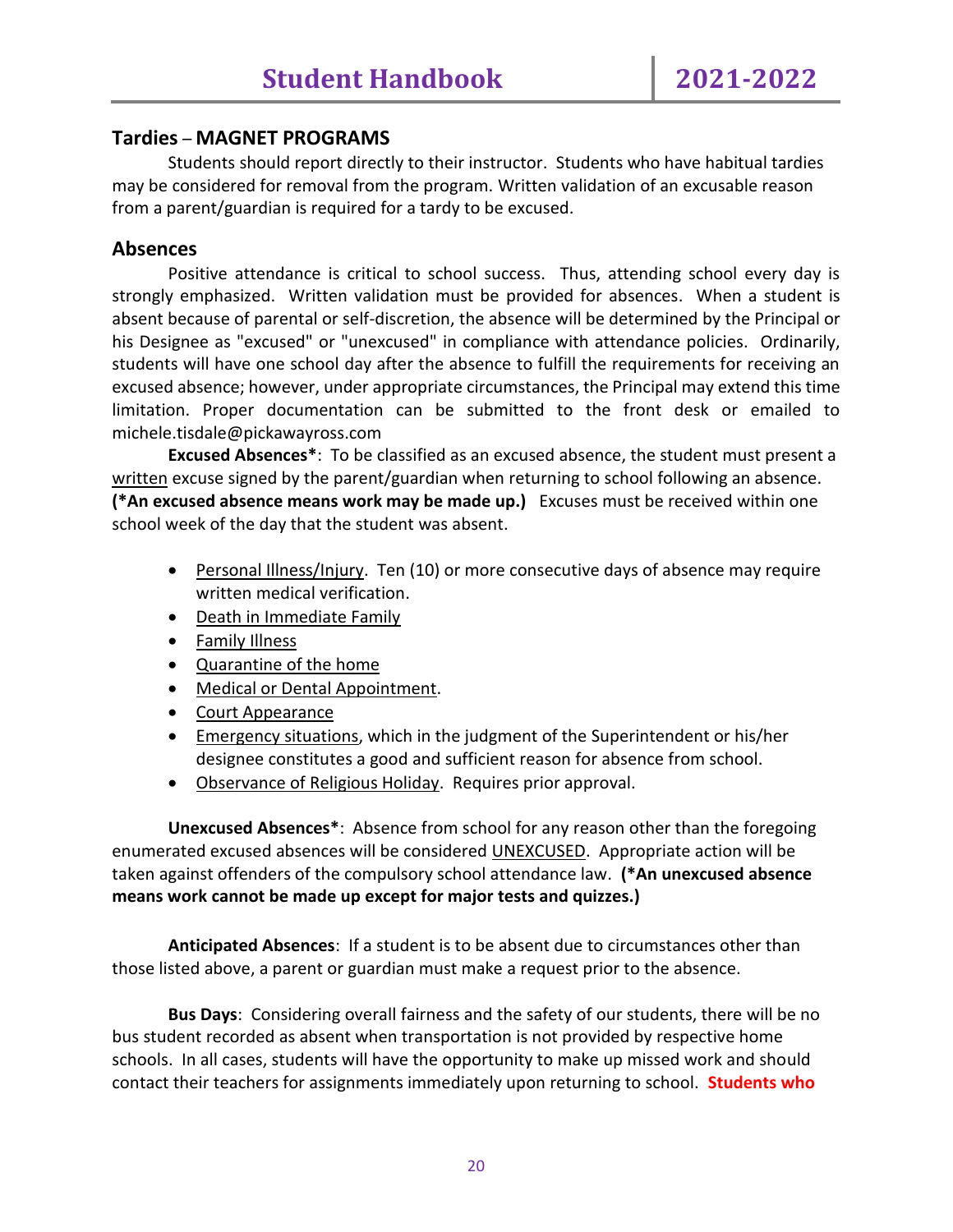#### **have a parking pass, job placement, or other students who normally drive will not be excused when transportation is not provided by their respective home schools.**

**Home School Closings**: When the home school closes because of weather conditions, the students from that district including job placement and other students who drive to Pickaway-Ross, will not be required to attend Pickaway-Ross. Students should be in school all other days when we are open. **Home school closings, except for bad weather, do not excuse the student from school attendance here if they drive. Pickaway-Ross students MUST follow the PRJVSD calendar for attendance.**

**Student Vacation with Parents**: Students going on a family vacation will receive an excused absence provided the student and/or his/her parent have obtained prior administrative approval for such absence. Family vacations may total no more than five (5) days. The academic and career & technical teacher will make arrangements for the student to make up written tests or quizzes that have a direct bearing on the student's grade. Only one vacation will be approved per year and never during scheduled testing such as Ohio Graduation Testing (OGT). If a student has missed over 12 days, the request will be denied.

**Job Interviews or College Visitations**: Job interviews and college visitations are considered curricular in nature, similar to a field trip. Pre-approval and documentation upon return are required. This will be limited to three (3) days of college visits. Student attendance shall be a factor in determining final grades. Credit may be withheld for poor attendance based on item II criteria of this section, and item XV definition.

# **Deer Hunting**: *Student absences for deer hunting may be excused as long as the student has maintained 93% attendance and must have prior approval from the Attendance Office and .*

As defined by Ohio law:

**Habitually Truant**: a student who is absent 30 or more consecutive hours without a legitimate excuse, 42 or more hours in one month without a legitimate excuse, or 72 or more hours in one year without a legitimate excuse.

**Excessive Absences**: a student who is absent WITH OR WITHOUT LEGITIMATE EXCUSE 38 or more hours in one school month, 65 or more hours in one school year.

|                           |                              | <b>Hours per School</b> | <b>Hours per School</b> |
|---------------------------|------------------------------|-------------------------|-------------------------|
|                           | <b>Consecutive Hours</b>     | Month                   | Year                    |
|                           | <b>30</b> without legitimate | 42 without legitimate   | 72 without legitimate   |
| <b>Habitual Truancy</b>   | excuse                       | excuse                  | excuse                  |
|                           |                              | 38 with or without      | 65 with or without      |
| <b>Excessive Absences</b> |                              | legitimate excuse       | legitimate excuse       |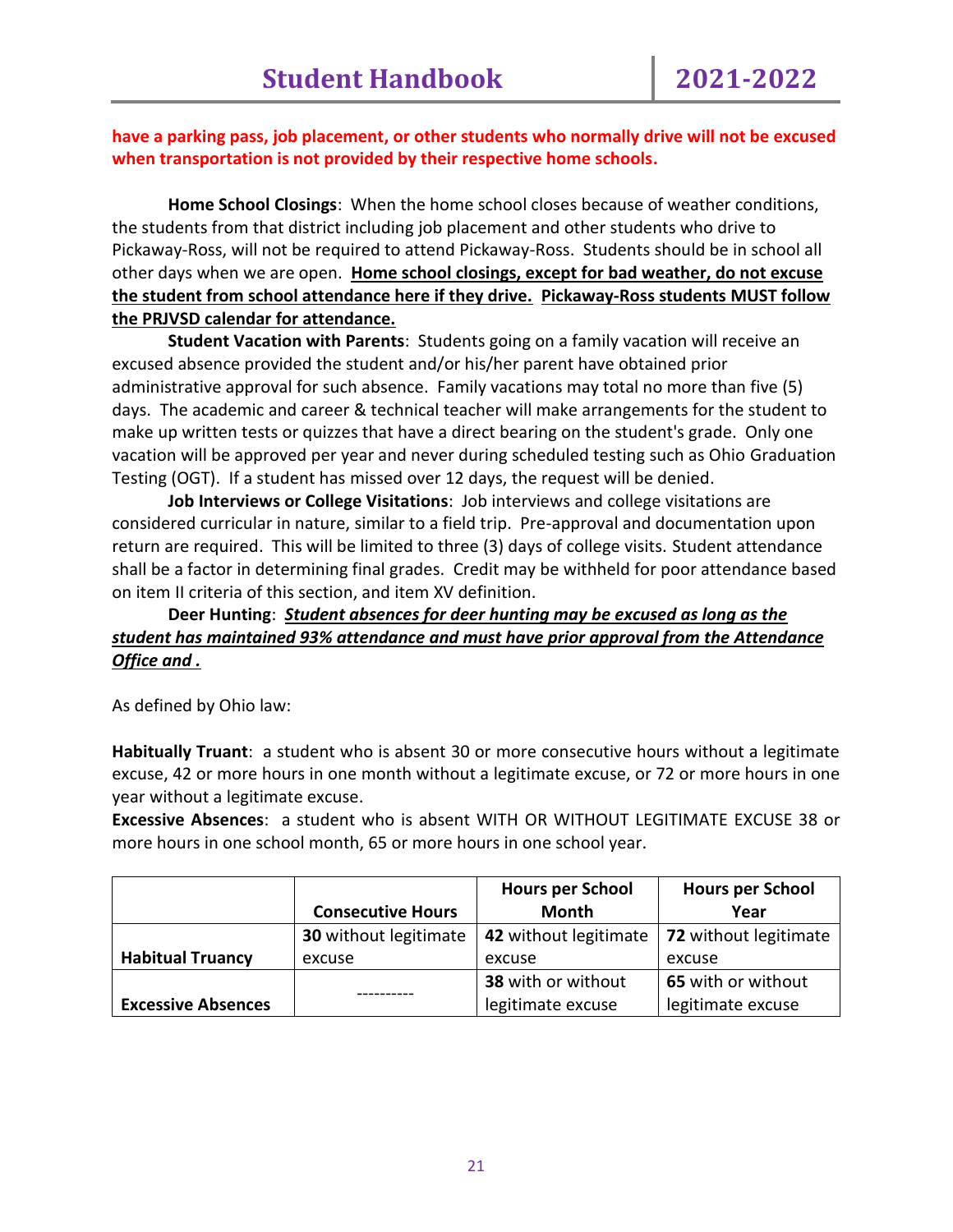#### **For students determined to be habitually truant:**

- 1. Written notice will be given to the parent/guardian
- 2. Student will be assigned to an absence intervention team
- 3. If the child fails to make progress after 61 days on the personalized absence intervention plan, the district will file a complaint in juvenile court
- 4. Counseling will be provided
- 5. The student's parent or guardian will be asked to attend parental involvement programs or truancy prevention mediation programs
- 6. As applicable, the registrar of motor vehicles will be notified
- 7. Children Services will be notified as deemed necessary

#### **For students determined to be excessively absent:**

- 1. Written notice will be provided to the parent/guardian
- 2. The student will follow the district's plan for absence intervention
- 3. The student and family may be referred to community resources

#### **Absence Intervention Team**

The school-based absence intervention team will establish a student-centered absence intervention plan by identifying specific barriers and solutions to attendance problems.

Membership of each team should vary based on the needs of each individual student, but each team is required to include: 1. A representative of the school or district; 2. Another representative from the school or district who has a relationship with the child; and 3. The child's parent/guardian.

The Absence Intervention Team may also include: 1. School psychologist, couselor or social worker; 2. Representatives from a public or non-profit agency; 3. A case worker from Children Services if there is an open case or if the child is in foster care.

\*NOTE – excused absences are defined as medical, legal or parental excuses with documentation. **After 38 hours in one school month or 65 hours in one school year of absences, all other absences from school will require additional information and/or documentation in order for the absence to be considered excused. Documentation, other than parent notes provided for the purpose of excused absences from school, is reviewed by the principal or designee.** Outof- School-Suspension days may be counted when determining withholding course credit due to attendance at the end of first semester and at the end of the school year. Total days out of class/labs must not exceed the maximum listed amount, or credit may be withheld.

# **EARLY DISMISSALS – MAIN CAMPUS**

Written verification of a justifiable reason must be presented to the Attendance Office or designee for an early dismissal. Students who become ill will be sent home only when a parent or designated adult has been notified by a person designated by the Director of Secondary Education or Attendance Office personnel. No student may leave the building without reporting to the Attendance Office and receiving an early dismissal pass as they leave. Last period early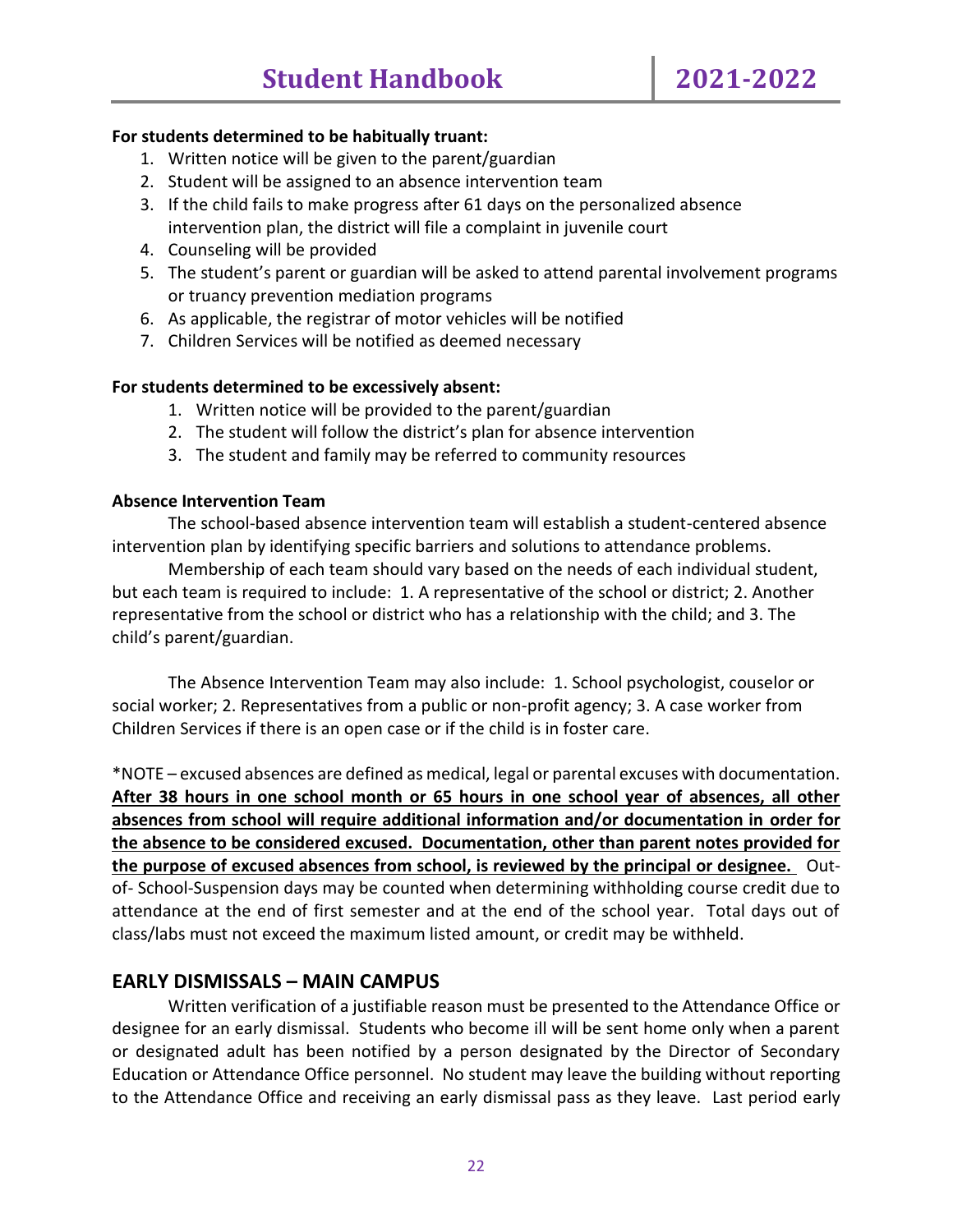dismissals will be treated as a tardy when the student submits a written medical or legal excuse the following day otherwise the student will be counted one-half (1/2) day absent.

Students enrolled in active extracurricular activities can receive an early dismissal pass with the appropriate documentation (parent permission, active schedule and note from the appropriate coach or advisor) and must sign out at the front desk.

# **EARLY DISMISSALS – MAGNET PROGRAMS**

Students should receive permission from their instructor upon providing written verification for an early dismissal.

# **MAKE-UP WORK**

It will be the student's responsibility to request make-up work for days absent. Make-up work is only allowed for excused/medical-legal absences and during in-school restriction or suspension. Students will be allotted the same timeline to make up the work as the number of days absent. Special projects may be assigned in lieu of laboratory work. Assignments may be completed during in-school restriction or suspension.

#### **BLIZZARD BAGS**

In the event Pickaway-Ross closes for a full calamity day, students will be instructed to access "Blizzard Bag" assignments to cover the missed day. Up to three "Blizzard Bag" assignments are allowed per school year. "Blizzard Bag" assignments are online lessons that take the place of missed school days. Students will be given further information to access their assignments for each class at that time.

# **CREDITS**

To receive credit, a student's attendance must be above the 85% attendance threshold for the school year. Absences during the school year must be validated by a written medical excuse from medical personnel or court document. Absences during the school year must be validated by a written medical excuse from medical personnel or court document.

# **EARLY RELEASE FOR WORK BASED LEARNING**

 Students who have met all the following requirements may be released for work during the school year:

1 –the student has met or is on track with a plan to meet home school graduation requirements, including state testing, correspondence total credits, and state department standards.

2 – have completed and has an approved training or learning plan into either an apprenticeship position or work-based learning for a minimum of 15 hours per week in the field of current program placement.

3 – have received a recommendation from the following:

parent program instructor employer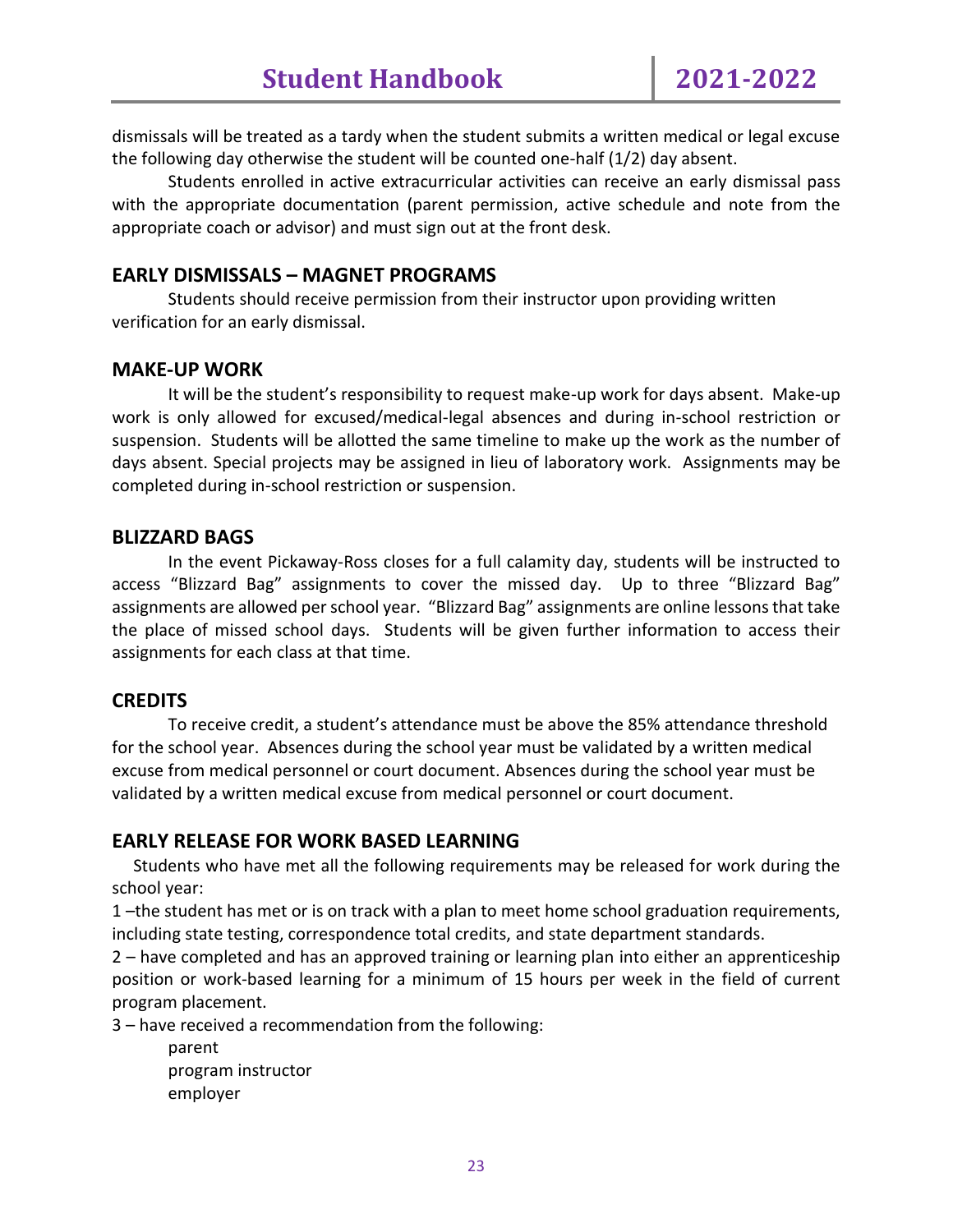PRCTC counselor PRCTC school administrator

# **MISSING CHILD POLICY**

The Pickaway-Ross Career & Technology Center requests that a parent/guardian call the school when his/her child is known to be absent. When notification is not received the school will attempt to contact the parents/guardians by our automated phone system within two hours of the beginning of the school day.

# **NOTICE OF REFERRAL TO PARENT EDUCATION PROGRAM**

Parents of a truant student may be assigned to the Parent Project in Pickaway or Ross County for a period of 10-weeks for failing to comply with compulsory Ohio attendance laws. Attendance in the Parent Project is mandatory. Failure of the parent to attend this program may result in a complaint of Parental Education Neglect being filed in the Juvenile Court that has jurisdiction based upon the location of the school. A parent found guilty of this charge may be fined up to \$250.00 and may be incarcerated up to 30 days in the Pickaway or Ross County Jail. A truant student as used in this section is a habitually truant student as defined in the Ohio Revised Code [2151.011 (A) (18)] which states, "any child of compulsory school age who is absent without legitimate excuse for absence from the public school the child is supposed to attend for thirty or more consecutive hours, forty-two or more hours in one school month, or seventy-two or more hours in a school year."

Parents are requested to call the Attendance Office between 8:00 a.m. and 9:30 a.m. when they know their child will be absent.

In accordance with Section 3321.13 of the Ohio Revised Code and the Pickaway-Ross Joint Vocational School District's Board of Education Policy, any student who:

- 1. is a child of compulsory school age and has withdrawn from school for a reason other than a change of residence and is not enrolled in and attending an approved program to obtain a diploma or its equivalent;
- 2. is a child of compulsory school age and has been absent without legitimate excuse for more than ten consecutive school days or at least fifteen total school days;
- 3. is suspended or expelled from school pursuant to Ohio Revised Code 3313.66 and the reason for the suspension or expulsion is the use or possession of alcohol, a drug of abuse, or alcohol and a drug of abuse;

may be recommended for suspension of his/her driver's license.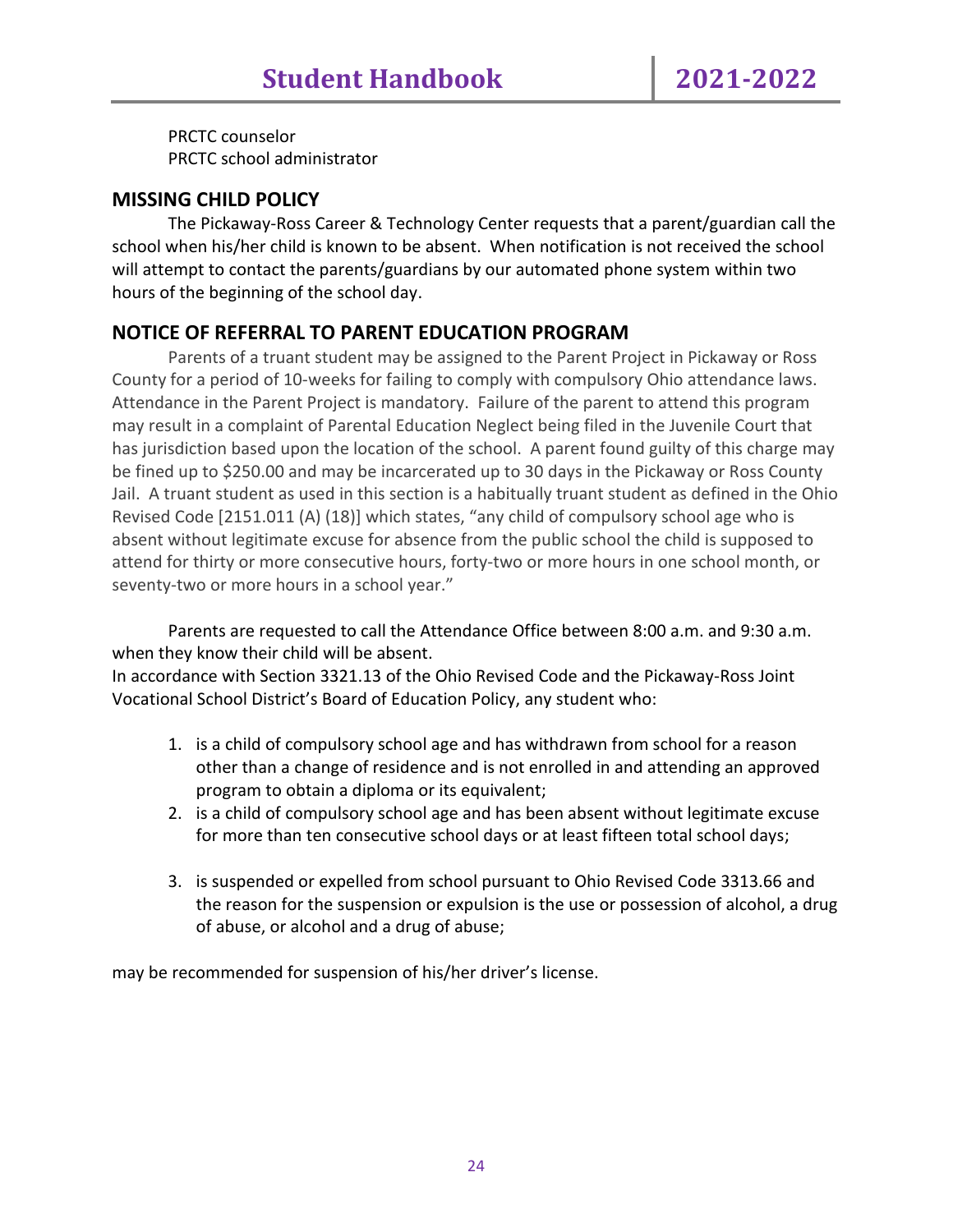# **LOSS OF DRIVING PRIVILEGES**

When the Superintendent of the Pickaway-Ross JVSD (or designee) receives information that a student of compulsory school age has been absent without legitimate excuse for more than 60 consecutive hours or for at least 90 hours in a school year. In any term or semester the following procedure will apply:

- The Superintendent (or designee) will notify, in writing, the student and his/her parent, guardian or custodian and state that information regarding the student's absences has been provided, and as a result of that information, the student's driving privileges will be denied. Such notification will also state that the student and his/her parent, guardian or custodian may appear before the Superintendent or designee to challenge the information provided.
- The notice from the Superintendent (or designee) to the student must include the scheduled time, place and date of the hearing, which must be scheduled between three and five days after the notification is given. An extension may be granted by the Superintendent (or designee) upon the request of the student, parent, guardian or custodian. The Superintendent (or designee) must then notify the student, and the parent, guardian or custodian of the new hearing time, place and date.
- At the hearing, the student will have an opportunity to present evidence that he has not been habitually absent without legitimate excuse. Ohio law defines "legitimate excuses" for absence from school to include, but not be limited to: 1) enrollment in another school or school district in Ohio or another state, 2) possession of an age and schooling certificate, 3) a bodily or mental condition that prohibits attendance under O.R.C. 3321.04 or 4) participation in a home instruction program under O.R.C. 3321.04.
- If a habitually absent student does not appear at a hearing before the Superintendent (or designee), or if the student does not convince the Superintendent or designee that the absences were legitimate, the Superintendent or designee must notify the registrar of motor vehicles and the juvenile judge of the county. Such notification must be given to the registrar and the juvenile judge within two weeks of the receipt of the information regarding habitual absences, or, if a hearing for the student is held, within two weeks after the hearing.

Notification to the registrar of motor vehicles and the county judge must comply with O.R.C. 3319.321 and with the U.S. Family Education Rights and Privacy Act of 1974 (FERPA) and accompanying regulations.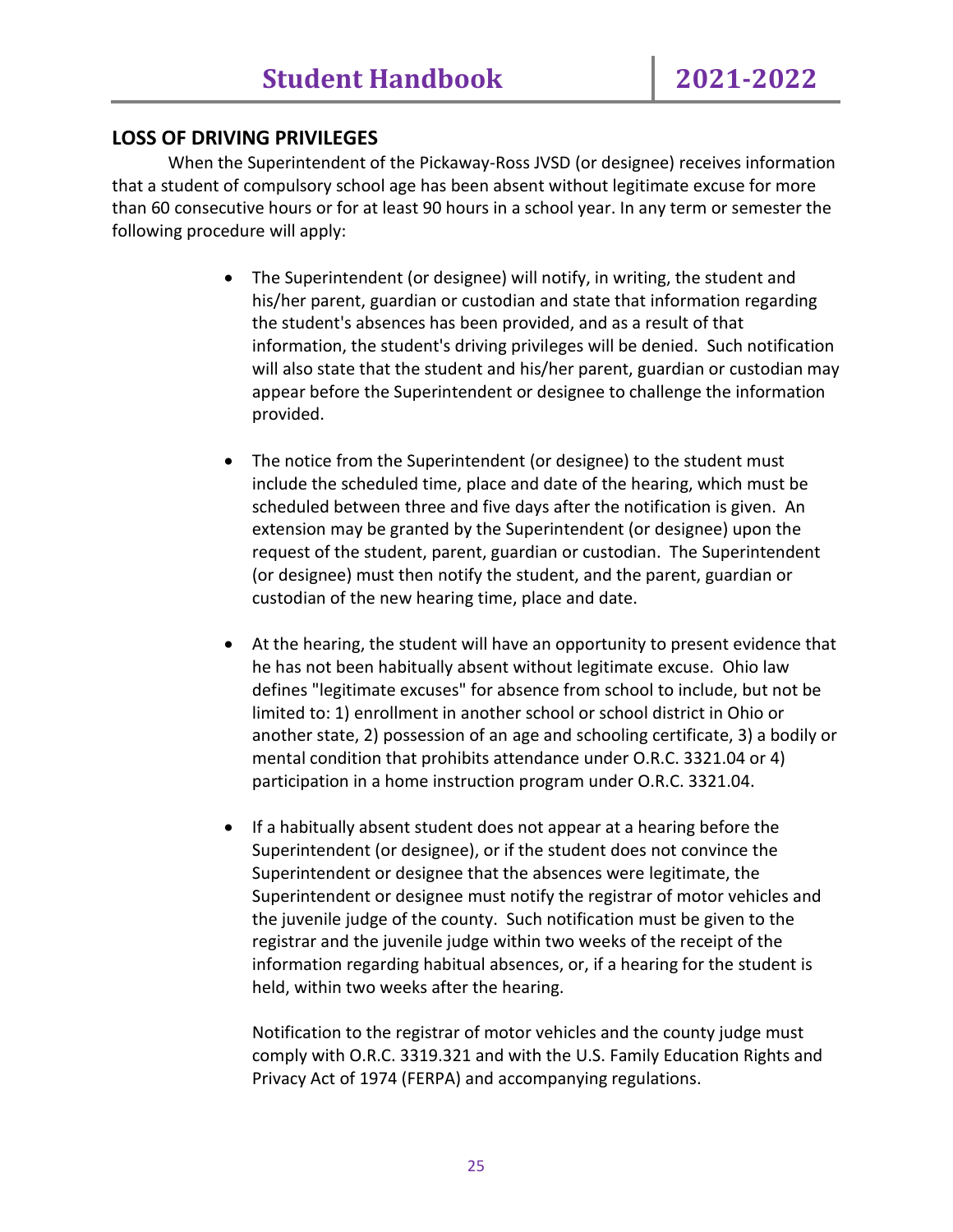The registrar of motor vehicles is required to suspend the temporary instruction permit or driver's license of the student who is the subject of the notice. If a temporary permit or license has not been issued for that student, the registrar is prohibited from issuing a temporary permit or a license.

Denial of privileges will remain in effect until the student reaches age 18 or until the denial is terminated for another reason allowed by Ohio law. In accordance with Ohio law, a student whose driving privileges have been denied can file a petition with the juvenile court in whose jurisdiction he resides.

# **HOMELESS STUDENTS – Board Policy 5111.01**

Children who meet the Federal definition of "homeless" will be provided a free appropriate public education in the same manner as all other students of the District. To that end, homeless students will not be stigmatized or segregated on the basis of their status as homeless and will be assigned to the school serving those non-homeless students residing in the area in which the homeless child is actually living*.* The District shall establish safeguards that protect homeless students from discrimination on the basis of their homelessness.

The Superintendent will appoint a Liaison for Homeless Children who will perform the duties as assigned by the Superintendent. Additionally, the Liaison will coordinate and collaborate with the State Coordinator for the Education of Homeless Children and Youth as well as with community and school personnel responsible for the provision of education and related services to homeless children and youths.

The homeless liaison will assist, to the extent feasible, the homeless students and their parent(s) or guardian(s) or unaccompanied homeless students in their efforts to provide documentation to meet State and local requirements for entry into school.

The school district's Liaison for Homeless Children is:

Mrs. Kathy Marriott Mckinney-Vento Homeless Liaison 740-642-1300

All records for homeless students shall be maintained so that they are available in a timely fashion and can be transferred promptly as necessary.

No Board policy, administrative procedure, or practice will be interpreted or applied in such a way as to inhibit the enrollment, attendance, or school success of homeless children. 42 U.S.C. 11431 et seq. (McKinney - Vento Homeless Act) Adopted 3/17/11 **© Neola 2011**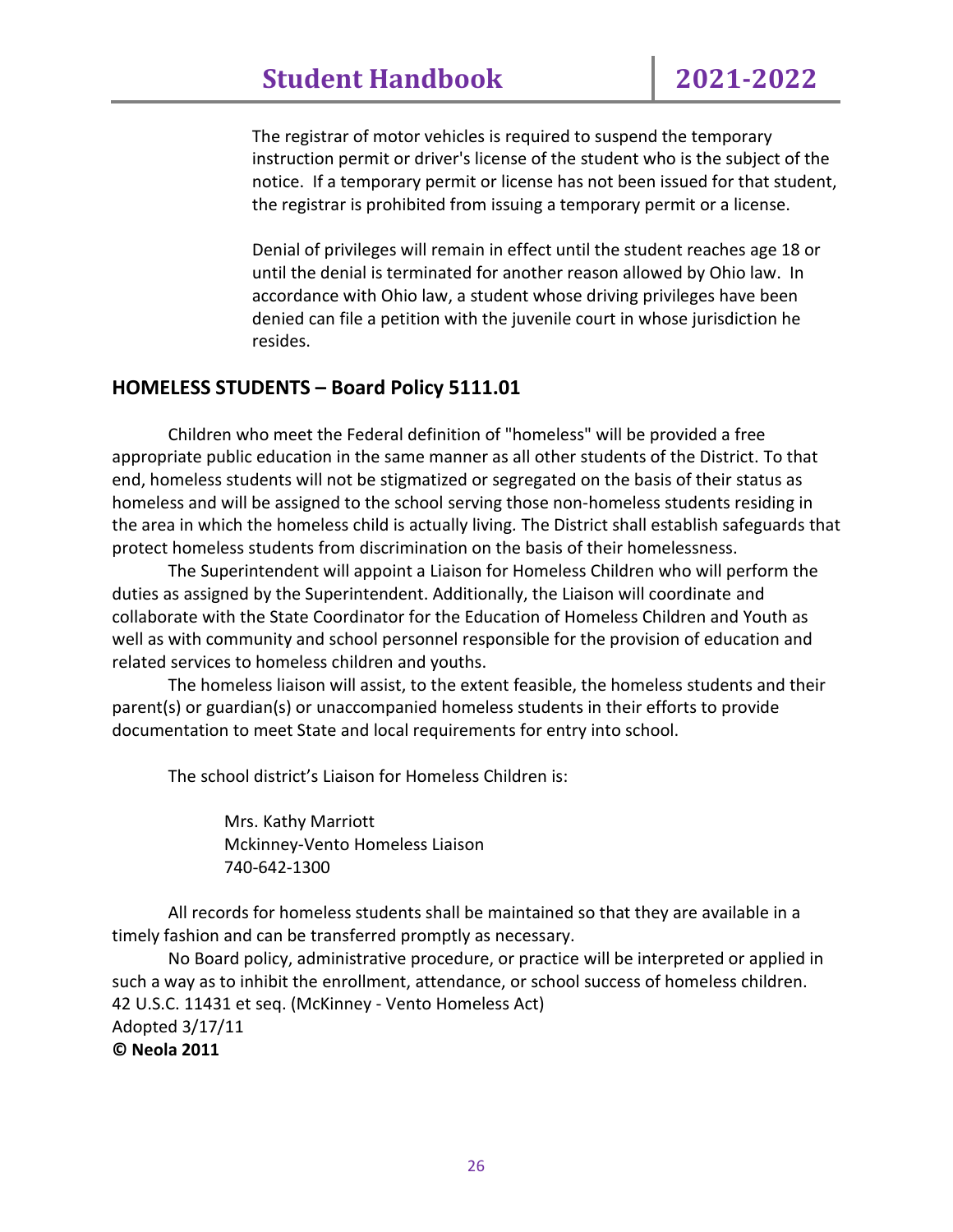# **STUDENT CODE OF CONDUCT**

The matter of student conduct and discipline is one that directly affects the total mission and achievement of the school. A well-ordered atmosphere in the school is essential if students are to learn to the maximum of their capacity.

To protect each student's rights to an education, the Ohio Legislature has given each Board of Education the authority to "make such rules and regulations as are necessary for its government and the government of its employees, pupils of its schools, and all other persons entering upon its school grounds or premises."

The Pickaway-Ross Board of Education has established the following regulations in the interest of maintaining order at the Career & Technology Center: (ZERO TOLERANCE) Students shall not:

- 1. possess, handle, transmit, or control any object that can be reasonably or legally considered a weapon. \*
	- a. weapons may include guns, knives, fireworks, spray irritants, explosives, detonating devices, look a-likes, counterfeits, or tools used to cause or threaten physical harm.
	- b. **weapons may include lab tools possessed outside of the laboratory setting. Above mentioned weapons will be confiscated**.
- 2*.* physical assault or threaten to cause personal harm to or damage the property of any Pickaway-Ross employee or visitor at the Pickaway-Ross Career & Technology Center or school authorized function. \*
- 3. repeated bullying, harassment, intimidation and other forms of aggressive behavior toward another student or staff member. \*
- 4. be in a fight, confrontation, assault, threaten, coerce, intimidate, haze, or harass another student or staff member. \*
- 5. steal, attempt to steal, or be in possession of stolen property, in possession of school tools without permission, or damage personal or school property. \*
- 6. sexually harass or impose upon another student or staff member. \*
- 7. incite a riot in school or any school authorized function. \*
- 8. create a school disruption or act in such a manner that disrupts the lawful mission of the school. This could include, but is not limited to:
	- a. blocking entrances
	- b. throwing food and/or other objects
	- c. giving false information
	- d. being insubordinate or disrespectful
	- e. displays of public affection
	- f. violating safety and dress code
	- g. being in an unauthorized area/out of assigned area
	- h. failing to comply with the reasonable requests of school personnel.
	- i. horseplay
- 9. truancy, tardies, tardies or leaving school without permission
- 10. violate the Pickaway-Ross drug or alcohol policy. \*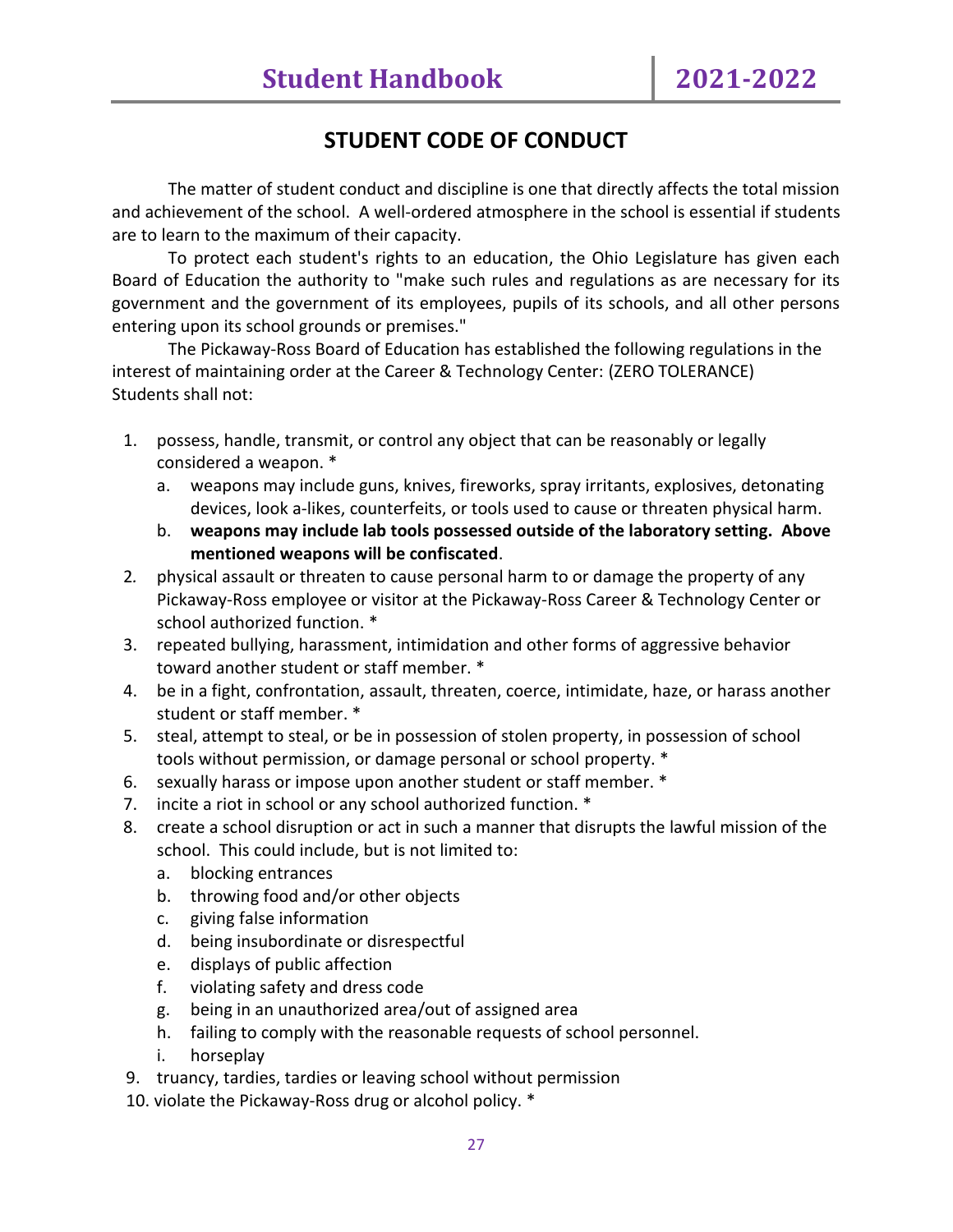- 11. violate driving rules and regulations.
- 12. cheat on tests, homework, or other school assignments.
- 13. violate the "acceptable use" policy for computer/technology.
- 14. repeatedly or habitually violate the rules in the student code of conduct. \*
- 15. possess or use tobacco, in any form, including non-nicotine tobacco and ecigarettes on school property or at a school authorized function.
- 16. communicate abusive, profane, unwarranted language, or gestures (verbally, written, text, or some other electronic type of correspondence) on and off campus. To the extent permitted by the First Amendment, instances of cyber-bullying off school grounds that disrupt the school environment or interfere with the learning process will be considered violations of the Student Code of Conduct.
- 17. submit, cause to be submitted, a false fire alarm or bomb threat and or tampering with safety system such as alarms, cameras, defibrillator or eye wash stations. \*
- 18. unauthorized possession or use of radios, cellular phones, beepers, pagers, laser pointers, or other electronic devices. (Said devices will be confiscated. Repeated violations may result in disciplinary action.) We are not responsible for lost, stolen or damaged items. Administration will NOT investigate said loss.
- 19. use of picture phones or other recordable devices to take pictures of students or employees (with or without their permission).
- 20. No food or drink will be carried outside the lunchroom/cafeteria area. No previously open outside bottles or cans are to be brought into the building.
- 21. fail to comply with all applicable Ohio Revised Codes and local ordinances.
- 22. withhold information from authorities concerning a violation or potential violation of the code of conduct.

\*Students violating this rule may be recommended for expulsion. Possible criminal charges may occur depending on the severity of the offence. Penalties for violation of the student code of conduct include, but are not limited to, the following:

- 1. verbal or written warning
- 2. removal of privileges
- 3. detentions
- 4. parent/student conferences
- 5. counselling with guidance personnel
- 6. before, after, during schoolwork assignments
- 7. in-school restriction
- 8. out-of-school suspension, withholding of credit if days exceed limits at end of semester and at year end.
- 9. loss of driving privileges
- 10. emergency removal
- 11. expulsion
- 12. law enforcement/court referral
- 13. permanent exclusion

Students who violate the rules, policies, and/or regulations may be assigned any of the above listed consequences. Specific action depends upon the severity of the offence and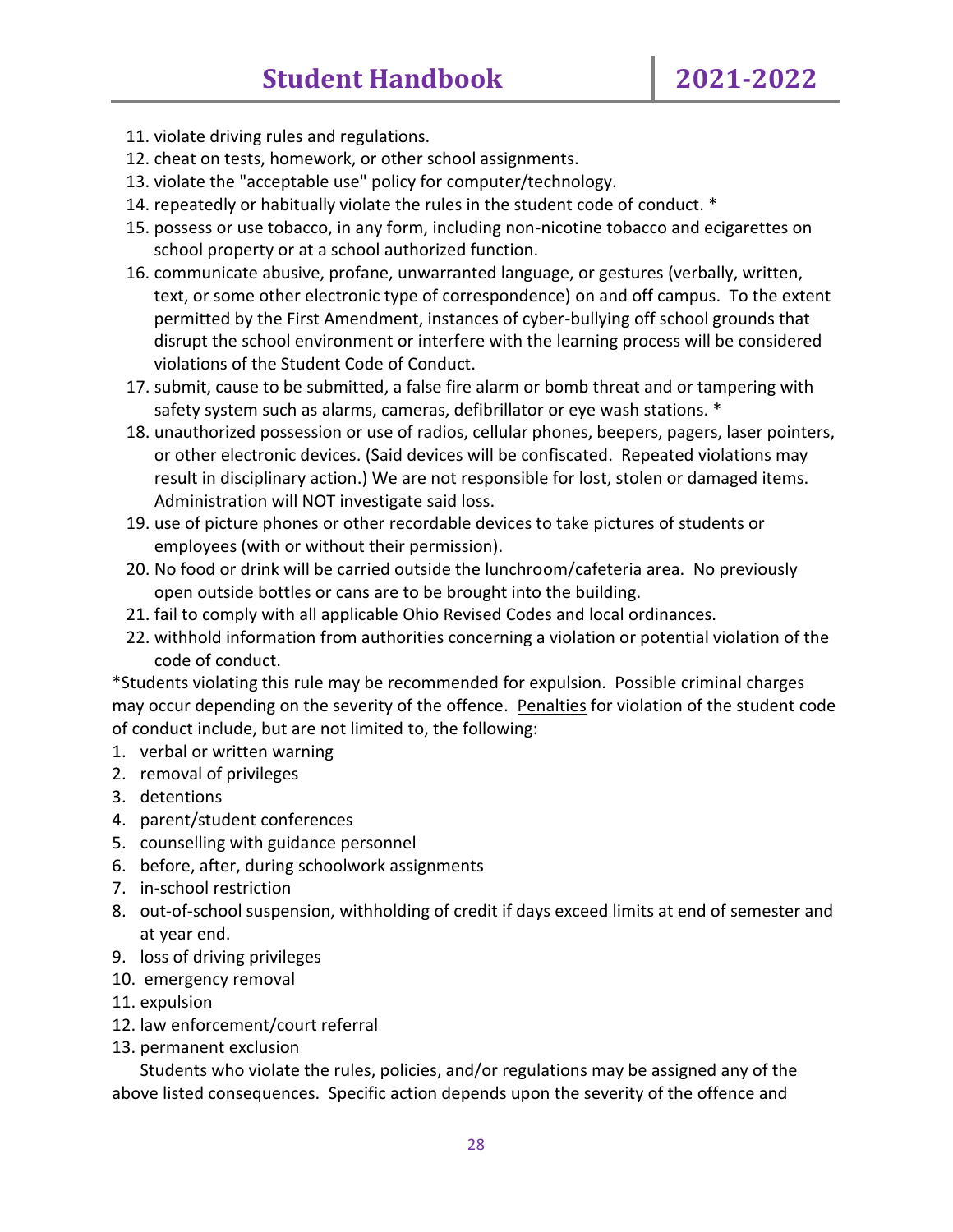number of times the student has been involved in school disciplinary problems (progressive discipline). All suspensions or expulsions will be in accordance with the procedures outlined in the Ohio Revised Code 3313.66. Students suspended or expelled by the home school or the Pickaway-Ross Career & Technology Center are not permitted to attend classes or activities at either school during suspension or expulsion period.

# **DRUG/ALCOHOL POLICY**

A student shall not possess, buy, sell, use, transmit, apply any narcotic drug, hallucinogenic drug, amphetamine, barbiturate, marijuana tranquilizer, prescription drug, alcoholic beverage, intoxicant, counterfeit controlled substance, mood or behavior altering chemical of any kind, be in possession of any drug paraphernalia or drug related device, or be under the influence of any of the above mentioned substances on school property. This rule is in effect during school, at any school authorized activity, event, or program on school property, at any time when the school is being used by any school groups on or off school grounds at any school authorized activity, function, or event. **Over the counter oral and topical medications may be administered if authorized by the parent/guardian on the Emergency Medical form. Students not following this procedure may be considered in violation of the drug/alcohol policy.** Violation of this the drug/alcohol policy will result in suspension, recommendation for expulsion and/or appropriate law enforcement agencies will be notified.

# **Drug Prevention – Board Policy 5530**

 The Board of Education recognizes that the misuse of drugs is a serious problem with legal, physical, and social implications for the whole school community.

 As the educational institution of this community, the schools should strive to prevent drug abuse and help drug abusers by educational, rather than punitive, means.

For purposes of this policy, "drugs" shall mean:

- A. all dangerous controlled substances as so designated and prohibited by Ohio statute;
- B. all chemicals which release toxic vapors;
- C. all alcoholic beverages;
- D. any prescription or patent drug, except those for which permission to use in school has been granted pursuant to Board policy;
- E. anabolic steroids;
- F. any substance containing betel nut (areca nut);
- G. Any substance that is a "look-alike" to any of the above.

 The Board prohibits the use, possession, concealment, or distribution of any drug or any drug-related paraphernalia as the term is defined by law, or the misuse of a product containing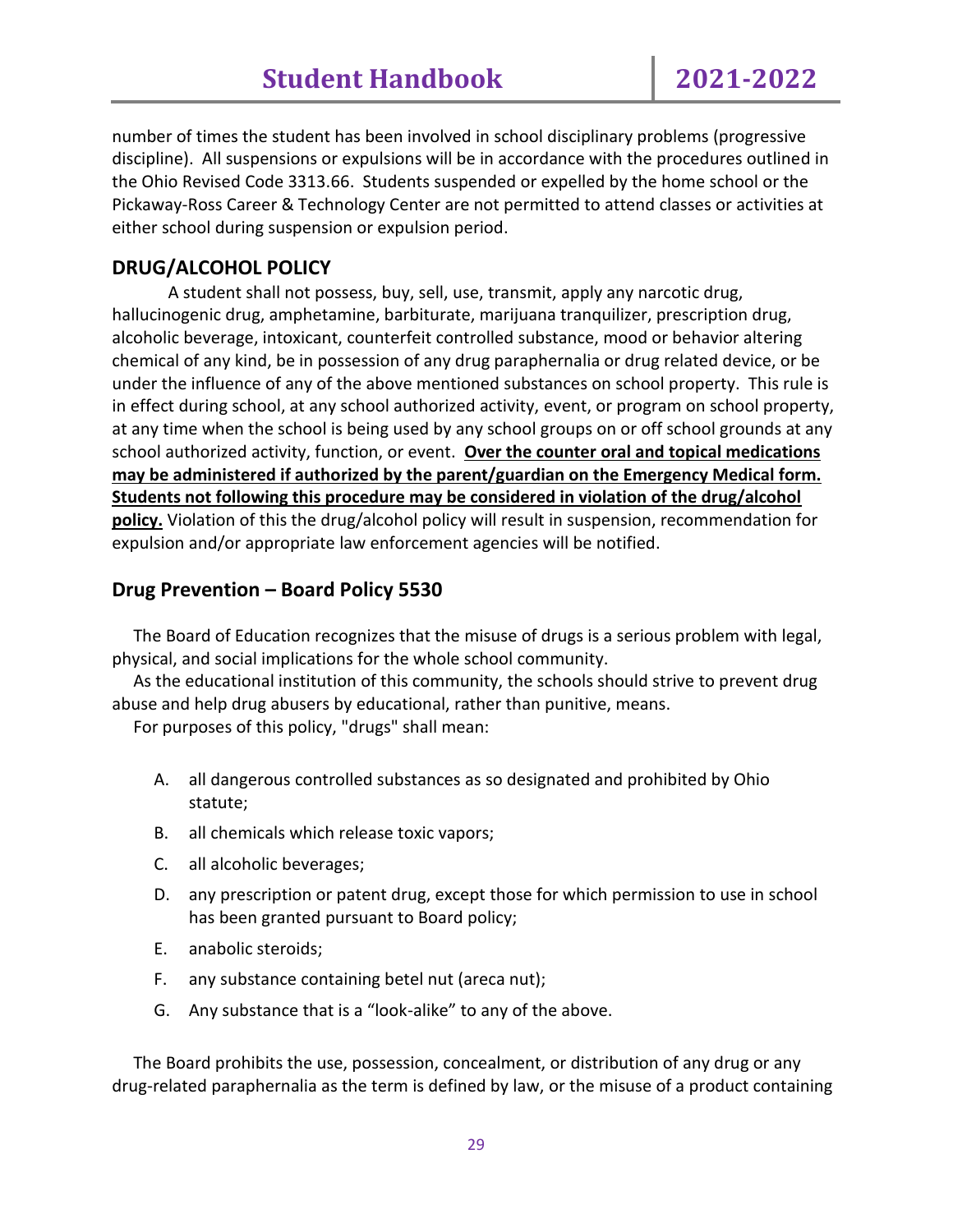a substance that can provide an intoxicating or mood-altering effect, on school grounds, on school vehicles, and at any school-sponsored event.

 It further establishes a drug-free zone within 1000 feet of any facility used by the District for educational purposes.

 The Superintendent shall prepare guidelines for symptoms of overdose with drugs. Such guidelines may be useful in detecting drug use through observation of student behavior and physical/mental condition.

Revised December 14, 2017 **© Neola 2017**

# **TOBACCO/eCIGARETTE/VAPOR PEN USE BY STUDENTS**

Scientific evidence indicates that the use of tobacco products is detrimental to one's health. For the health and safety of the student, together with the protection of the facilities, students are not permitted to possess or use tobacco in any form anywhere on school property or at any school-related activity. The Director or his/her designee is authorized to deal with violations as deemed appropriate for the offence. Administrative staff shall develop appropriate procedures to promote good student health and welfare.

Effective in March 2001, it is now prohibited by Ohio law for a minor to "use, consume, or possess cigarettes, other tobacco products, or papers used to roll cigarettes." It is also now prohibited for a minor to assist, pay for or share in the cost of such products.

Consequences (in addition to school discipline) that could follow from a violation of this law may include:

a. mandatory attendance at a smoking education program (if available) and/or

b. a fine of up to \$100.

Upon any subsequent violations the court may:

- a. increase the fine
- b. impose up to 20 hours of community service
- c. suspend driving privileges for up to 30 days.

Legal Refs.: Ohio Revised Code 2151.87

#### **Vape items will be confiscated and not returned.**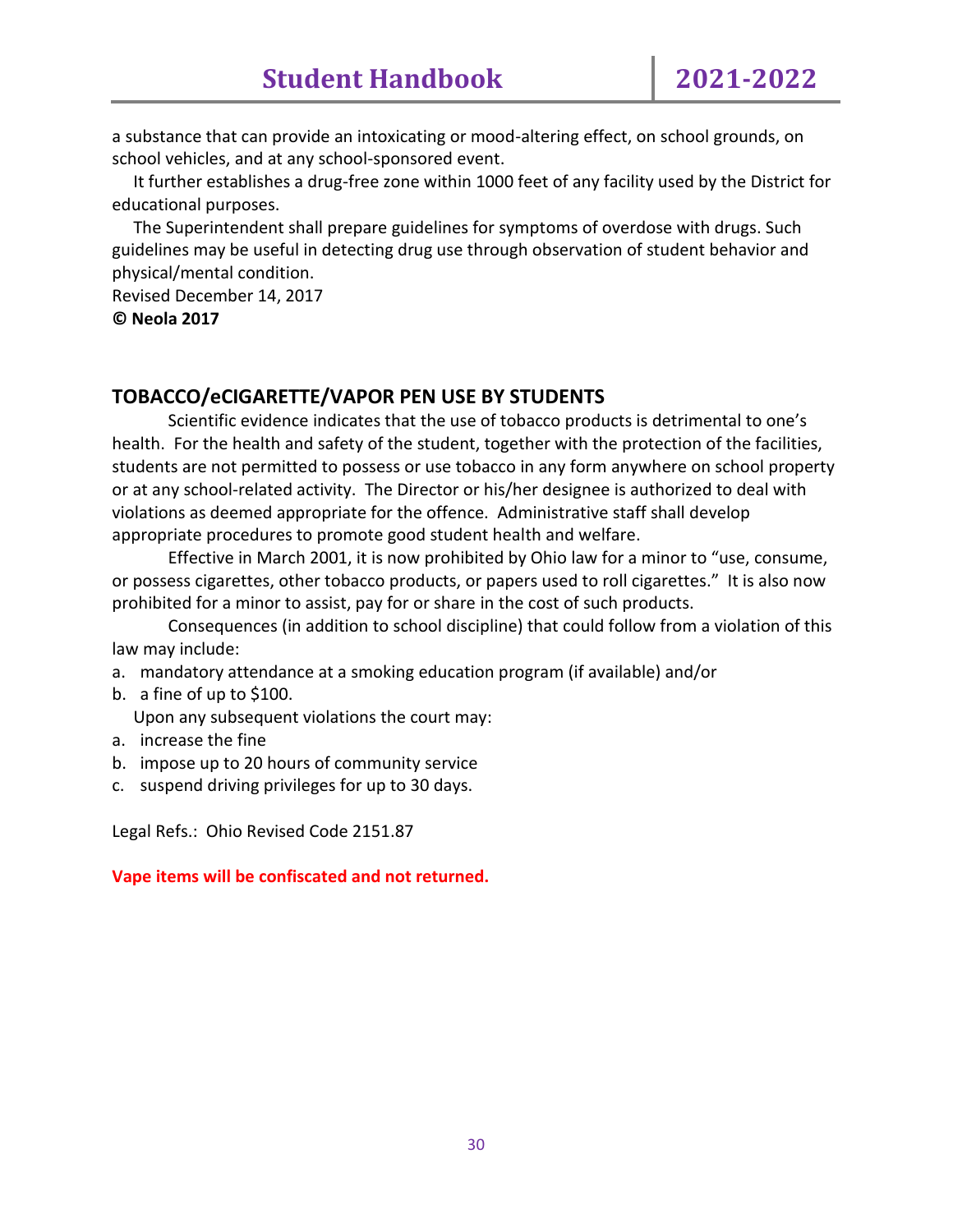# **ANTI-HARASSMENT – Board Policy 5517**

#### **General Policy Statement**

It is the policy of the Board of Education to maintain an education and work environment that is free from all forms of unlawful harassment, including sexual harassment. This commitment applies to all School District operations, programs, and activities. All students, administrators, teachers, staff, and all other school personnel share responsibility for avoiding, discouraging, and reporting any form of unlawful harassment. This policy applies to unlawful conduct occurring on school property, or at another location if such conduct occurs during an activity sponsored by the Board.

The Board will vigorously enforce its prohibition against discriminatory harassment based on race, color, national origin, sex (including sexual orientation and gender identity), disability, age (except as authorized by law), religion, ancestry, or genetic information (collectively, "Protected Classes") that are protected by Federal civil rights laws (hereinafter referred to as unlawful harassment), and encourages those within the School District community as well as Third Parties, who feel aggrieved to seek assistance to rectify such problems. The Board will investigate all allegations of unlawful harassment and in those cases where unlawful harassment is substantiated, the Board will take immediate steps to end the harassment, prevent its reoccurrence, and remedy its effects. Individuals who are found to have engaged in unlawful harassment will be subject to appropriate disciplinary action.

#### **Other Violations of the Anti-Harassment Policy**

The Board will also take immediate steps to impose disciplinary action on individuals engaging in any of the following prohibited acts:

- A. Retaliating against a person who has made a report or filed a complaint alleging unlawful harassment, or who has participated as a witness in a harassment investigation.
- B. Filing a malicious or knowingly false report or complaint of unlawful harassment.
- C. Disregarding, failing to investigate adequately, or delaying investigation of allegations of unlawful harassment, when responsibility for reporting and/or investigating harassment charges comprises part of one's supervisory duties.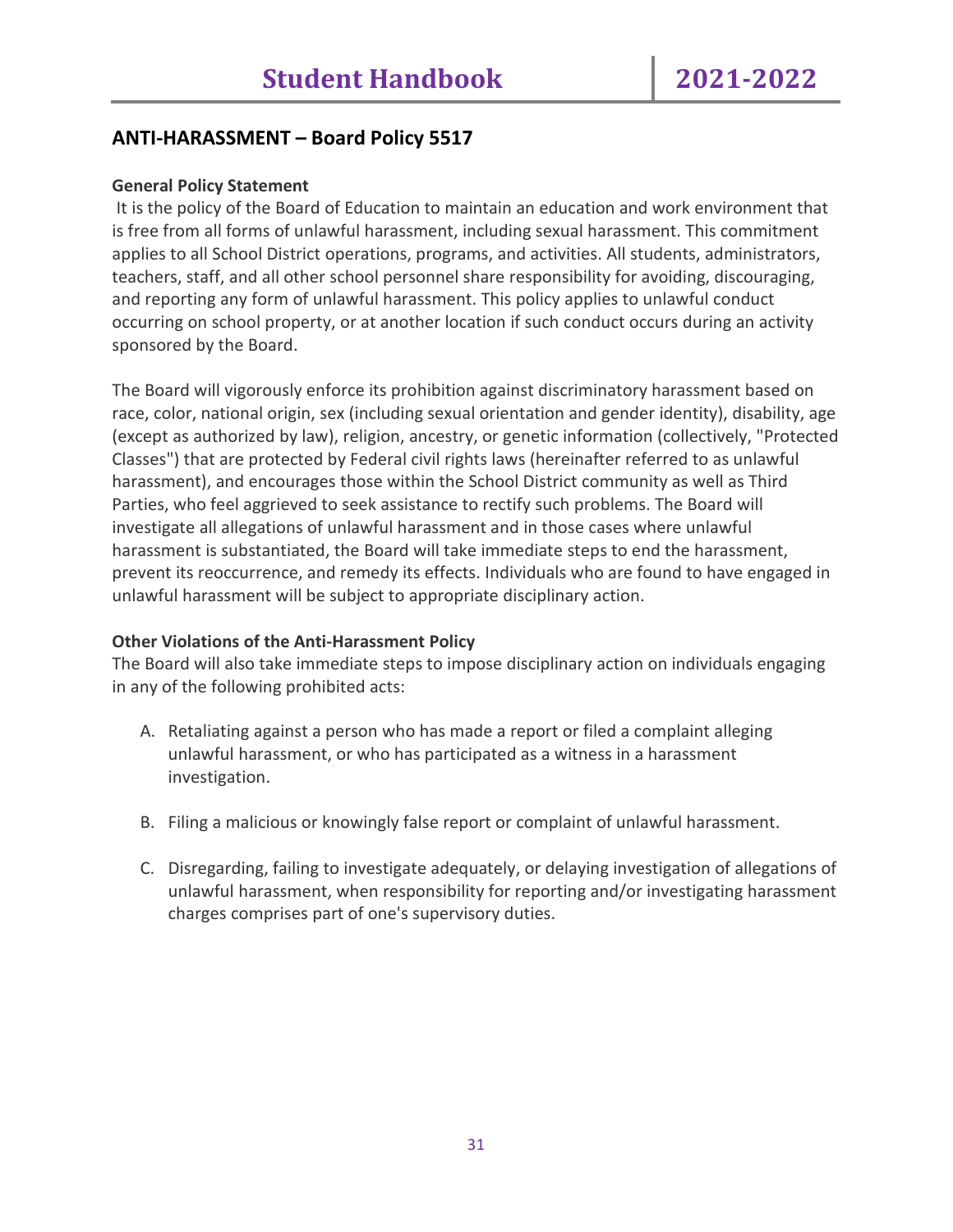#### **Definitions**

Words used in this policy shall have those meanings defined herein; words not defined herein shall be construed according to their plain and ordinary meanings.

**Complainant** is the individual who alleges, or is alleged, to have been subjected to unlawful harassment, regardless of whether the person files a formal complaint or is pursuing an informal resolution to the alleged harassment.

**Respondent** is the individual who has been alleged to have engaged in unlawful harassment, regardless of whether the Reporting Party files a formal complaint or is seeking an informal resolution to the alleged harassment.

**School District community** means students and Board employees (i.e., administrators, and professional and classified staff), as well as Board members, agents, volunteers, contractors, or other persons subject to the control and supervision of the Board.

**Third Parties** include, but are not limited to, guests and/or visitors on School District property (e.g., visiting speakers, participants on opposing athletic teams, parents), vendors doing business with, or seeking to do business with, the Board, and other individuals who come in contact with members of the School District community at school-related events/activities (whether on or off District property).

**Day(s):** Unless expressly stated otherwise, the term "day" or "days" as used in this policy means business day(s) (i.e., a day(s) that the Board office is open for normal operating hours, Monday – Friday, excluding State-recognized holidays).

#### **Bullying**

Bullying rises to the level of unlawful harassment when one (1) or more persons systematically and chronically inflict physical hurt or psychological distress on one (1) or more students or employees and that bullying is based upon one (1) or more Protected Classes, that is, characteristics that are protected by Federal civil rights laws. It is defined as any unwanted and repeated written, verbal, or physical behavior, including any threatening, insulting, or dehumanizing gesture, by an adult or student, that is severe or pervasive enough to create an intimidating, hostile, or offensive educational or work environment; cause discomfort or humiliation, or unreasonably interfere with the individual's school or work performance or participation, and may involve:

- A. teasing;
- B. threats;
- C. intimidation;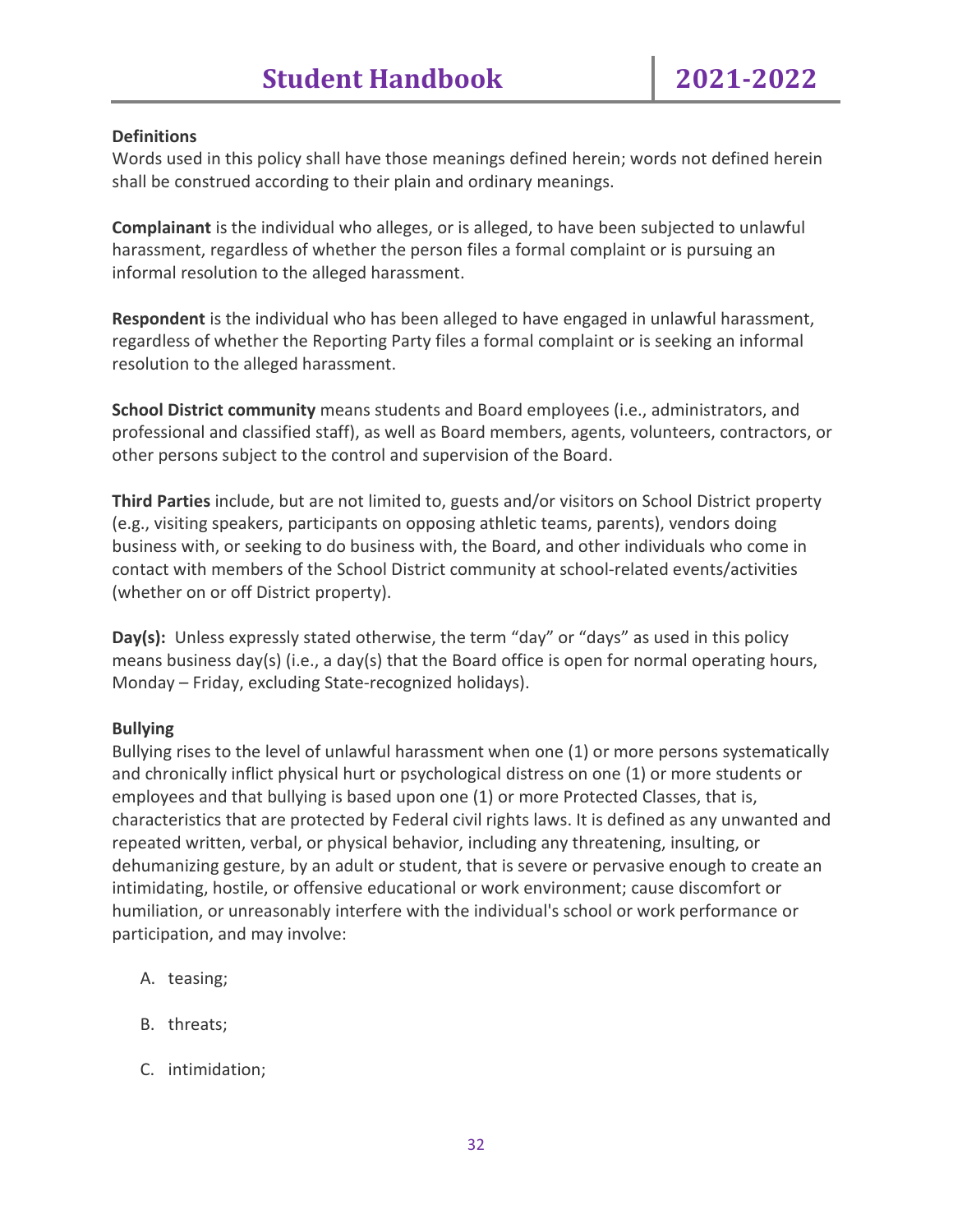- D. stalking;
- E. cyberstalking;
- F. cyberbullying;
- G. physical violence;
- H. theft;
- I. sexual, religious, or racial harassment;
- J. public humiliation; or
- K. destruction of property.

#### **Harassment**

Harassment means any threatening, insulting, or dehumanizing gesture, use of technology, or written, verbal or physical conduct directed against a student or school employee that:

- A. places a student or school employee in reasonable fear of harm to his/her person or damage to his/her property;
- B. has the effect of substantially interfering with a student's educational performance, opportunities, or benefits, or an employee's work performance; or
- C. has the effect of substantially disrupting the orderly operation of a school.

#### **Sexual Harassment**

For purposes of this policy and consistent with Title VII of the Civil Rights Act of 1964, "sexual harassment" is defined as:

Unwelcome sexual advances, requests for sexual favors, and other verbal or physical conduct of a sexual nature, when:

- A. Submission to such conduct is made either implicitly or explicitly a term or condition of an individual's employment, or status in a class, educational program, or activity.
- B. Submission or rejection of such conduct by an individual is used as the basis for employment or educational decisions affecting such individual.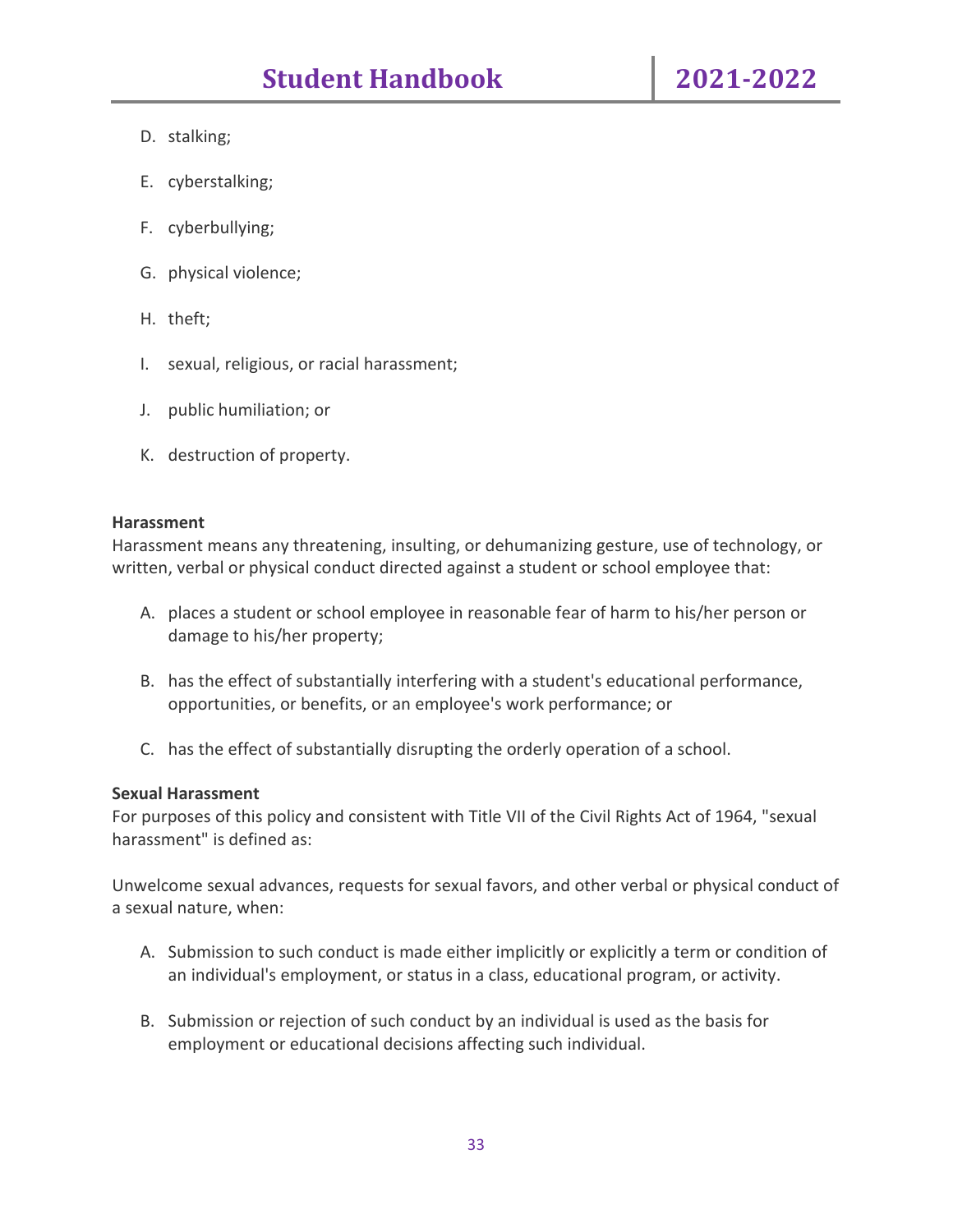C. Such conduct has the purpose or effect of interfering with the individual's work or educational performance; of creating an intimidating, hostile, or offensive working, and/or learning environment; or of interfering with one's ability to participate in or benefit from a class or an educational program or activity.

Sexual harassment may involve the behavior of a person of any gender against a person of the same or another gender.

Sexual Harassment covered by Policy 2266 - Nondiscrimination on the Basis of Sex Education Programs or Activities is not included in this policy. Allegations of such conduct shall be addressed solely by Policy 2266.

Prohibited acts that constitute sexual harassment under this policy may take a variety of forms. Examples of the kinds of conduct that may constitute sexual harassment include, but are not limited to:

- A. Unwelcome sexual propositions, invitations, solicitations, and flirtations.
- B. Unwanted physical and/or sexual contact.
- C. Threats or insinuations that a person's employment, wages, academic grade, promotion, classroom work or assignments, academic status, participation in athletics or extracurricular programs, activities, or events, or other conditions of employment or education may be adversely affected by not submitting to sexual advances.
- D. Unwelcome verbal expressions of a sexual nature, including graphic sexual commentaries about a person's body, dress, appearance, or sexual activities; the unwelcome use of sexually degrading language, profanity, jokes or innuendoes; unwelcome suggestive or insulting sounds or whistles; obscene telephone calls.
- E. Sexually suggestive objects, pictures, graffiti, videos, posters, audio recordings or literature, placed in the work or educational environment, that may reasonably embarrass or offend individuals.
- F. Unwelcome and inappropriate touching, patting, or pinching; obscene gestures.
- G. Asking about, or telling about, sexual fantasies, sexual preferences, or sexual activities.
- H. Speculations about a person's sexual activities or sexual history, or remarks about one's own sexual activities or sexual history.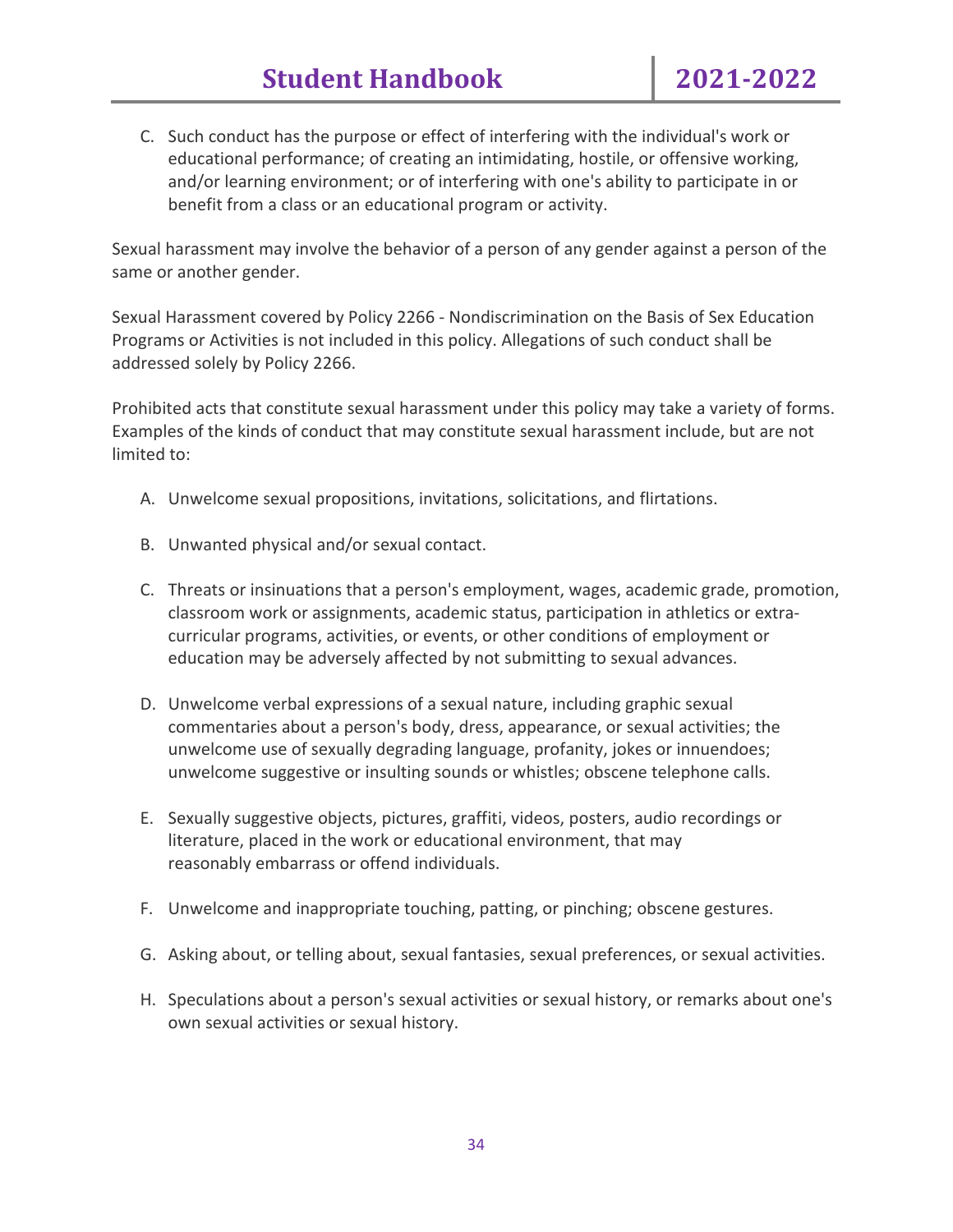- I. Giving unwelcome personal gifts such as lingerie that suggests the desire for a romantic relationship.
- J. Leering or staring at someone in a sexual way, such as staring at a person's breasts, buttocks, or groin.
- K. A pattern of conduct, which can be subtle in nature, that has sexual overtones and is intended to create or has the effect of creating discomfort and/or humiliation to another.
- L. Inappropriate boundary invasions by a District employee or other adult member of the School District community into a student's personal space and personal life.
- M. Verbal, nonverbal, or physical aggression, intimidation, or hostility based on sex or sexstereotyping that does not involve conduct of a sexual nature.

Not all behavior with sexual connotations constitutes unlawful sexual harassment. Sex-based or gender-based conduct must be sufficiently severe, pervasive, and persistent such that it adversely affects, limits, or denies an individual's employment or education, or such that it creates a hostile or abusive employment or educational environment, or such that it is intended to, or has the effect of, denying or limiting a student's ability to participate in or benefit from the educational program or activities.

#### **Race/Color Harassment**

Prohibited racial harassment occurs when unwelcome physical, verbal, or nonverbal conduct is based upon an individual's race or color and when the conduct has the purpose or effect of interfering with the individual's work or educational performance; of creating an intimidating, hostile, or offensive working, and/or learning environment; or of interfering with one's ability to participate in or benefit from a class or an educational program or activity. Such harassment may occur where conduct is directed at the characteristics of a person's race or color, such as racial slurs, nicknames implying stereotypes, epithets, and/or negative references relative to racial customs.

#### **Religious (Creed) Harassment**

Prohibited religious harassment occurs when unwelcome physical, verbal, or nonverbal conduct is based upon an individual's religion or creed and when the conduct has the purpose or effect of interfering with the individual's work or educational performance; of creating an intimidating, hostile, or offensive working and/or learning environment; or of interfering with one's ability to participate in or benefit from a class or an educational program or activity. Such harassment may occur where conduct is directed at the characteristics of a person's religious tradition, clothing, or surnames, and/or involves religious slurs.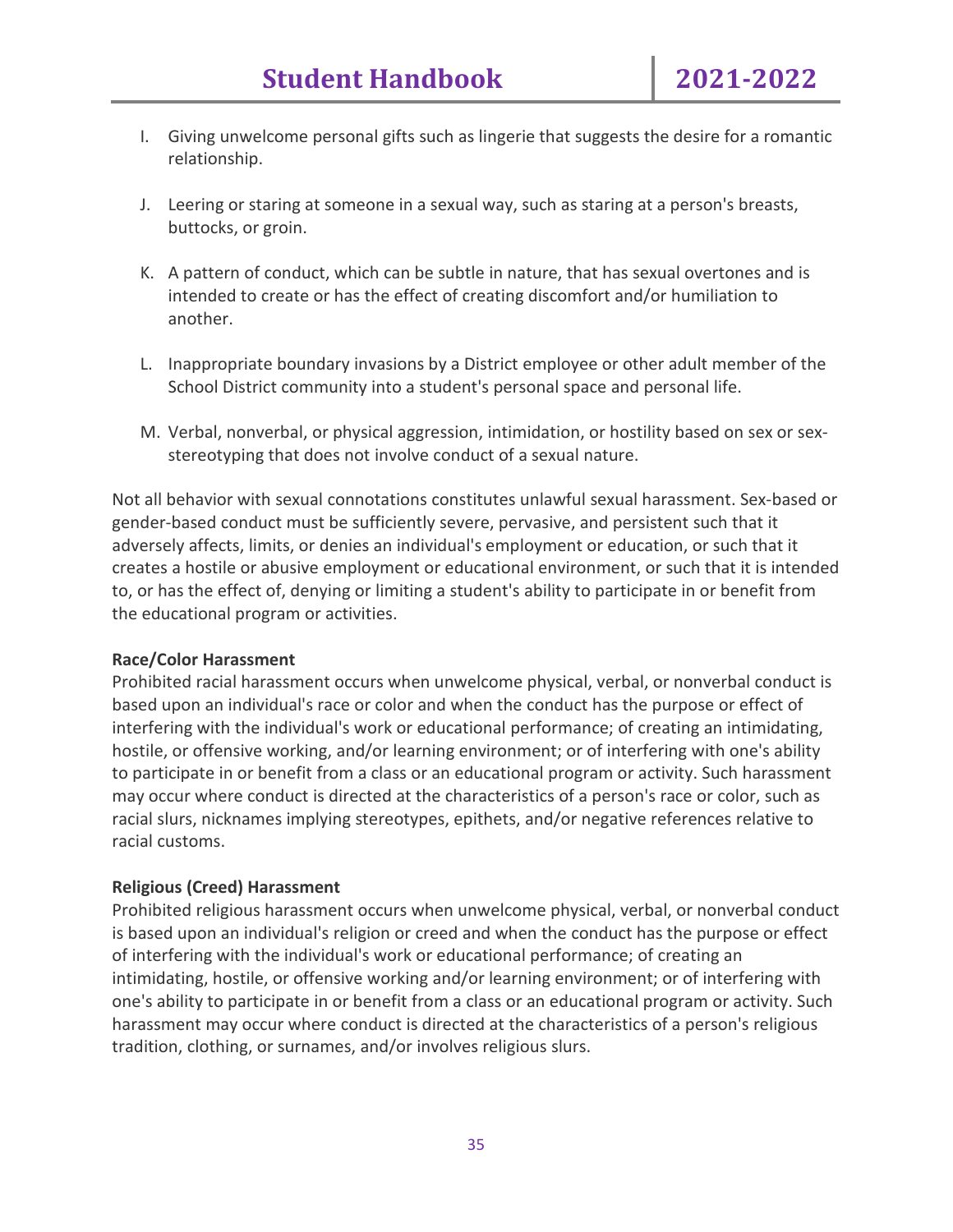#### **National Origin/Ancestry Harassment**

Prohibited national origin/ancestry harassment occurs when unwelcome physical, verbal, or nonverbal conduct is based upon an individual's national origin or ancestry and when the conduct has the purpose or effect of interfering with the individual's work or educational performance; of creating an intimidating, hostile, or offensive working and/or learning environment; or of interfering with one's ability to participate in or benefit from a class or an educational program or activity. Such harassment may occur where conduct is directed at the characteristics of a person's national origin or ancestry, such as negative comments regarding customs, manner of speaking, language, surnames, or ethnic slurs.

#### **Disability Harassment**

Prohibited disability harassment occurs when unwelcome physical, verbal, or nonverbal conduct is based upon an individual's disability and when the conduct has the purpose or effect of interfering with the individual's work or educational performance; of creating an intimidating, hostile, or offensive working and/or learning environment; or of interfering with one's ability to participate in or benefit from a class or an educational program or activity. Such harassment may occur where conduct is directed at the characteristics of a person's disability, such as negative comments about speech patterns, movement, physical impairments or defects/appearances, or the like.

#### **Anti-Harassment Compliance Officers**

The following individual(s) shall serve as the District's Anti-Harassment Compliance Officer(s) (hereinafter, "the Compliance Officer(s)"):

Director of Secondary Education 895 Crouse Chapel Road Chillicothe, Ohio 45601 740-642-1200

The names, titles, and contact information of these individuals will be published annually on the School District's website.

The Compliance Officer(s) is responsible for coordinating the District's efforts to comply with applicable Federal and State laws and regulations, including the District's duty to address in a prompt and equitable manner any inquiries or complaints regarding harassment.

The Compliance Officer(s) will be available during regular school/work hours to discuss concerns related to unlawful harassment, to assist students, other members of the District community, and third parties who seek support or advice when informing another individual about "unwelcome" conduct or to intercede informally on behalf of the individual in those instances where concerns have not resulted in the filing of a formal complaint and where all parties are in agreement to participate in an informal process.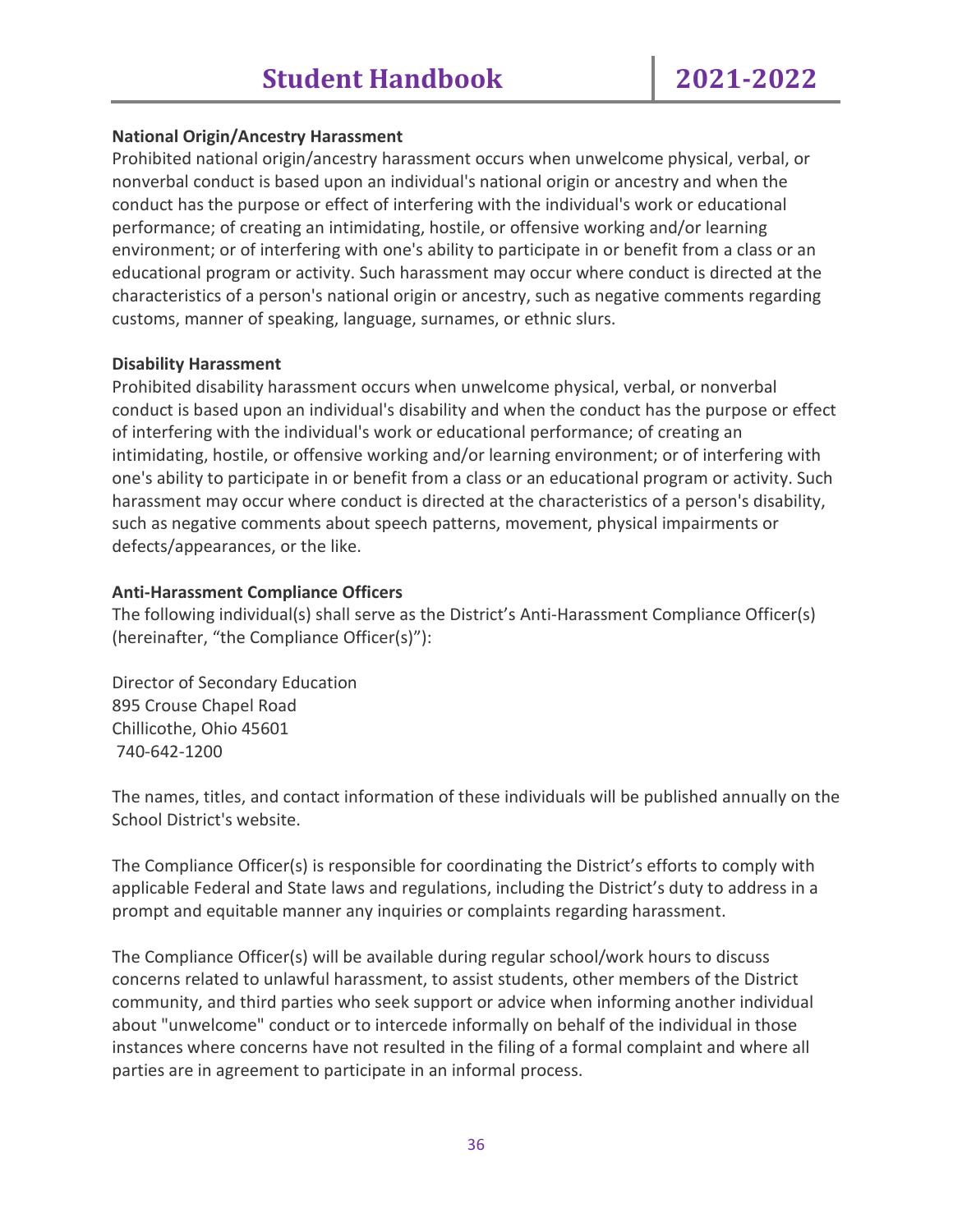Compliance Officers shall accept reports of unlawful harassment directly from any member of the School District community or a Third Party or receive reports that are initially filed with an administrator, supervisor, or other District-level official. Upon receipt of a report of alleged harassment, the Compliance Officer(s) will contact the Complainant and begin either an informal or formal complaint process (depending on the request of the Complainant or the nature of the alleged harassment), or the Compliance Officer(s) will designate a specific individual to conduct such a process. The Compliance Officer(s) will provide a copy of this policy to the Complainant and Respondent. In the case of a formal complaint, the Compliance Officer(s) will prepare recommendations for the Superintendent or will oversee the preparation of such recommendations by a designee. All Board employees must report incidents of harassment that are reported to them to the Compliance Officer within two (2) days of learning of the incident.

Any Board employee who directly observes unlawful harassment is obligated, in accordance with this policy, to report such observations to the Compliance Officer(s) within two (2) days. Additionally, any Board employee who observes an act of unlawful harassment is expected to intervene to stop the harassment, unless circumstances make such an intervention dangerous, in which case the staff member should immediately notify other Board employees and/or local law enforcement officials, as necessary, to stop the harassment. Thereafter, the Compliance Officer(s) or designee must contact the Complainant, if age eighteen (18) or older, or Complainant's parents/guardians if the Complainant is under the age eighteen (18), within two (2) days to advise of the Board's intent to investigate the alleged wrongdoing.

#### **Reports and Complaints of Harassing Conduct**

Students and all other members of the School District community along with Third Parties are required to report incidents of harassing conduct to a teacher, administrator, supervisor, or other District official so that the Board may address the conduct before it becomes severe, pervasive, or persistent. Any teacher, administrator, supervisor, or other District employee or official who receives such a report shall file it with the Compliance Officer within two (2) days of receiving the report of harassment.

Members of the School District community and Third Parties, which includes students, or third parties who believe they have been unlawfully harassed are entitled to utilize the Board's complaint process that is set forth below. Initiating a complaint, whether formally or informally, will not adversely affect the Complainant's employment or participation in educational or extracurricular programs. While there are no time limits for initiating complaints of harassment under this policy, individuals should make every effort to file a complaint as soon as possible after the conduct occurs while the facts are known and potential witnesses are available.

If, during an investigation of alleged bullying, aggressive behavior and/or harassment in accordance with Policy 5517.01 - Bullying and Other Forms of Aggressive Behavior, the Director believes that the reported misconduct may have created a hostile work environment and may have constituted unlawful discriminatory harassment based on a Protected Class, the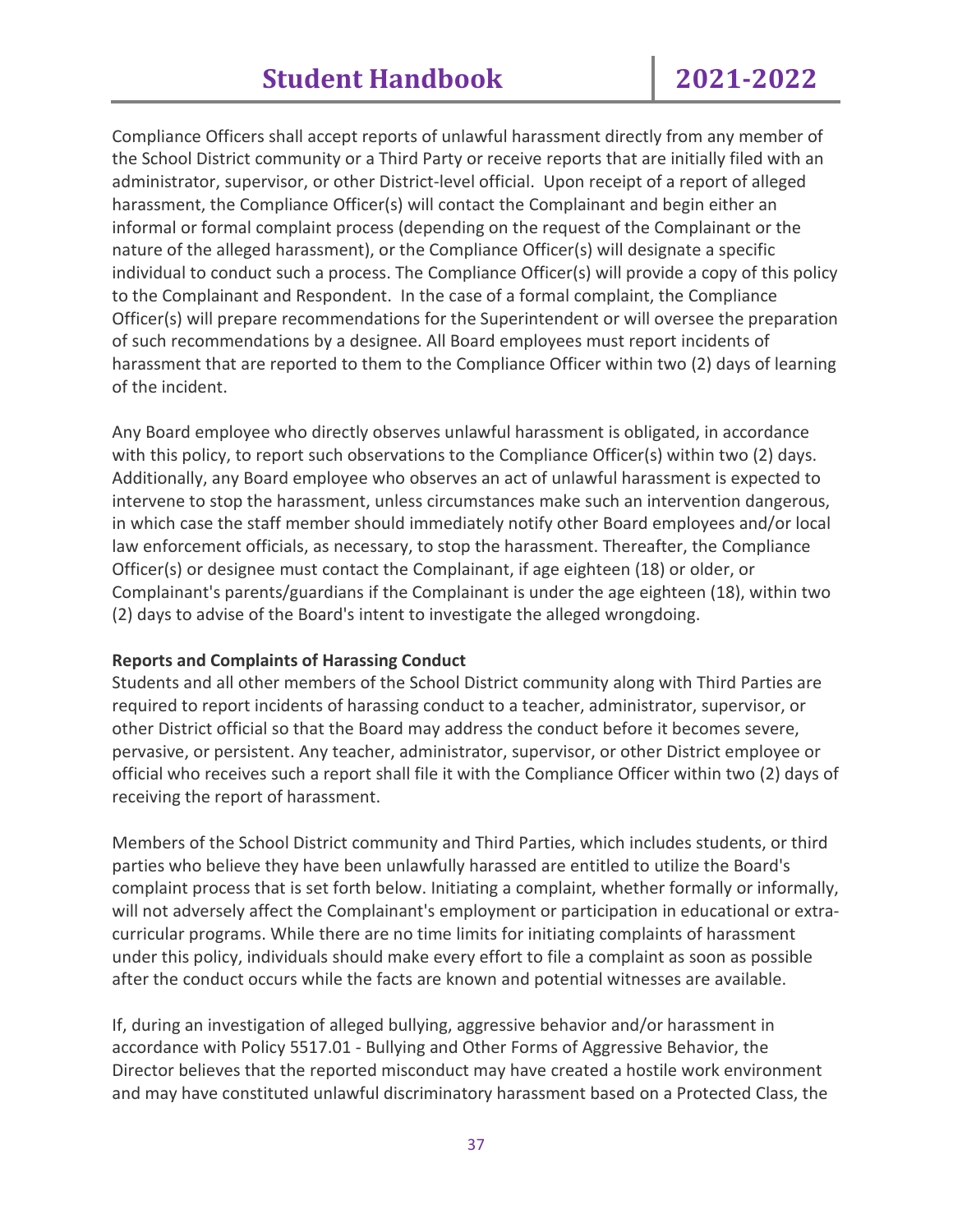Director shall report the act of bullying, aggressive behavior and/or harassment to the Compliance Officers who shall investigate the allegation in accordance with this policy. If the alleged harassment involves Sexual Harassment as defined by Policy 2266, the matter will be handled in accordance with the grievance process and procedures outlined in Policy 2266. While the Compliance Officer investigates the allegation, or the matter is being addressed pursuant to Policy 2266, the Director shall suspend the Policy 5517.01 investigation to await the Compliance Officer's written report or the determination of responsibility pursuant to Policy 2266. The Compliance Officer shall keep the Director informed of the status of the Policy 5517 investigation and provide the Director with a copy of the resulting written report. Likewise, the Title IX Coordinator will provide the Director with the determination of responsibility that results from the Policy 2266 grievance process.

#### **Investigation and Complaint Procedure**

Except for Sexual Harassment that is covered by Policy 2266 - Nondiscrimination on the Basis of Sex in Education Programs or Activities, any student who believes that they have been subjected to unlawful harassment may seek resolution of the complaint through the procedures described below. The formal complaint process involves an investigation of the Complainant's claims of harassment or retaliation and a process for rendering a decision regarding whether the charges are substantiated.

Due to the sensitivity surrounding complaints of unlawful harassment or retaliation, timelines are flexible for initiating the complaint process; however, individuals should make every effort to file a complaint within thirty (30) days after the conduct occurs while the facts are known and potential witnesses are available. Once the formal complaint process is begun, the investigation will be completed in a timely manner (ordinarily, within fifteen (15) business days of the complaint being received).

The procedures set forth below are not intended to interfere with the rights of a student to pursue a complaint of unlawful harassment or retaliation with the United States Department of Education Office for Civil Rights.

# **Informal Complaint Procedure**

The goal of the informal complaint procedure is promptly to stop inappropriate behavior and to facilitate resolution through an informal means, if possible. The informal complaint procedure is provided as a less formal option for a student who believes s/he has been unlawfully harassed or retaliated against. This informal procedure is not required as a precursor to the filing of a formal complaint. The informal process is only available in those circumstances where the Complainant and the Respondent mutually agree to participate in it.

Students who believe that they have been unlawfully harassed may initiate their complaint through this informal complaint process, but are not required to do so. The informal process is only available in those circumstances where the parties (alleged target of harassment and alleged harasser(s)) agree to participate in the informal process.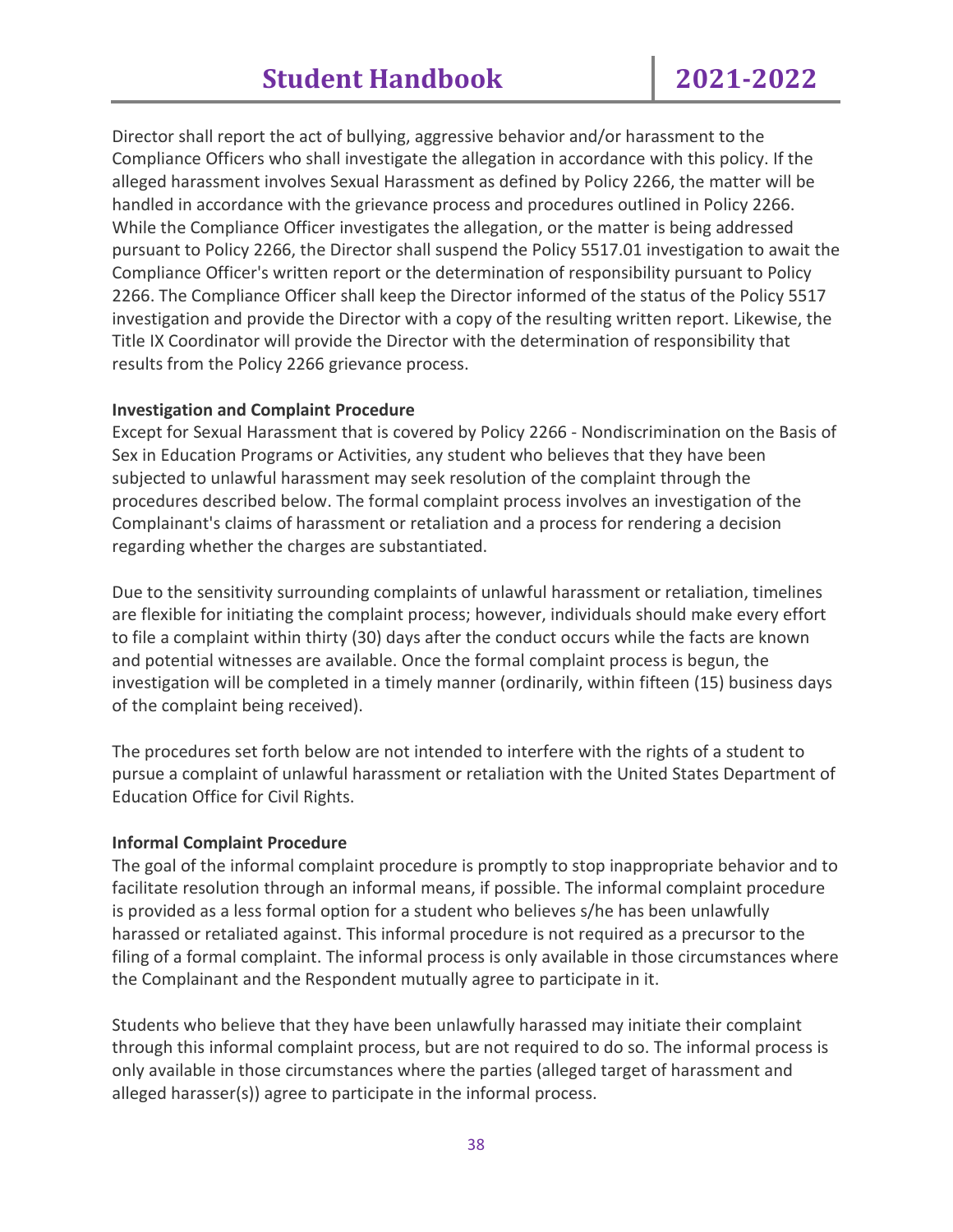The Complainant may proceed immediately to the formal complaint process and individuals who seek resolution through the informal procedure may request that the informal process be terminated at any time to move to the formal complaint process.

All complainants involving a District employee, any other adult member of the School District community, or a Third Party and a student will be formally investigated.

As an initial course of action, if a Complainant feels comfortable and safe in doing so, the individual should tell or otherwise inform the Respondent that the alleged harassing conduct is inappropriate and must stop. The Complainant should address the allegedly harassing conduct as soon after it occurs as possible. The Compliance Officers are available to support and counsel individuals when taking this initial step or to intervene on behalf of the Complainant if requested to do so. A Complainant who is uncomfortable or unwilling to directly approach the Respondent about the alleged inappropriate conduct may file an informal or a formal complaint. In addition, with regard to certain types of unlawful harassment, such as sexual harassment, the Compliance Officer may advise against the use of the informal complaint process.

A Complainant may make an informal complaint, either orally or in writing: 1) to a teacher, other employee, or building administrator in the school the student attends; 2) to the Superintendent or other District-level employee; and/or 3) directly to one (1) of the Compliance Officers.

All informal complaints must be reported to one (1) of the Compliance Officers who will either facilitate an informal resolution as described below, or appoint another individual to facilitate an informal resolution.

The Board's informal complaint procedure is designed to provide students who believe they are being unlawfully harassed with a range of options designed to bring about a resolution of their concerns. Depending upon the nature of the complaint and the wishes of the Complainant, informal resolution may involve, but not be limited to, one (1) or more of the following:

- A. Advising the Complainant about how to communicate the unwelcome nature of the behavior to the Respondent.
- B. Distributing a copy of this policy as a reminder to the individuals in the school building or office where the Respondent works or attends.
- C. If both parties agree, the Compliance Officer may arrange and facilitate a meeting or mediation between the Complainant and the Respondent to work out a mutual resolution.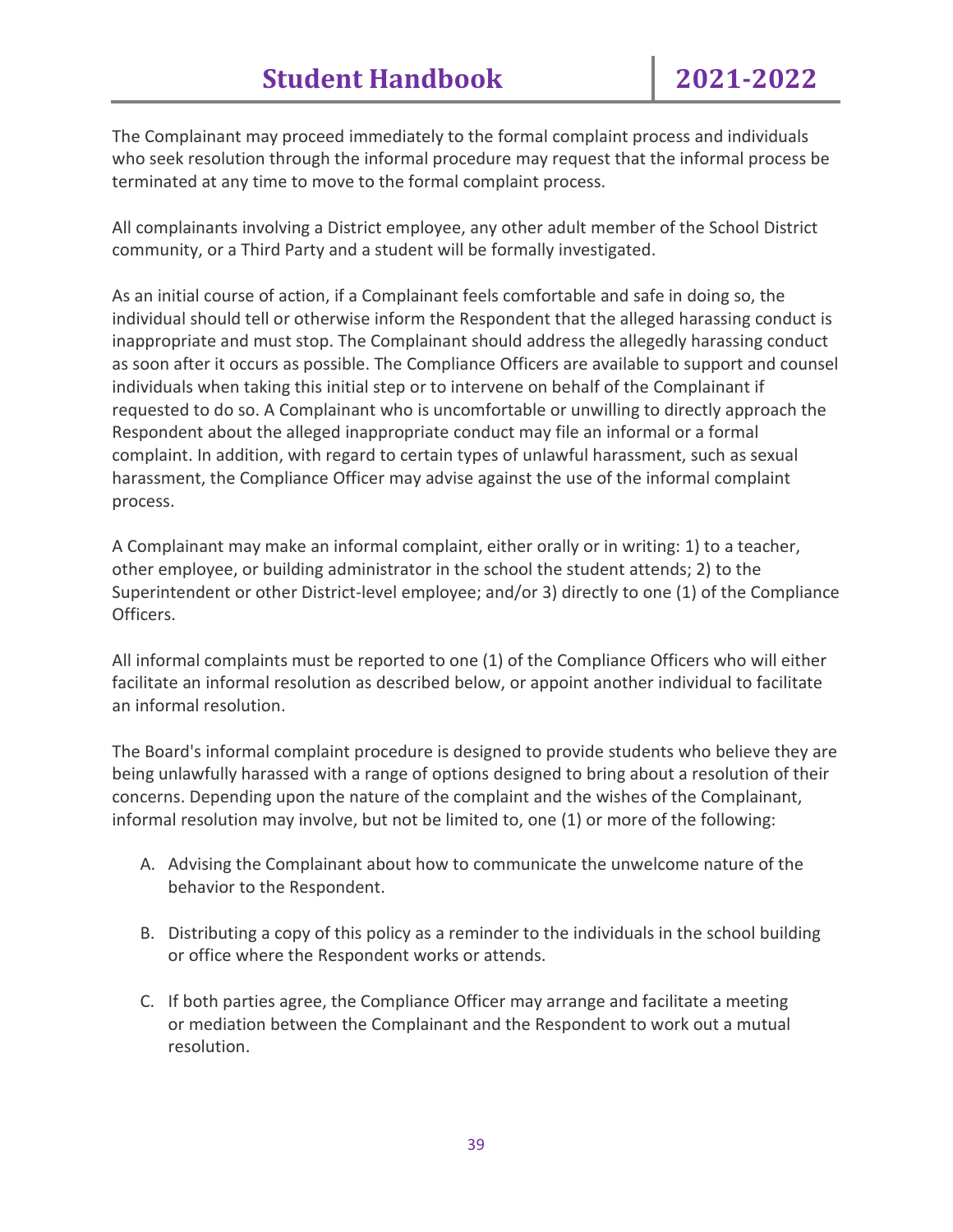While there are no set time limits within which an informal complaint must be resolved, the Compliance Officer/designee is directed to attempt to resolve all informal complaints within fifteen (15) business days of receiving the informal complaint. If the Complainant is dissatisfied with the informal complaint process, the Complainant may proceed to file a formal complaint. And, as stated above, either party may request that the informal process be terminated at any time to move to the formal complaint process.

#### **Formal Complaint Procedure**

If a complaint is not resolved through the informal complaint process, if one (1) of the parties has requested that the informal complaint process be terminated to move to the formal complaint process, or the Complainant, from the outset, elects to file a formal complaint, or the CO determines the allegations are not appropriate for resolution through the informal process, the formal complaint process shall be implemented.

The Complainant may file a formal complaint, either orally or in writing, with a teacher, Director, or other District employee at the student's school, the Compliance Officer, Superintendent, or another District official who works at another school or at the district level. Due to the sensitivity surrounding complaints of unlawful harassment, timelines are flexible for initiating the complaint process; however, individuals should make every effort to file a formal complaint within thirty (30) days after the conduct occurs while the facts are known and potential witnesses are available. If a Complainant informs a teacher, Director, or other District employee at the student's school, Superintendent, or other District official, either orally or in writing, about any complaint of harassment, that employee must report such information to the Compliance Officer within two (2) business days.

Throughout the course of the process, the Compliance Officer should keep the parties reasonably informed of the status of the investigation and the decision-making process.

All formal complaints must include the following information to the extent known: the identity of the Respondent; a detailed description of the facts upon which the complaint is based (i.e., when, where, and what occurred); a list of potential witnesses; and the resolution sought by the Complainant.

If the Complainant is unwilling or unable to provide a written statement including the information set forth above, the Compliance Officer shall ask for such details in an oral interview. Thereafter, the Compliance Officer will prepare a written summary of the oral interview, and the Complainant will be asked to verify the accuracy of the reported charge by signing the document.

Upon receiving a formal complaint, the Compliance Officer will consider whether any action should be taken in the investigatory phase to protect the Complainant from further harassment or retaliation, including, but not limited to, a change of work assignment or schedule for the Complainant and/or the Respondent. In making such a determination, the Compliance Officer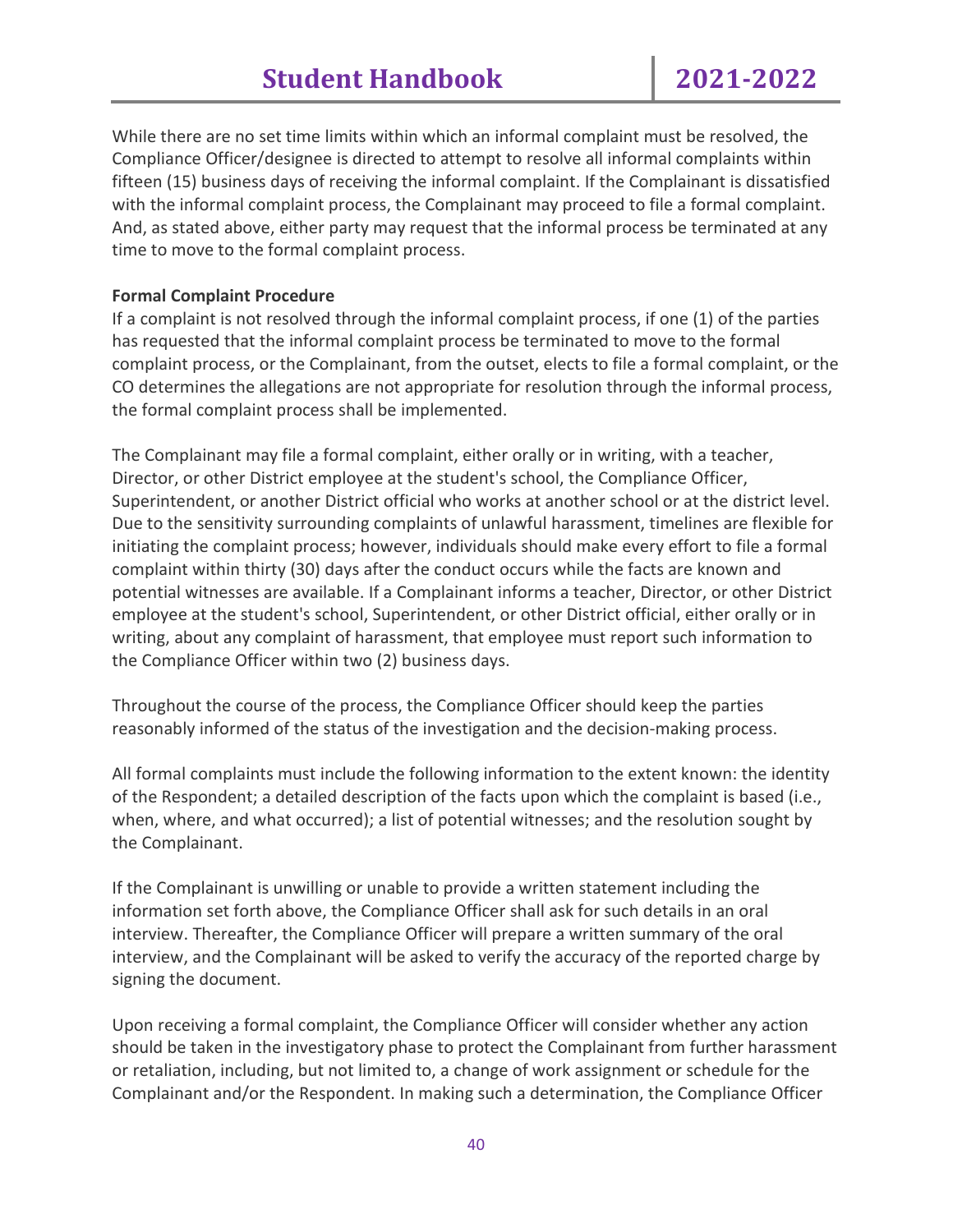should consult the Complainant to assess whether the individual agrees with the proposed action. If the Complainant is unwilling to consent to the proposed change, the Compliance Officer may still take whatever actions deemed appropriate in consultation with the Superintendent.

Within two (2) business days of receiving the complaint, the Compliance Officer/designee will initiate a formal investigation to determine whether the Complainant has been subjected to offensive conduct/harassment/retaliation. The Director will not conduct an investigation unless directed to do so by the Compliance Officer.

Simultaneously, the Compliance Officer will inform the Respondent that a formal complaint has been received. The Respondent will be informed about the nature of the allegations and provided with a copy of any relevant policies and/or administrative guidelines, including the Board's Anti-Harassment policy. The Respondent must also be informed of the opportunity to submit a written response to the complaint within five (5) business days.

Although certain cases may require additional time, the Compliance Officer/designee will attempt to complete an investigation into the allegations of harassment/retaliation within fifteen (15) business days of receiving the formal complaint. The investigation will include:

- A. interviews with the Complainant;
- B. interviews with the Respondent;
- C. interviews with any other witnesses who may reasonably be expected to have any information relevant to the allegations;
- D. consideration of any documentation or other information presented by the Complainant, Respondent, or any other witness that is reasonably believed to be relevant to the allegations.

At the conclusion of the investigation, the Compliance Officer or the designee shall prepare and deliver a written report to the Superintendent that summarizes the evidence gathered during the investigation and provides recommendations based on the evidence and the definition of unlawful harassment as provided in Board policy and State and Federal law as to whether the Complainant has been subjected to unlawful harassment. The Compliance Officer's recommendations must be based upon the totality of the circumstances, including the ages and maturity levels of those involved. In determining if discriminatory harassment or retaliation occurred, a preponderance of evidence standard will be used. The Compliance Officer may consult with the Board's legal counsel before finalizing the report to the Superintendent.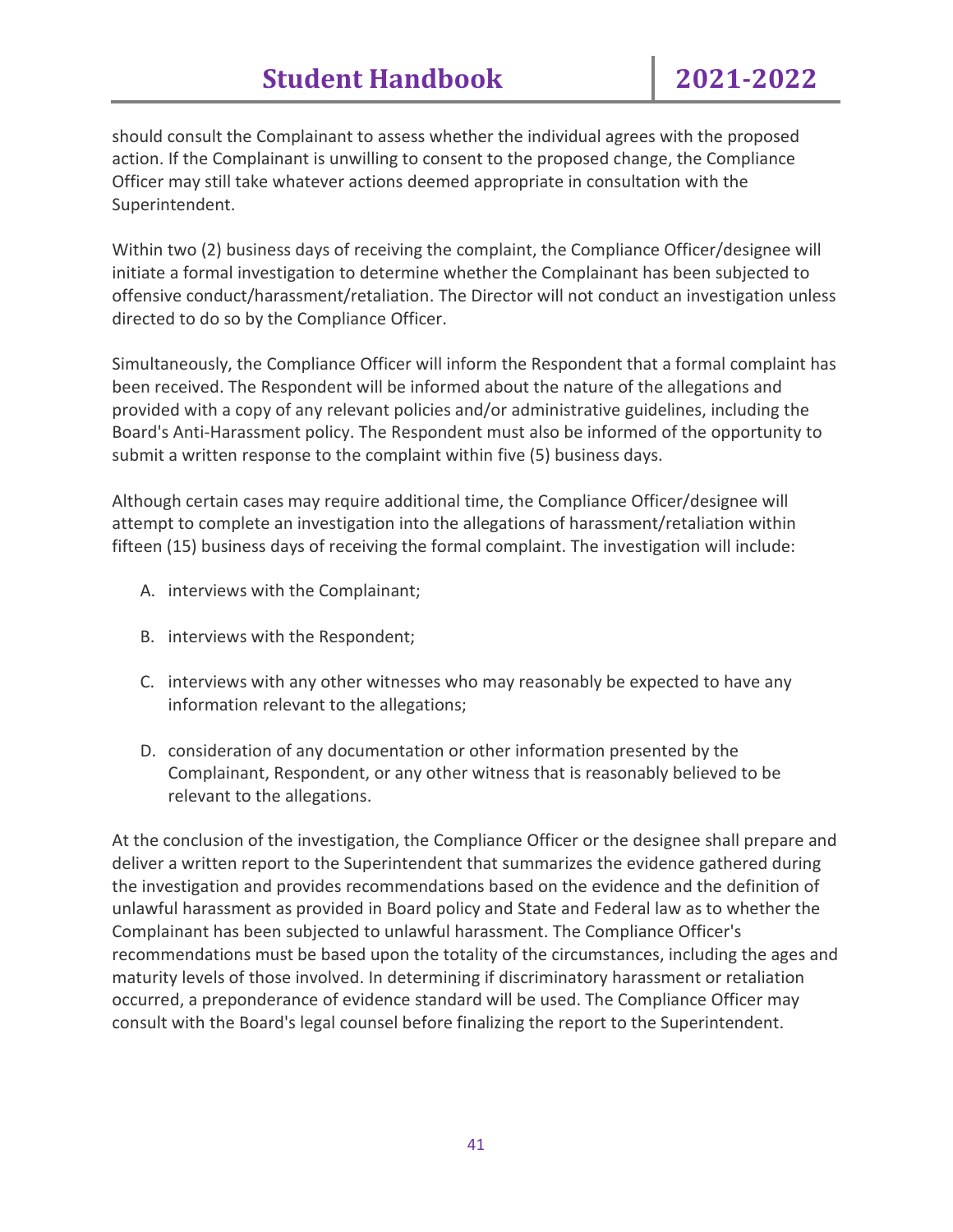# **Student Handbook 2021-2022**

Absent extenuating circumstances, within ten (10) school days of receiving the report of the Compliance Officer/designee, the Superintendent must either issue a written decision regarding whether the complaint of harassment has been substantiated or request further investigation. A copy of the Superintendent's final decision will be delivered to both the Complainant and the Respondent.

If the Superintendent requests additional investigation, the Superintendent must specify the additional information that is to be gathered, and such additional investigation must be completed within ten (10) school days. At the conclusion of the additional investigation, the Superintendent shall issue a written decision as described above.

The decision of the Superintendent shall be final.

The Board reserves the right to investigate and resolve a complaint or report of unlawful harassment/retaliation regardless of whether the student alleging the unlawful harassment/retaliation pursues the complaint. The Board also reserves the right to have the formal complaint investigation conducted by an external person in accordance with this policy or in such other manner as deemed appropriate by the Board or its designee.

The parties may be represented, at their own cost, at any of the above-described meetings/hearings.

The right of a person to a prompt and equitable resolution of the complaint shall not be impaired by the person's pursuit of other remedies such as the filing of a complaint with the Office for Civil Rights, the filing of charges with local law enforcement, or the filing of a civil action in court. Use of this internal complaint process is not a prerequisite to the pursuit of other remedies.

#### **Privacy/Confidentiality**

The District will employ all reasonable efforts to protect the rights of the Complainant, the Respondent, and the witnesses as much as possible, consistent with the Board's legal obligations to investigate, to take appropriate action, and to conform with any discovery or disclosure obligations. All records generated under the terms of this policy and related administrative guidelines shall be maintained as confidential to the extent permitted by law. Confidentiality, however, cannot be guaranteed. Additionally, the Respondent must be provided the Complainant's identity.

During the course of a formal investigation, the Compliance Officer/designee will instruct all members of the School District community and third parties who are interviewed about the importance of maintaining confidentiality. Any individual who is interviewed as part of a harassment investigation is expected not to disclose any information that is learned or provided during the course of the investigation.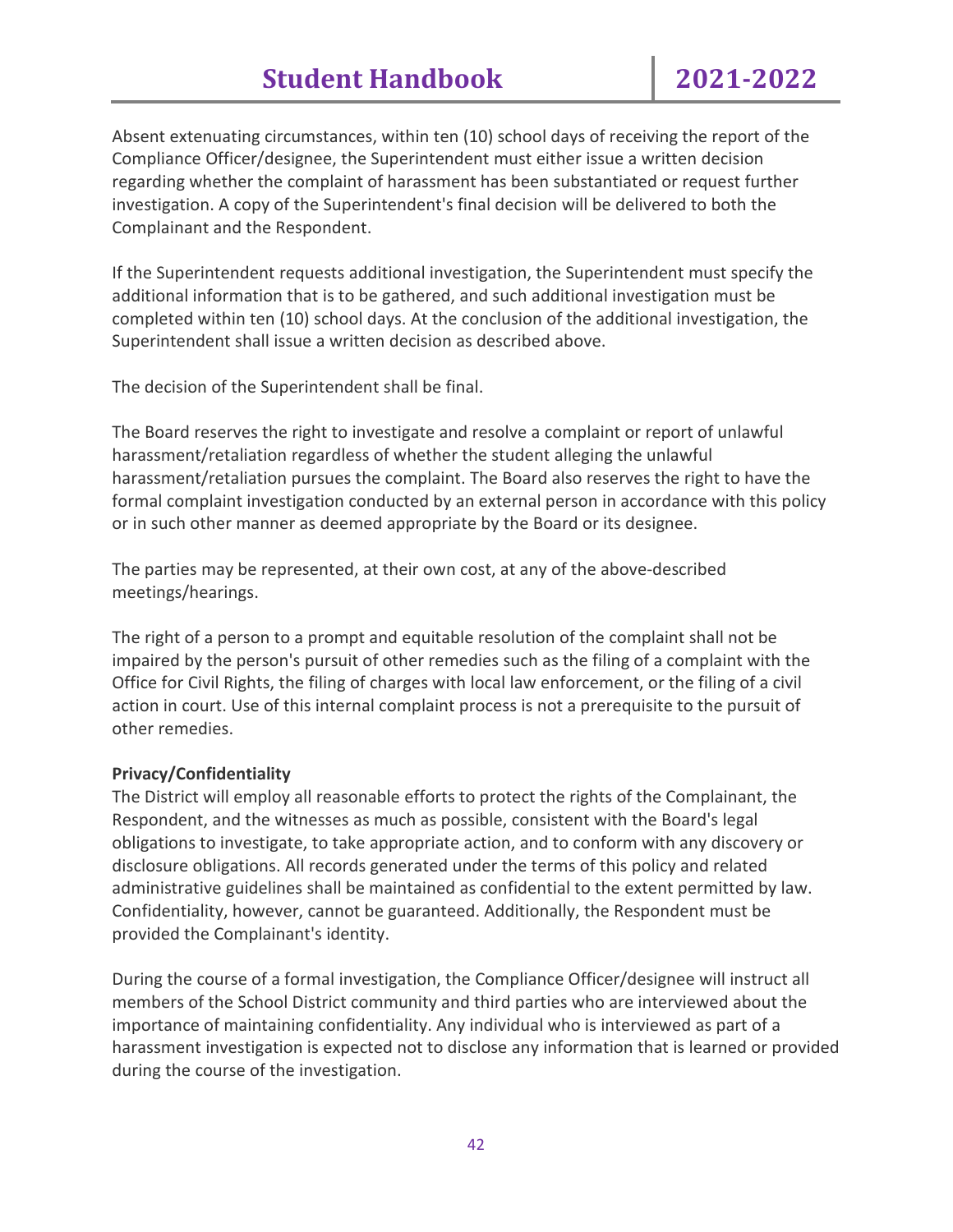#### **Sanctions and Monitoring**

The Board shall vigorously enforce its prohibitions against unlawful harassment/retaliation by taking appropriate action reasonably calculated to stop the harassment and prevent further such harassment. While observing the principles of due process, a violation of this policy may result in disciplinary action up to and including the discharge of an employee or the suspension/expulsion of a student. All disciplinary action will be taken in accordance with applicable State law and the terms of the relevant collective bargaining agreement(s). When imposing discipline, the Superintendent shall consider the totality of the circumstances involved in the matter, including the ages and maturity levels of those involved. In those cases where unlawful harassment is not substantiated, the Board may consider whether the alleged conduct nevertheless warrants discipline in accordance with other Board policies, consistent with the terms of the relevant collective bargaining agreement(s).

Where the Board becomes aware that a prior remedial action has been taken against a member of the School District community, all subsequent sanctions imposed by the Board and/or Superintendent shall be reasonably calculated to end such conduct, prevent its reoccurrence, and remedy its effects.

#### **Retaliation**

Retaliation against a person who makes a report or files a complaint alleging unlawful harassment/retaliation or participates as a witness in an investigation is prohibited. Neither the Board nor any other person may intimidate, threaten, coerce or interfere with any individual because the person opposed any act or practice made unlawful by any Federal or State civil rights law, or because that individual made a report, formal complaint testified, assisted or participated or refused to participate in any manner in an investigation, proceeding, or hearing under those laws and/or this policy, or because that individual exercised, enjoyed, aided or encouraged any other person in the exercise or enjoyment of any right granted or protected by those laws and/or this policy.

Retaliation against a person from making a report of discrimination, filing a formal complaint, or participating in an investigation or meeting is a serious violation of this policy that can result in imposition of disciplinary sanction/consequences and/or other appropriate remedies.

Formal complaints alleging retaliation may be filed according to the internal complaint process set forth above.

The exercise of rights protected under the First Amendment of the United States Constitution does not constitute retaliation prohibited under this policy.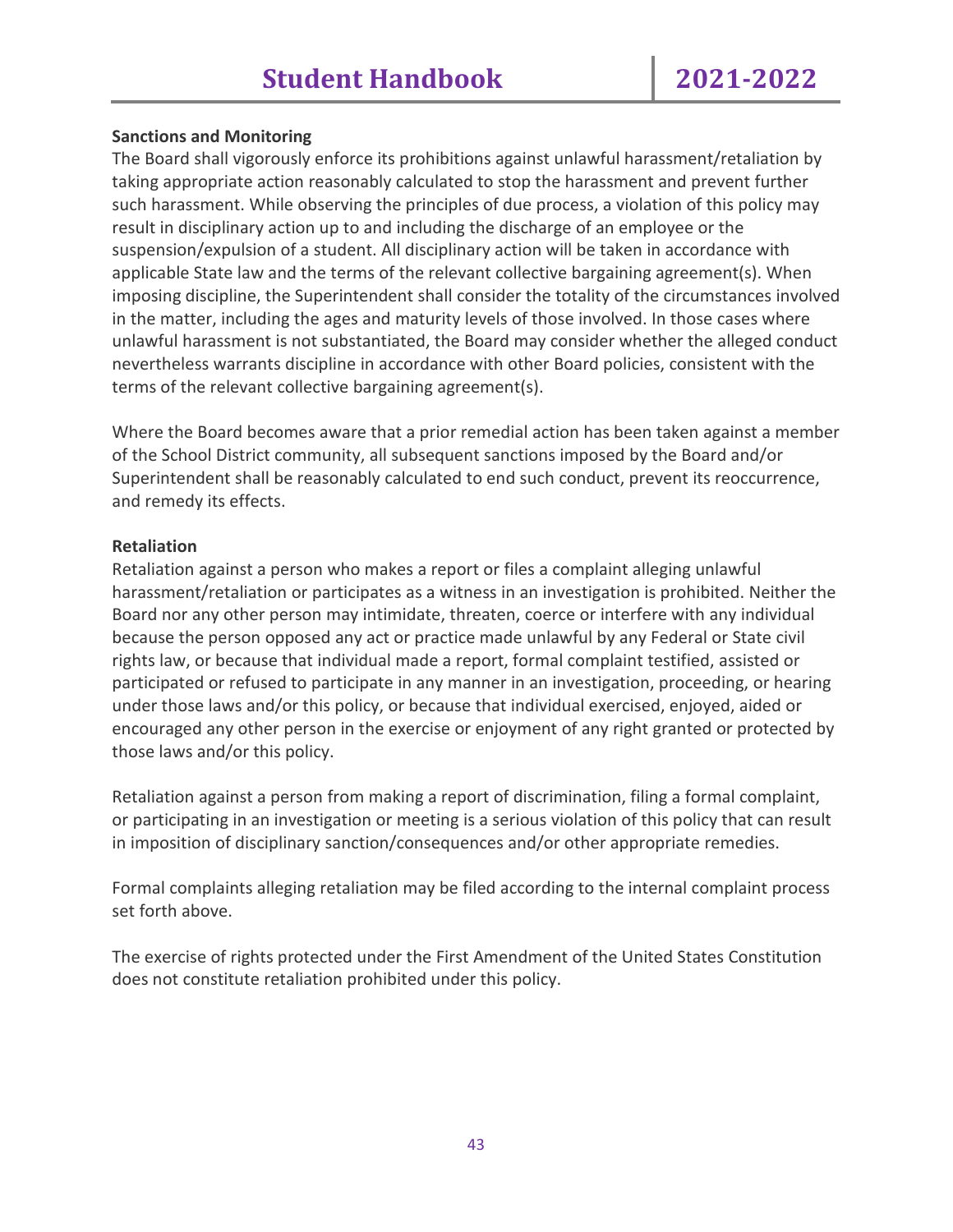#### **Allegations Constituting Criminal Conduct: Child Abuse/Sexual Misconduct**

State law requires any school teacher or school employee who knows or suspects that a child with a disability under the age of twenty-one (21) or that a child under the age of eighteen (18) has suffered or faces a threat of suffering a physical or mental wound, disability or condition of a nature that reasonably indicates abuse or neglect of a child to immediately report that knowledge or suspicion to the county children's services agency. If, during the course of a harassment investigation, the Compliance Officer or a designee has reason to believe or suspect that the alleged conduct reasonably indicates abuse or neglect of the Complainant, a report of such knowledge must be made in accordance with State law and Board Policy.

State law defines certain contact between a teacher and a student as "sexual battery." If the Compliance Officer or a designee has reason to believe that the Complainant has been the victim of criminal conduct as defined in Ohio's Criminal Code, such knowledge should be immediately reported to local law enforcement.

Any reports made to a county children's services agency or to local law enforcement shall not terminate the Compliance Officer or a designee's obligation and responsibility to continue to investigate a complaint of harassment. While the Compliance Officer or a designee may work cooperatively with outside agencies to conduct concurrent investigations, in no event shall the harassment investigation be inhibited by the involvement of outside agencies without good cause after consultation with the Superintendent.

# **Allegations Involving Conduct Unbecoming the Teaching Profession/Suspension**

The Superintendent will report to the Ohio Department of Education, on forms provided for that purpose, matters of misconduct on the part of licensed professional staff members convicted of sexual battery, and will, in accordance with Policy 8141, suspend such employee from all duties that concern or involve the care, custody, or control of a child during the pendency of any criminal action for which that person has been arrested, summoned and/or indicted in that regard.

#### **Education and Training**

In support of this Anti-Harassment Policy, the Board promotes preventative educational measures to create greater awareness of unlawful discriminatory practices. The Superintendent shall provide appropriate information to all members of the School District community related to the implementation of this policy and shall provide training for District students and staff where appropriate. All training, as well as all information, provided regarding the Board's policy and harassment in general, will be age and content appropriate.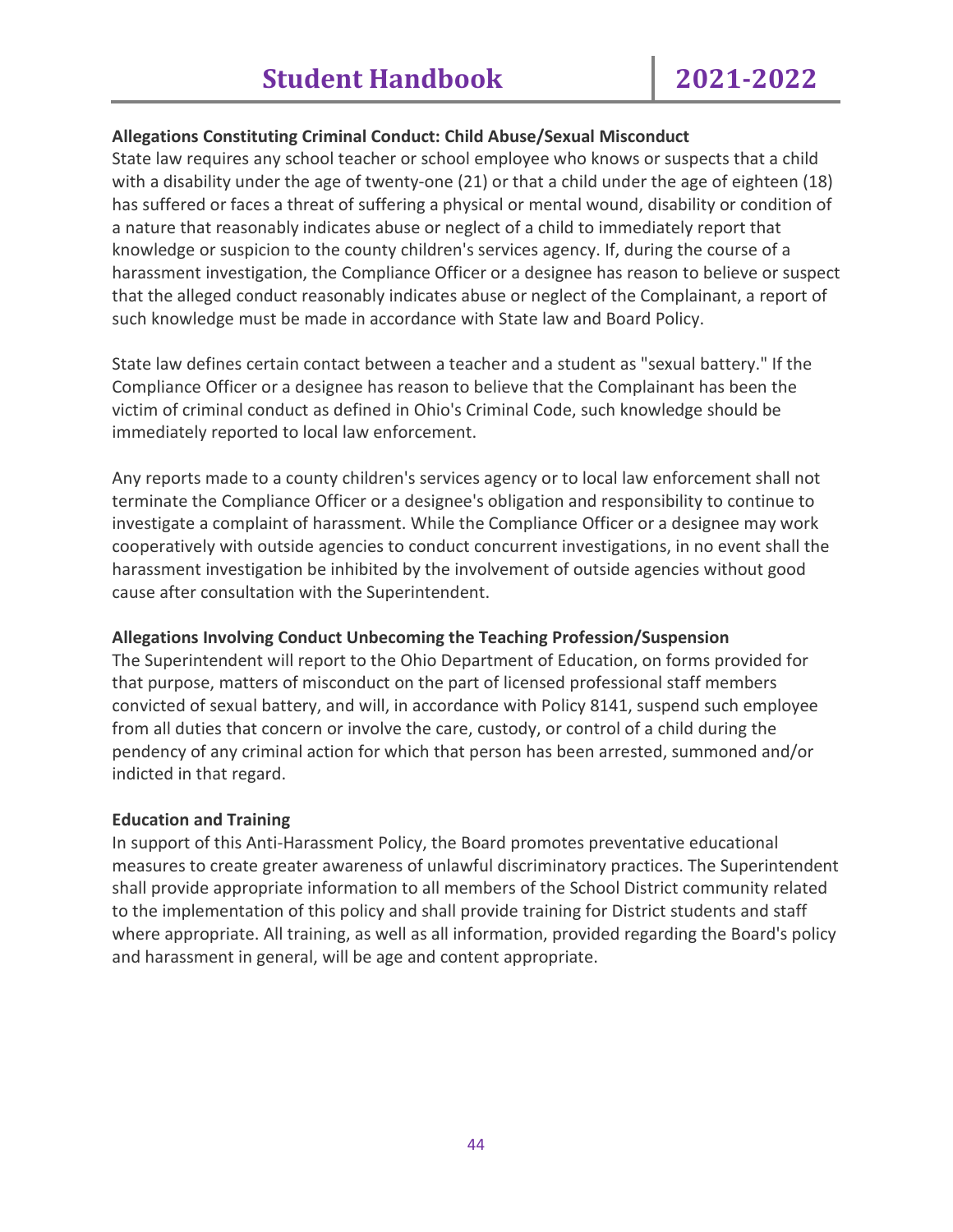#### **Retention of Investigatory Records and Materials**

The Compliance Officer(s) is responsible for overseeing retention of all records that must be maintained pursuant to this policy. All individuals charged with conducting investigations under this policy shall retain all documents, electronically stored information ("ESI"), and electronic media (as defined in Policy 8315) created and/or received as part of an investigation, which may include but not be limited to:

- A. all written reports/allegations/complaints/grievances/statements/responses pertaining to an alleged violation of this policy;
- B. any narratives that memorialize oral reports/allegations/complaints/grievances/statements/responses pertaining to an alleged violation of this policy;
- C. any documentation that memorializes the actions taken by District personnel or individuals contracted or appointed by the Board to fulfill its responsibilities related to the investigation and/or the District's response to the alleged violation of this policy;
- D. written witness statements;
- E. narratives, notes from, or audio, video, or digital recordings of witness interviews/statements;
- F. e-mails, texts, or social media posts that directly relate to or constitute evidence pertaining to an alleged violation of this policy (i.e., not after-the-fact commentary about or media coverage of the incident);
- G. notes or summaries prepared contemporaneously by the investigator in whatever form made (e.g., handwritten, keyed into a computer or tablet, etc.), but not including transitory notes whose content is otherwise memorialized in other documents;
- H. written disciplinary sanctions issued to students or employees and other documentation that memorializes oral disciplinary sanctions issued to students or employees for violations of this policy;
- I. dated written determinations/reports (including summaries of relevant exculpatory and inculpatory evidence) and other documentation that memorializes oral notifications to the parties concerning the outcome of the investigation, including any consequences imposed as a result of a violation of this policy;
- J. documentation of any supportive measures offered and/or provided to the Complainant and/or the Respondent, including no contact orders issued to both parties, the dates the no contact orders were issued, and the dates the parties acknowledged receipt of the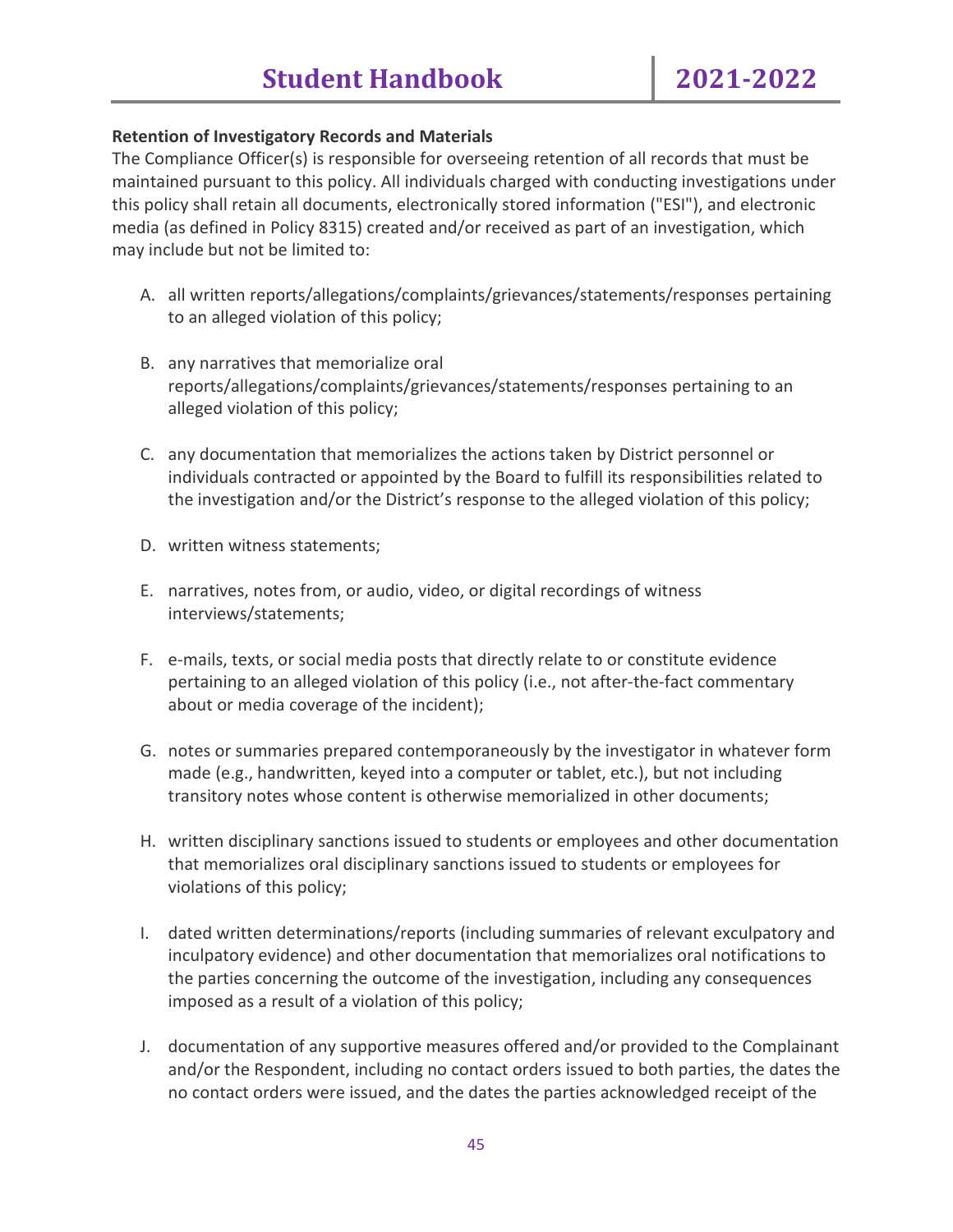no contact orders;

- K. documentation of all actions taken, both individual and systemic, to stop the discrimination or harassment, prevent its recurrence, eliminate any hostile environment, and remedy its discriminatory effects;
- L. copies of the Board policy and/or procedures/guidelines used by the District to conduct the investigation, and any documents used by the District at the time of the alleged violation to communicate the Board's expectations to students and staff with respect to the subject of this policy (e.g., Student Code of Conduct and/or Employee Handbooks);
- M. copies of any documentation that memorializes any formal or informal resolutions to the alleged discrimination or harassment.

The documents, ESI, and electronic media (as defined in Policy 8315) retained may include public records and records exempt from disclosure under Federal (e.g., FERPA, ADA) and/or State law (e.g., R.C. 3319.321) – e.g., student records and confidential medical records.

The documents, ESI, and electronic media (as defined in Policy 8315) created or received as part of an investigation shall be retained in accordance with Policy 8310, Policy 8315, Policy 8320, and Policy 8330 for not less than three (3) years, but longer if required by the District's records retention schedule.

Revised 12/6/18

**© Neola 2021**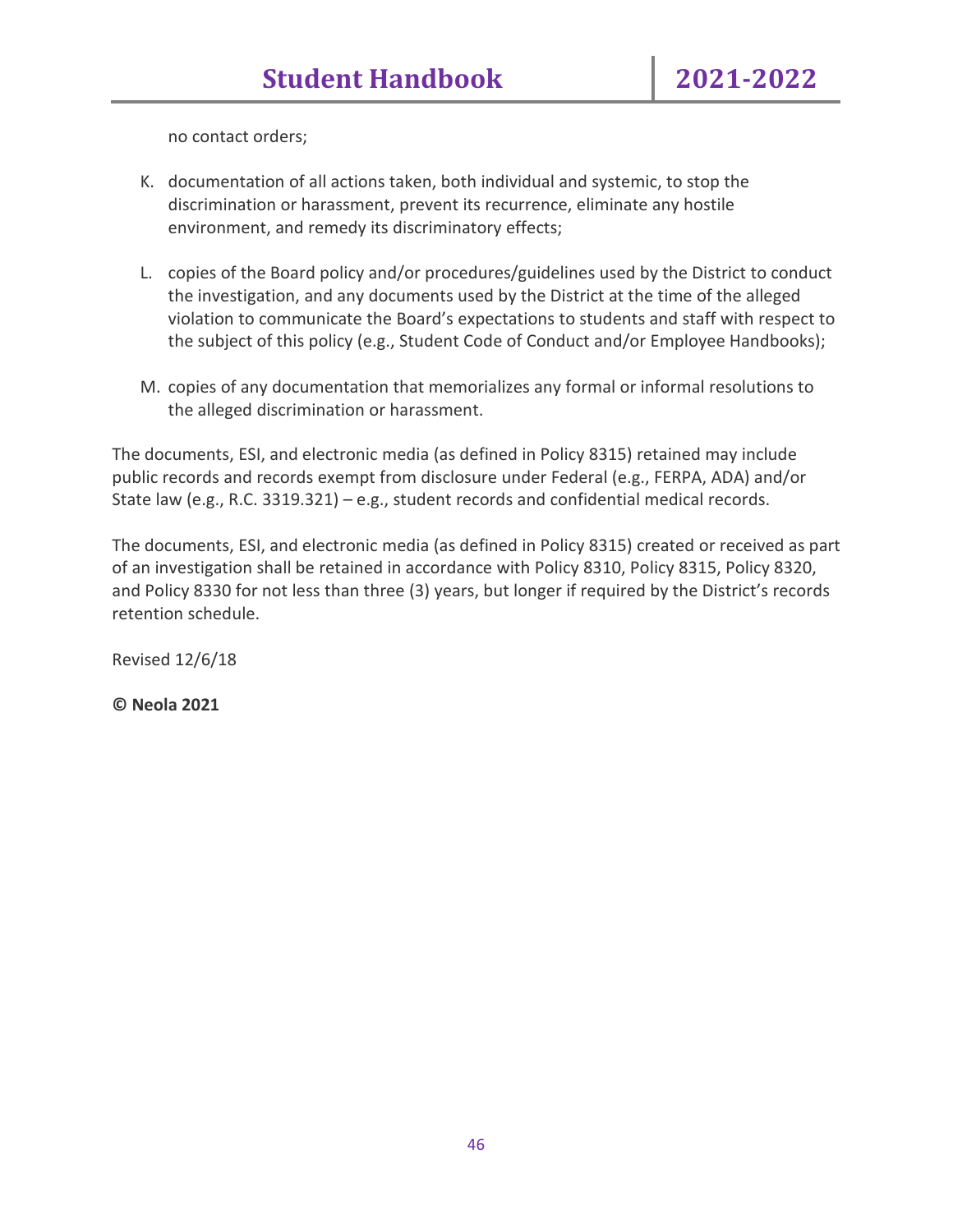#### **BULLYING AND OTHER FORMS OF AGGRESSIVE BEHAVIOR – Board Policy 5517.01**

 The Board of Education is committed to providing a safe, positive, productive, and nurturing educational environment for all of its students. The Board encourages the promotion of positive interpersonal relations between members of the school community.

 Harassment, intimidation, or bullying toward a student, whether by other students, staff, or third parties is strictly prohibited and will not be tolerated. This prohibition includes aggressive behavior, physical, verbal, and psychological abuse, and violence within a dating relationship. The Board will not tolerate any gestures, comments, threats, or actions which cause or threaten to cause bodily harm or personal degradation. This policy applies to all activities in the District, including activities on school property, on a school bus, or while enroute to or from school, and those occurring off school property if the student or employee is at any school-sponsored, school-approved or school-related activity or function, such as field trips or athletic events where students are under the school's control, in a school vehicle, or where an employee is engaged in school business.

 This policy has been developed in consultation with parents, District employees, volunteers, students, and community members as prescribed in R.C. 3313.666 and the State Board of Education's Model Policy.

Harassment, intimidation, or bullying means:

- A. any intentional written, verbal, electronic, or physical act that a student or group of students exhibits toward another particular student(s) more than once and the behavior both causes mental or physical harm to the other student(s) and is sufficiently severe, persistent, or pervasive that it creates an intimidating, threatening, or abusive educational environment for the other student(s); or
- B. violence within a dating relationship.

 "Electronic act" means an act committed through the use of a cellular telephone, computer, pager, personal communication device, or other electronic communication device.

 Aggressive behavior is defined as inappropriate conduct that is repeated enough, or serious enough, to negatively impact a student's educational, physical, or emotional well being. This type of behavior is a form of intimidation and harassment, although it need not be based on any of the legally protected characteristics, such as sex, race, color, national origin, marital status, or disability. It would include, but not be limited to, such behaviors as stalking, bullying/cyberbullying, intimidating, menacing, coercion, name calling, taunting, making threats, and hazing.

 Harassment, intimidation, or bullying also means cyberbullying through electronically transmitted acts (i.e., internet, e-mail, cellular telephone, personal digital assistance (PDA), or wireless hand-held device) that a student(s) or a group of students exhibits toward another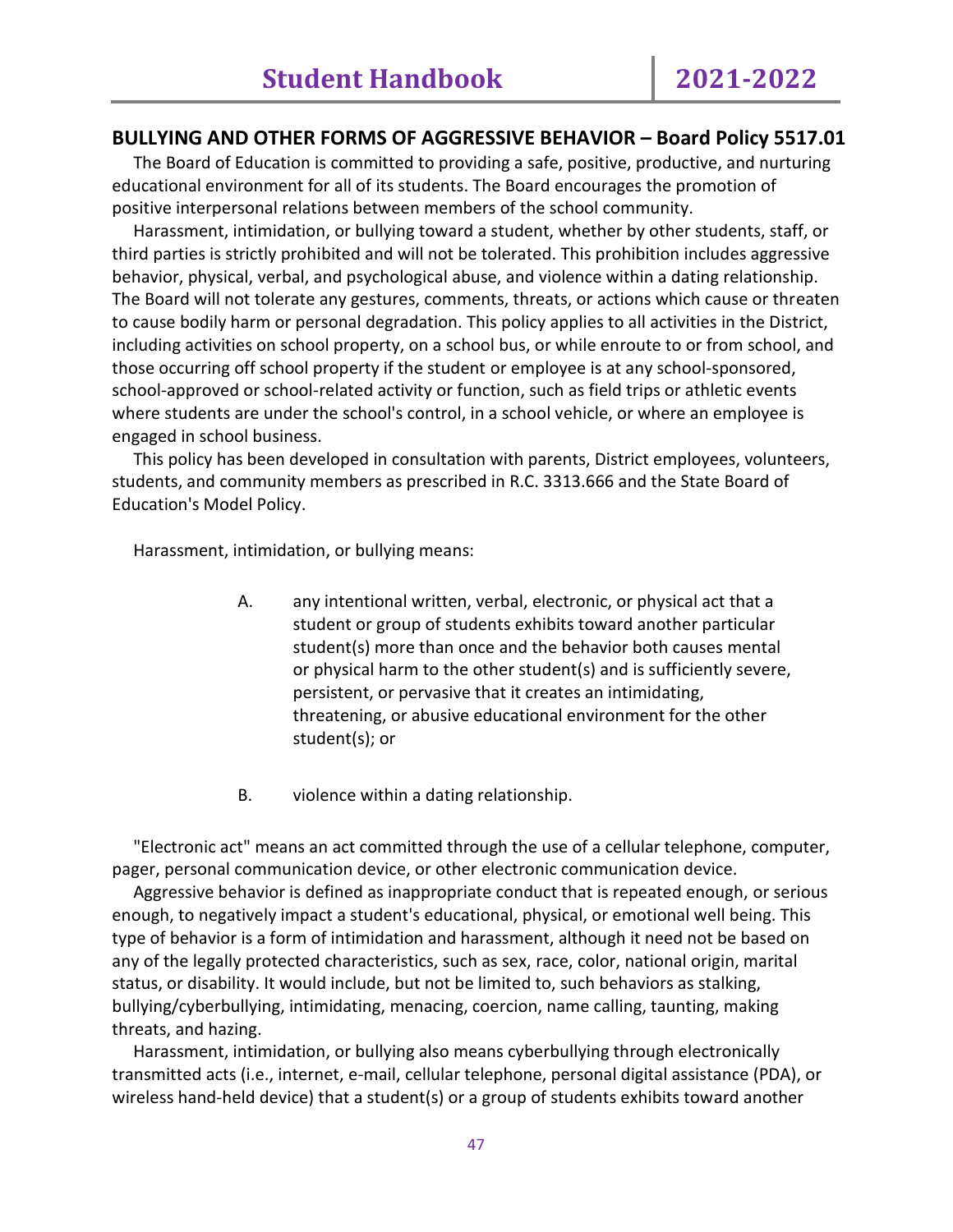particular student(s) more than once and the behavior both causes mental and physical harm to the other student and is sufficiently severe, persistent, or pervasive that it creates an intimidating, threatening, or abusive educational environment for the other student(s).

 Any student or student's parent/guardian who believes s/he has been or is the victim of aggressive behavior should immediately report the situation to the building director or assistant director, or the Superintendent. The student may also report concerns to teachers and other school staff who will be responsible for notifying the appropriate administrator or Board official. Complaints against the building director should be filed with the Superintendent. Complaints against the Superintendent should be filed with the Board President.

 Every student is encouraged, and every staff member is required, to report any situation that they believe to be aggressive behavior directed toward a student. Reports may be made to those identified above.

 All complaints about aggressive behavior that may violate this policy shall be promptly investigated. The building director or appropriate administrator shall prepare a written report of the investigation upon completion. Such report shall include findings of fact, a determination of whether acts of harassment, intimidation, and/or bullying were verified, and, when prohibited acts are verified, a recommendation for intervention, including disciplinary action shall be included in the report. Where appropriate, written witness statements shall be attached to the report.

 If the investigation finds an instance of harassment, intimidation, and/or bullying/cyberbullying by an electronic act or otherwise, has occurred, it will result in prompt and appropriate remedial and/or disciplinary action. This may include suspension or up to expulsion for students, up to discharge for employees, exclusion for parents, guests, volunteers, and contractors, and removal from any official position and/or a request to resign for Board members. Individuals may also be referred to law enforcement officials.

 If, during an investigation of a reported act of harassment, intimidation and/or bullying/cyberbullying, the Director or appropriate administrator believes that the reported misconduct may have created a hostile learning environment and may have constituted unlawful discriminatory harassment based on a Protected Class, the Director will report the act of bullying and/or harassment to one of the Anti-Harassment Compliance Officers so that it may be investigated in accordance with the procedures set forth in Policy **[5517](http://www.neola.com/pickaway-oh/search/policies/po5517.htm)** - Anti-Harassment.

 Retaliation against any person, who reports, is thought to have reported, files a complaint, or otherwise participates in an investigation or inquiry concerning allegations of aggressive behavior is prohibited and will not be tolerated. Such retaliation shall be considered a serious violation of Board policy and independent of whether a complaint is substantiated. Suspected retaliation should be reported in the same manner as aggressive behavior. Retaliation may result in disciplinary action as indicated above.

 Deliberately making false reports about harassment, intimidation, bullying and/or other aggressive behavior for the purpose of getting someone in trouble is similarly prohibited and will not be tolerated. Deliberately making false reports may result in disciplinary action as indicated above.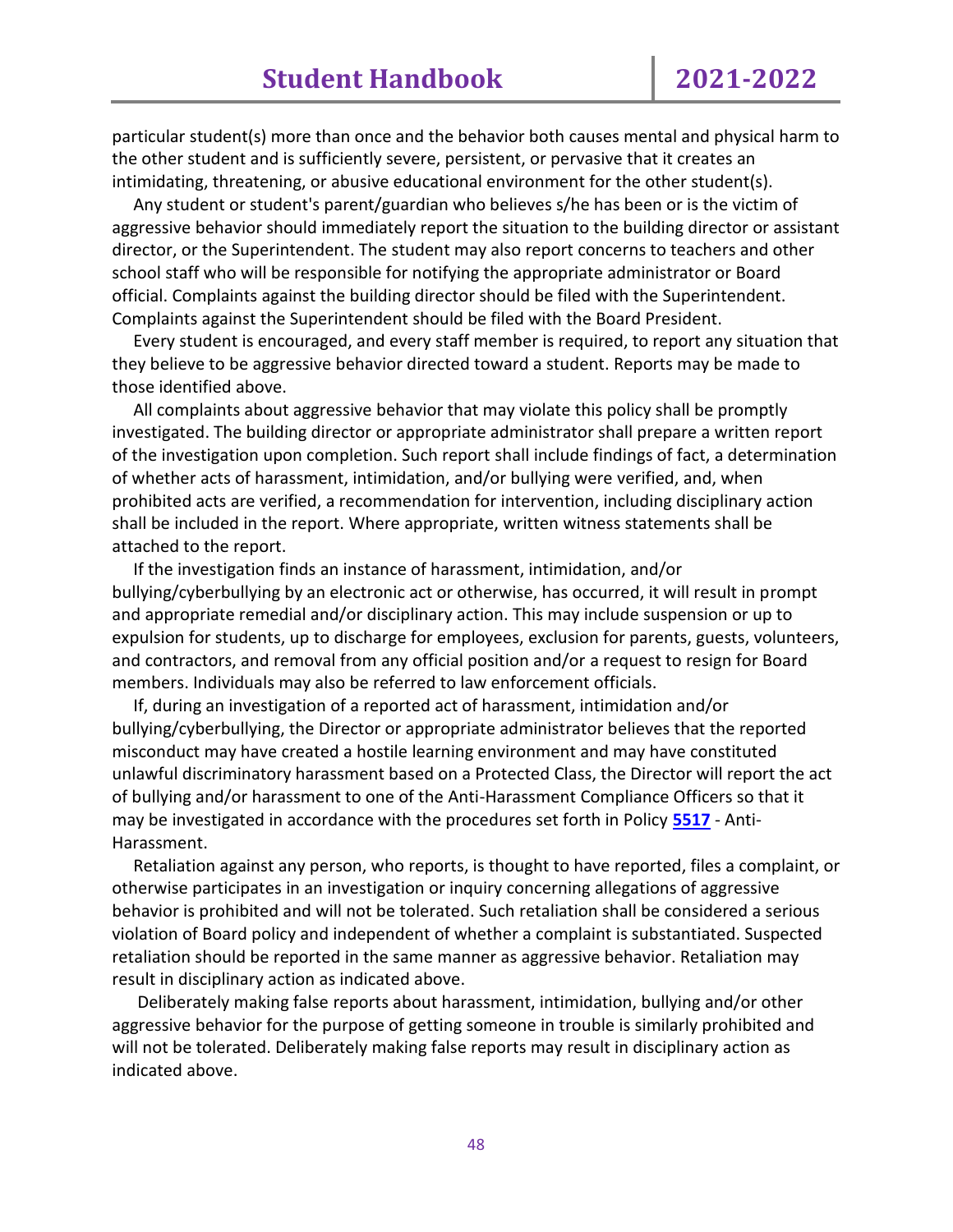If a student or other individual believes there has been aggressive behavior, regardless of whether it fits a particular definition, s/he should report it and allow the administration to determine the appropriate course of action.

 The District shall implement intervention strategies (AG 5517.01) to protect a victim or other person from new or additional harassment, intimidation, or bullying and from retaliation following such a report.

 This policy shall not be interpreted to infringe upon the First Amendment rights of students (i.e., to prohibit a reasoned and civil exchange of opinions, or debate, that is conducted at appropriate times and places during the school day and is protected by State or Federal law).

 The complainant shall be notified of the findings of the investigation, and as appropriate, that remedial action has been taken. If after investigation, acts of bullying against a specific student are verified, the building director or appropriate administrator shall notify the custodial parent/guardian of the victim of such finding. In providing such notification care shall be taken to respect the statutory privacy rights of the perpetrator of such harassment, intimidation, and/or bullying.

 If after investigation, acts of harassment, intimidation, and/or bullying by a specific student are verified, the building director or appropriate administrator shall notify in writing the custodial parent/guardian of the perpetrator of that finding. If disciplinary consequences are imposed against such student, a description of such discipline shall be included in the notification.

#### **Complaints**

 Students and/or their parents/guardians may file reports regarding suspected harassment, intimidation, or bullying. Such reports shall be reasonably specific including person(s) involved, number of times and places of the alleged conduct, the target of suspected harassment, intimidation, and/or bullying, and the names of any potential student or staff witnesses. Such reports may be filed with any school staff member or administrator, and they shall be promptly forwarded to the building director for review, investigation, and action.

 Students, parents/guardians, and school personnel may make informal or anonymous complaints of conduct that they consider to be harassment, intimidation, and/or bullying by verbal report to a teacher, school administrator, or other school personnel. Such complaints shall be reasonably specific including person(s) involved, number of times and places of the alleged conduct, the target of suspected harassment, intimidation, and/or bullying, and the names of any potential student or staff witnesses. A school staff member or administrator who receives an informal or anonymous complaint shall promptly document the complaint in writing, including the information provided. This written report shall be promptly forwarded by the school staff member and/or administrator to the building director for review, investigation, and appropriate action.

 Individuals who make informal complaints as provided above may request that their name be maintained in confidence by the school staff member(s) and administrator(s) who receive the complaint. Anonymous complaints shall be reviewed and reasonable action shall be taken to address the situation, to the extent such action may be taken that (1) does not disclose the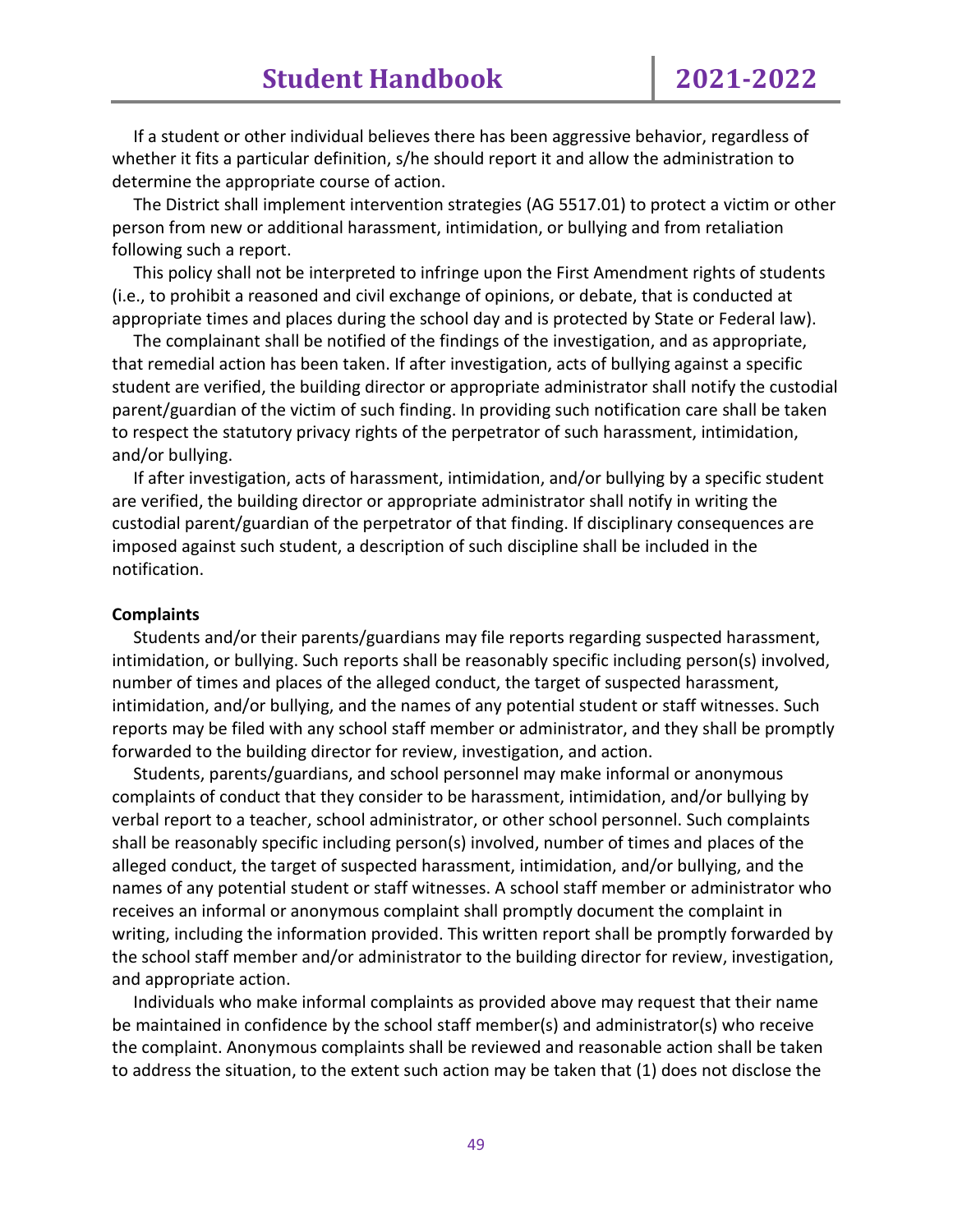source of the complaint, and (2) is consistent with the due process rights of the student(s) alleged to have committed acts of harassment, intimidation, and/or bullying.

 When an individual making an informal complaint has requested anonymity, the investigation of such complaint shall be limited as is appropriate in view of the anonymity of the complaint. Such limitation of investigation may include restricting action to a simple review of the complaint subject to receipt of further information and/or the withdrawal by the complaining student of the condition that his/her report be anonymous.

#### **Privacy/Confidentiality**

 The School District will respect the privacy of the complainant, the individual(s) against whom the complaint is filed, and the witnesses as much as possible, consistent with the Board's legal obligations to investigate, to take appropriate action, and to conform with any discovery or disclosure obligations. All records generated under this policy and its related administrative guidelines shall be maintained as confidential to the extent permitted by law.

#### **Reporting Requirement**

 At least semi-annually, the Superintendent shall provide to the President of the Board a written summary of all reported incidents and post the summary on the District web site (if one exists). The list shall be limited to the number of verified acts of harassment, intimidation, and/or bullying, whether in the classroom, on school property, to and from school, or at schoolsponsored events.

Allegations of criminal misconduct and suspected child abuse will be reported to the appropriate law enforcement agency and/or to Child Protective Services in accordance with statute. District personnel shall cooperate with investigations by such agencies.

#### **Immunity**

 A School District employee, student, or volunteer shall be individually immune from liability in a civil action for damages arising from reporting an incident in accordance with this policy and R.C. 3313.666 if that person reports an incident of harassment, intimidation, and/or bullying promptly, in good faith, and in compliance with the procedures specified in this policy. Such immunity from liability shall not apply to an employee, student, or volunteer determined to have made an intentionally false report about harassment, intimidation, and/or bullying.

#### **Notification**

 Notice of this policy will be **annually** circulated to and posted in conspicuous locations in all school buildings and departments within the District and discussed with students, as well as incorporated into the teacher, student, and parent/guardian handbooks. At least once each school year a written statement describing the policy and consequences for violations of the policy shall be sent to each student's custodial parent or guardian.

The policy and an explanation of the seriousness of bullying by electronic means shall be made available to students in the District and to their custodial parents or guardians.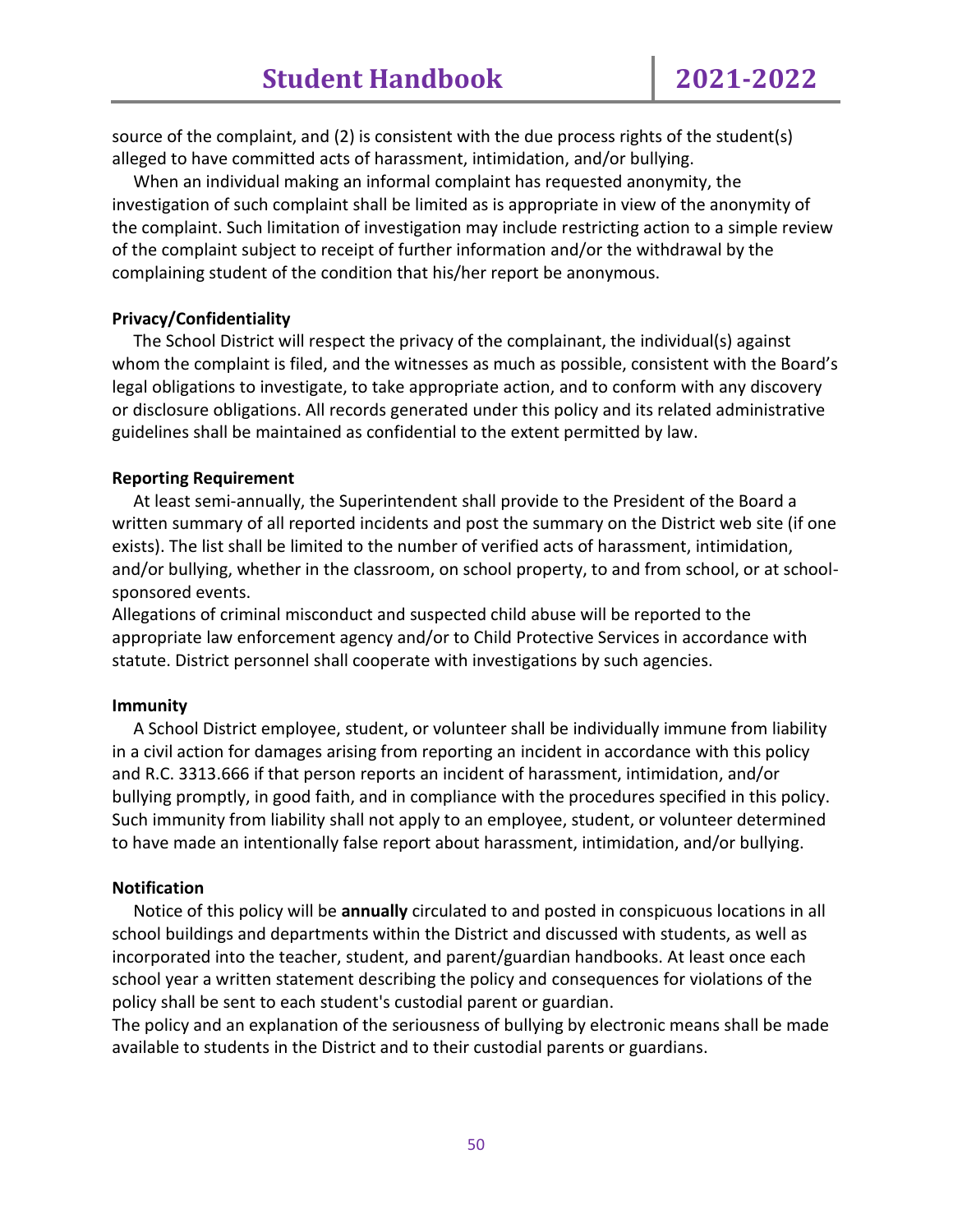State and Federal rights posters on discrimination and harassment shall also be posted at each building. All new hires will be required to review and sign off on this policy and the related complaint procedures.

#### **Education and Training**

 In support of this policy, the Board promotes preventative educational measures to create greater awareness of aggressive behavior, including bullying and violence within a dating relationship. The Superintendent or designee shall provide appropriate training to all members of the School District community related to the implementation of this policy and its accompanying administrative guidelines. All training regarding the Board's policy and administrative guidelines and aggressive behavior and bullying in general, will be age and content appropriate.

 Annually, the District shall provide all students enrolled in the District with age-appropriate instruction regarding the Board's policy, including a written or verbal discussion of the consequences for violations of the policy to the extent that State or Federal funds are appropriated for this purpose.

 Students in grades seven (7) through twelve (12) shall receive age-appropriate instruction in dating violence prevention education, including instruction in recognizing dating violence warning signs and characteristics of healthy relationships. Parents, who submit a written request to the building director to examine the dating violence prevention instruction materials used in the school, will be afforded an opportunity to review the materials within a reasonable period of time.

 The District shall provide training, workshops, and/or courses on this policy for school employees and volunteers who have direct contact with students, to the extent that State or Federal funds are appropriated for these purposes. Time spent by school staff in these training programs shall apply toward mandated continuing education requirements.

 In accordance with Board Policy **[8462](http://www.neola.com/pickaway-oh/search/policies/po8462.htm)**, the Superintendent shall include a review of this policy on bullying and other forms of harassment in the required training in the prevention of child abuse, violence, and substance abuse and the promotion of positive youth development.

 The Superintendent shall develop administrative guidelines to implement this policy. Guidelines shall include reporting and investigative procedures, as needed. The complaint procedure established by the Superintendent shall be followed.

R.C. 3313.666, 3313.667 State Board of Education Model Policy (2007)

Revised 5/24/12

**© Neola 2013**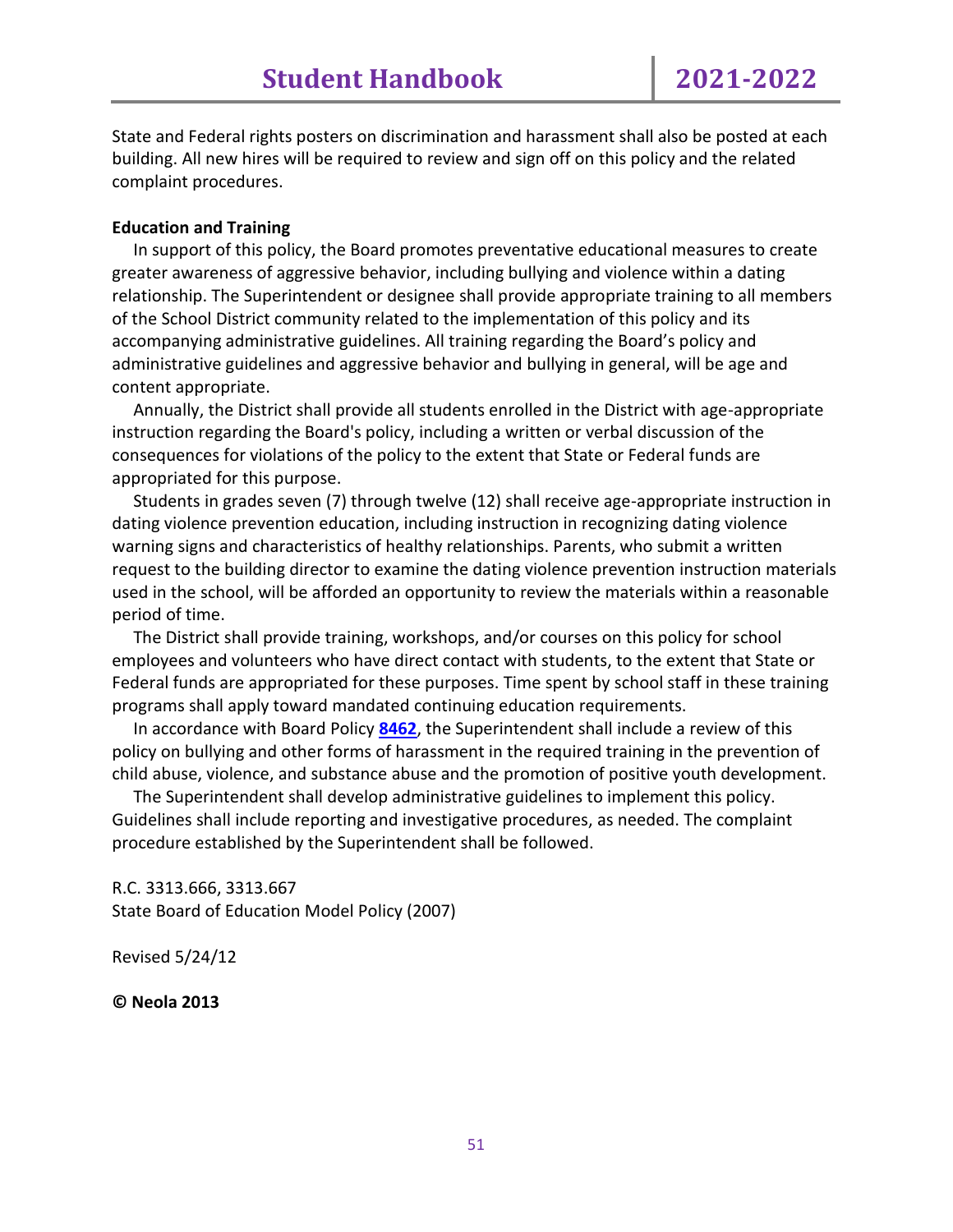# **WIRELESS COMMUNICATION DEVICES**

- 1. Definition: a "wireless communication device" (WCD) is a device that emits an audible signal, vibrates, displays a message, or otherwise summons or delivers a communication to the possessor. The following devices are examples of WCDs: cellular and wireless telephones, Smart phones, WiFi-enabled or broadband access devices, two-way radios or video broadcasting devices, laptops, and other devices that allow a person to record and/or transmit, on either a real time or delayed basis, sound, video or still images, text, or other information.
- 2. Students may use personal communication devices (PCDs) before and after school, during their lunch break, and at school-related functions. Use of PCDs, except those approved by a teacher or administrator, at any other time is prohibited and they must be powered completely off (i.e., not just placed on vibrate or silent mode) and stored out of sight.
- 3. Students may not use wireless communication devices on school property or at a school sponsored activity to access and/or view internet web sites that are otherwise blocked to students at school.
- 4. Any student in violation of the Wireless Communication Devices policy may be sent to the office. **The device** *may be confiscated until redeemed by a parent or guardian.*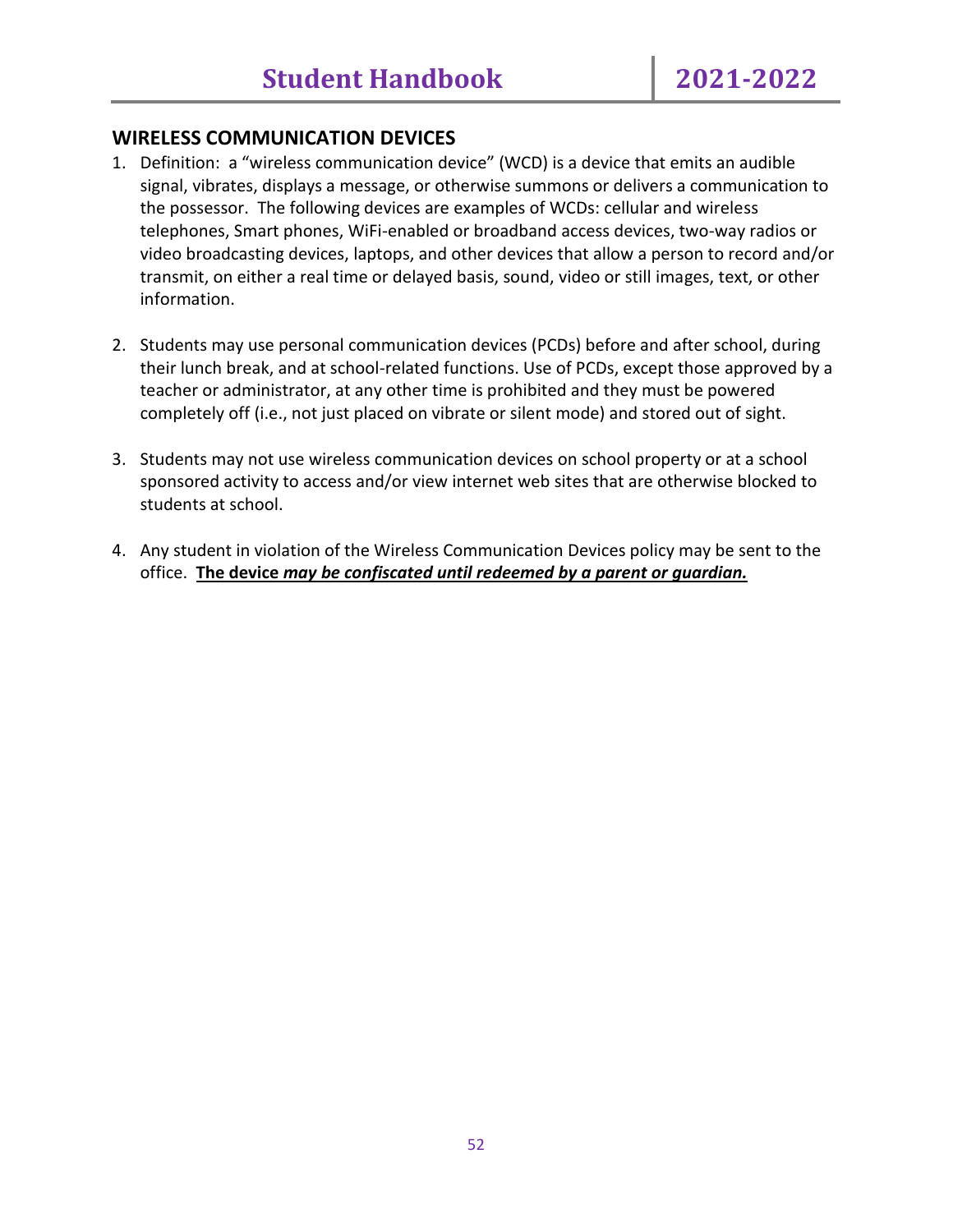# **UNIFORM POLICY**

Pickaway-Ross Career and Technology Center delivers unique and progressive academic and career educational opportunities that empower individuals to achieve their goals. The Pickaway-Ross CTC administration will make the final determination of what constitutes acceptable attire and may make changes to the requirements at any time.

Uniforms will conform to safety standards dictated by the educational setting, as enforced by the person in charge of the activity, in accordance with board policies, industry standards, and common sense. In order to establish and maintain a school environment that is conducive to and appropriate for learning, as well as promote a development of pride, Pickaway-Ross CTC has established the following uniform policies:

- School issued program shirts/sweatshirts are to be visible at all times.
- Hoodies and/or jackets of any kind are not permitted to be worn over program shirts but may be worn underneath program shirts.
- ID cards are to be with the student at all times and should be provided when asked to do so by a staff member.
- Uniforms may not be altered or defaced or personally marked in any fashion.
- Jewelry may not be worn in labs, except with permission from the instructor when it does not pose a safety hazard.
- Attire must comply with the lab safety rules established by the instructor.
- Hats, caps and headbands are permitted to be worn in common areas. Teachers may prohibit hat, caps and headbands within their classroom.
- Hoods are not permitted to be worn at any time in the building.
- Unacceptable attire includes any item of clothing that distracts and interrupts the education process, calls for undue attention to oneself, ill-fitting clothing, no attire may be worn more than 3 ½" above the knee, items of clothing with symbols or words or pictures that are sexually suggestive, any items that are drug or alcohol or tobacco related, clothing that contains profane, obscene, racist, sexist, threating, harassing or intimidating content, and fish hooks.

Staff will manage student compliance with uniform policies. Students in violation of the uniform code will be asked to comply by staff members. If a student refuses to comply, this may result in a minor or major discipline by the staff member. The administration will make the final decision on violations pertaining to uniform code violations.

# **If a student changes programs or chooses to withdraw from Pickaway-Ross, the school uniforms/shirts must be returned to the Attendance Office to avoid being billed replacement costs.**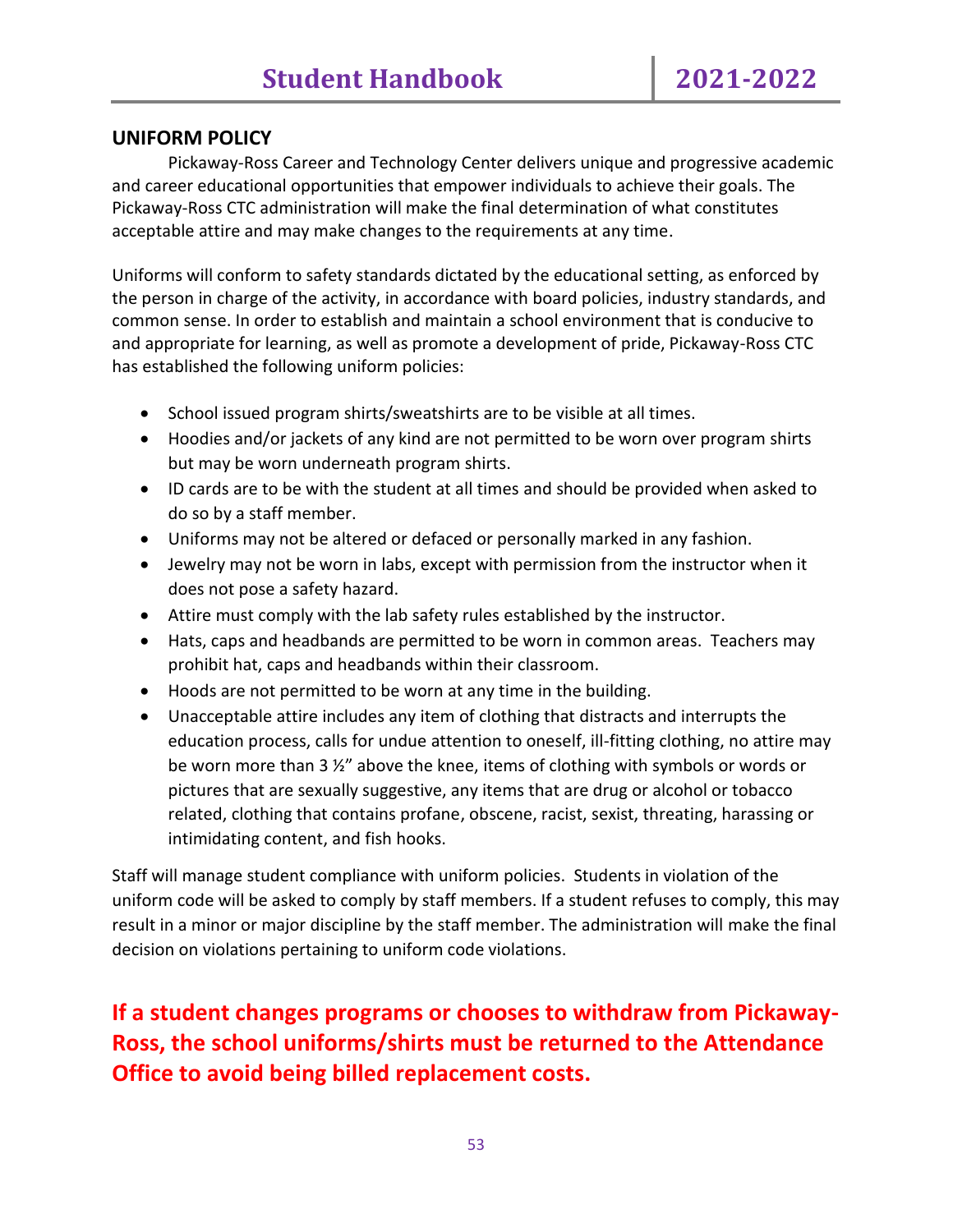# **FAMILY EDUCATIONAL RIGHTS AND PRIVACY ACT (FERPA)**

The Family Educational Rights and Privacy Act (FERPA) affords parents and students who are 18 years of age or older ("eligible students") certain rights with respect to the student's education records. These rights are:

1. The right to inspect and review the student's education records within 45 days after the day Pickaway-Ross JVSD ("School") receives a request for access.

Parents or eligible students who wish to inspect their child's or their education records should submit to the school principal [or appropriate school official] a written request that identifies the records they wish to inspect. The school official will make arrangements for access and notify the parent or eligible student of the time and place where the records may be inspected.

2. The right to request the amendment of the student's education records that the parent or eligible student believes are inaccurate, misleading, or otherwise in violation of the student's privacy rights under FERPA.

Parents or eligible students who wish to ask the [School] to amend their child's or their education record should write the school principal [or appropriate school official], clearly identify the part of the record they want changed and specify why it should be changed. If the school decides not to amend the record as requested by the parent or eligible student, the school will notify the parent or eligible student of the decision and of their right to a hearing regarding the request for amendment. Additional information regarding the hearing procedures will be provided to the parent or eligible student when notified of the right to a hearing.

3. The right to provide written consent before the school discloses personally identifiable information (PII) from the student's education records, except to the extent that FERPA authorizes disclosure without consent.

One exception, which permits disclosure without consent, is disclosure to school officials with legitimate educational interests. The criteria for determining who constitutes a school official and what constitutes a legitimate educational interest must be set forth in the school's or school district's annual notification for FERPA rights. A school official typically includes a person employed by the school or school district as an administrator, supervisor, instructor, or support staff member (including health or medical staff and law enforcement unit personnel) or a person serving on the school board. A school official also may include a volunteer, contractor, or consultant who, while not employed by the school, performs an institutional service or function for which the school would otherwise use its own employees and who is under the direct control of the school with respect to the use and maintenance of PII from education records, such as an attorney, auditor,